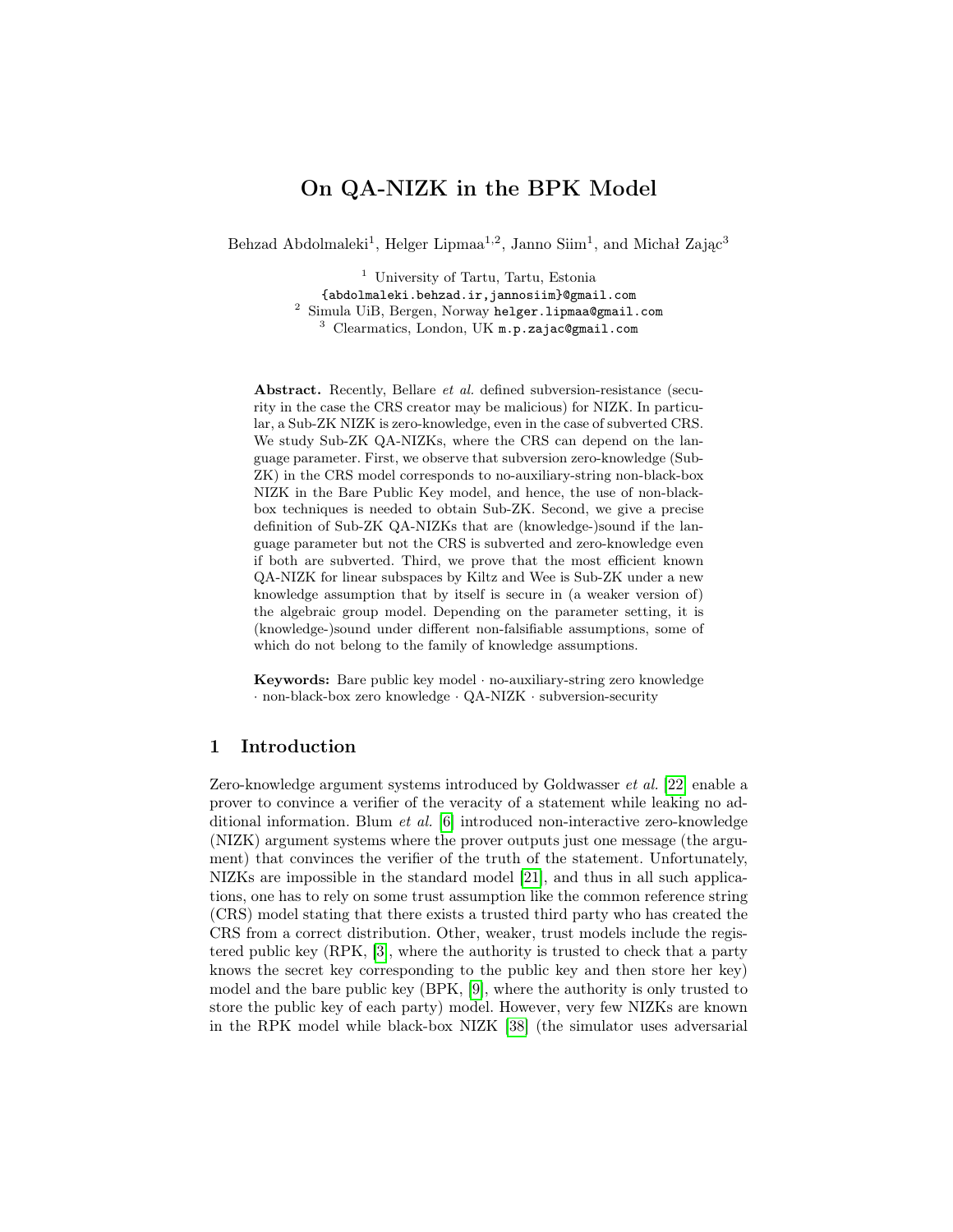algorithm only by giving inputs and receiving outputs) and even auxiliary-string non-black-box [\[21,](#page-28-1)[42\]](#page-29-2) (the simulator may use the code of the adversary, who has access to an arbitrary auxiliary string) NIZK is impossible in the BPK model.

There has been a recent surge of the research to decrease the trust in the CRS model due to the use of succinct non-interactive zero knowledge argument systems of knowledge (zk-SNARKs, [\[11,](#page-28-4)[18,](#page-28-5)[26,](#page-29-3)[27,](#page-29-4)[35,](#page-29-5)[36,](#page-29-6)[40\]](#page-29-7)) in real-life applications like verifiable computation and cryptocurrencies. Recently, [\[2,](#page-28-6) [15\]](#page-28-7) constructed subversion-zero knowledge (Sub-ZK) zk-SNARKs, where the prover does not have to trust the CRS creator. According to an impossibility result of [\[4\]](#page-28-8), this means that such SNARKs cannot have soundness when the CRS has been maliciously generated.) Abdolmaleki et al. [\[2\]](#page-28-6) proposed the following concrete recipe for constructing Sub-ZK zk-SNARKs: first, construct an efficient public CRS verification algorithm CV that rejects malformed CRSs. Second, when proving Sub-ZK, use a non-falsifiable knowledge assumption [\[10\]](#page-28-9) to obtain an extractor that recovers the CRS trapdoor td from a CV-accepted CRS; td is then used by the simulator (that works when the CRS has been honestly generated) to simulate the argument. Based on this recipe, [\[2,](#page-28-6) [15\]](#page-28-7) showed that the most efficient known zk-SNARK by Groth [\[27\]](#page-29-4) is Sub-ZK. One principal weakness of zk-SNARKs is that zk-SNARKs for languages outside of BPP have to rely on non-falsifiable assumptions, based on the impossibility result of [\[19\]](#page-28-10). However, we are not aware of any prior result indicating whether non-falsifiable assumptions are needed to obtain Sub-ZK.

Another important recent direction in the NIZK arena is that of quasiadaptive NIZKs (QA-NIZKs, [\[28\]](#page-29-8)). In a QA-NIZK, the CRS can depend on a language parameter  $\rho$ , where  $\rho$  can be thought of as a properly distributed public key of some cryptosystem. One consequence of this definition is that up to now, QA-NIZKs have been only considered in the CRS model. The dependence of CRS on correctly generated  $\rho$  means that one can construct very efficient QA-NIZKs for non-trivial languages based on standard assumptions like KerMDH [\[39\]](#page-29-9). Importantly, very efficient pairing-based QA-NIZKs [\[1,](#page-28-11) [23,](#page-29-10) [28,](#page-29-8) [30](#page-29-11)[–32\]](#page-29-12) for the linear subspace language have been constructed in the CRS model. A QA-NIZK argument system for linear subspaces allows the prover to convince the verifier that a vector of group elements<sup>[4](#page-1-0)</sup>  $[y]_1$  belongs to the column space of a fixed public matrix  $\rho = [M]_1 \in \mathbb{G}_1^{n \times m}$ , i.e.,  $y = Mx$  for some vector  $x \in \mathbb{Z}_p^m$ .

Although QA-NIZKs for other languages are known (e.g., the language of bitstrings [\[23\]](#page-29-10) and the languages of shuffles [\[24\]](#page-29-13), both requiring a quadratic-length CRS, and a recent QA-NIZK [\[12\]](#page-28-12) for SSP [\[11\]](#page-28-4), that relies on non-succinct commitment), research on QA-NIZKs has been mostly concentrated on designing efficient QA-NIZKs for linear subspaces. Such focus is motivated because of the broad applicability of QA-NIZKs for linear subspaces in the design of various cryptographic primitives (see [\[28,](#page-29-8) [30–](#page-29-11)[32\]](#page-29-12) for examples and references). In addition, [\[14\]](#page-28-13) combined SNARKs and QA-NIZKs for linear subspaces to construct an efficient pairing-based NIZK shuffle argument systems. This and other recent

<span id="page-1-0"></span><sup>4</sup> We use pairing-based setting and the additive bracket notation of [\[13\]](#page-28-14) (see Section [2\)](#page-7-0).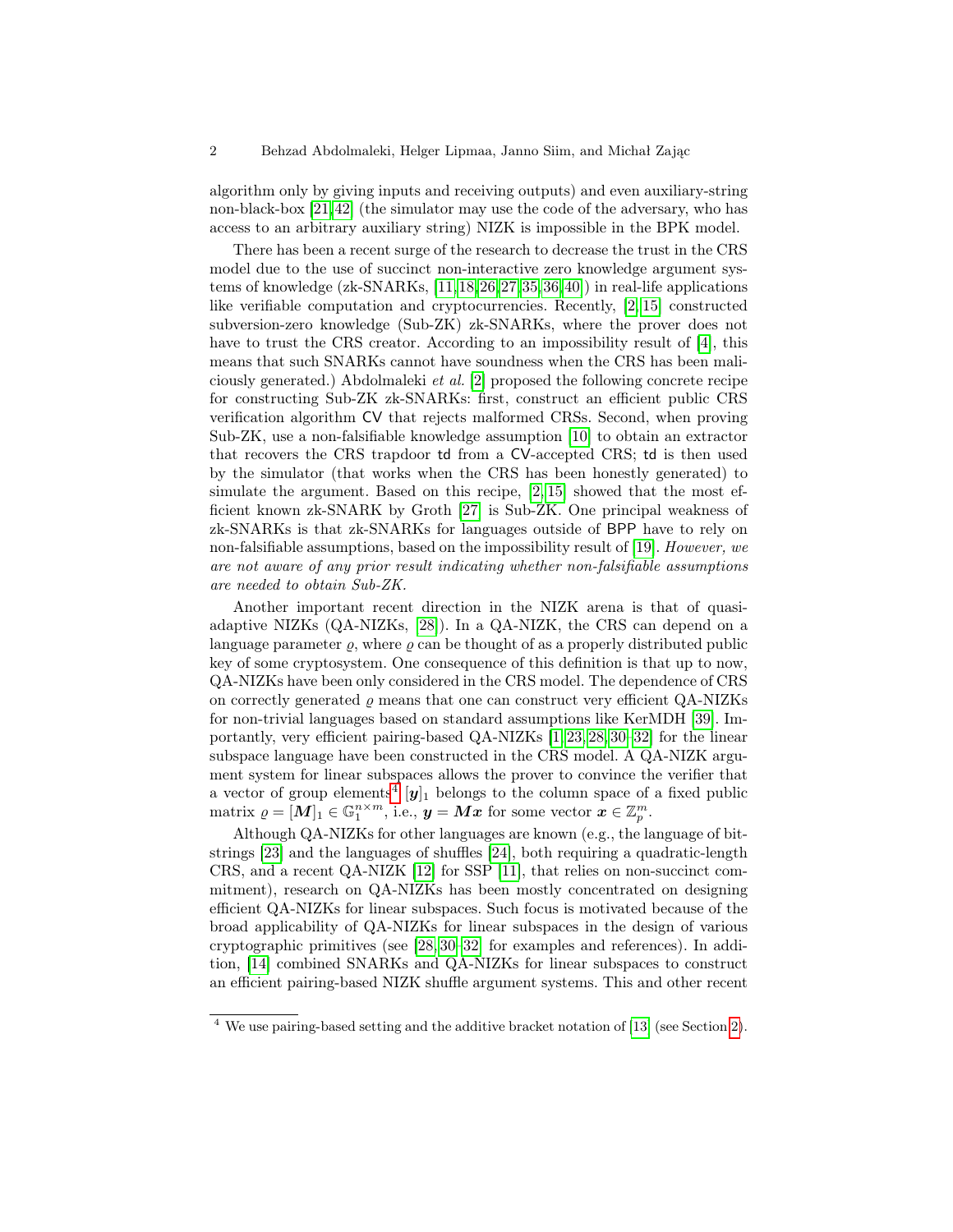work [\[8,](#page-28-15)[25,](#page-29-14)[37\]](#page-29-15) that use QA-NIZKs to construct SNARKs shows that the study of different properties of QA-NIZKs can be also beneficial in the world of SNARKs.

In particular, Campanelli et al. [\[8\]](#page-28-15) proposed a toolbox called LegoSNARK that allows building complex zk-SNARK arguments from other zk-SNARKs given that the building blocks of the final zk-SNARK are so-called commitand-prove SNARKs (CP-SNARKs). A linear subspace QA-NIZK plays a crucial role in the Campanelli et al. framework. First, it is used in a transformation that makes commit-carrying SNARKs (CC-SNARKs), like [\[27\]](#page-29-4), CP-SNARKs. Second, it is used as a building block in several CP-SNARKs proposed in [\[8\]](#page-28-15). Thus, one interested in having Sub-ZK LegoSNARK or Sub-ZK CP-SNARKs inevitably needs a Sub-ZK QA-NIZK for linear subspaces. Importantly, in [\[8,](#page-28-15) [14\]](#page-28-13), one uses a QA-NIZK to prove that an element belongs to the trivial full space; in this case, a QA-NIZK is sound by default. Instead, one has to prove that the stronger property of knowledge-soundness holds.

The main goal of the current paper is the study and construction of subversion-secure QA-NIZKs. According to the original security definitions of QA-NIZKs [\[28\]](#page-29-8), one aims for soundness (alternatively, knowledge-soundness in applications like [\[8,](#page-28-15) [14\]](#page-28-13)) and zero-knowledge in the case when both  $\rho$  and the CRS are honestly generated. In reality, it means that in the case of QA-NIZKs, one will have one more subversion-attack vector than in the case of SNARKs: namely, one has to consider both the case of a subverted language parameter (the Sub-PAR case) and the case of a subverted CRS. The Sub-PAR case with honestly generated CRS was tackled in [\[29\]](#page-29-16) (updated full version of [\[28\]](#page-29-8) from September 2018) where both Sub-PAR soundness and Sub-PAR zero-knowledge were shown to be achievable for a large family of subspace languages.<sup>[5](#page-2-0)</sup> Since the simulator does not need access to a language parameter trapdoor  $\mathsf{td}_{\rho}$ , one does not have to extract  $\mathsf{td}_\rho$  for the simulation to be possible. Moreover, in the Sub-PAR case, the CRS is still honestly generated, which means that the simulator has access to the CRS trapdoor td.

Translated to the language of QA-NIZKs, by the impossibility result of [\[4\]](#page-28-8), one cannot achieve both soundness and zero-knowledge in the case both  $\varrho$  and the CRS have been subverted. Therefore, in the rest of the paper, we study the slightly more relaxed case when (knowledge-)soundness holds if only  $\rho$  has been subverted and zero-knowledge holds when both  $\rho$  and the CRS have been subverted. It is unclear whether one can use existing techniques to construct a Sub-ZK version of the most efficient QA-NIZKs like  $\Pi_{kw}$  by Kiltz and Wee [\[31\]](#page-29-17) in this case. First,  $\varrho$  has to be modeled separately from other inputs; no such parameter exists in the case of SNARKs. The existence of  $\rho$  (and the dependence of the CRS on it) is the main reason why falsifiable QA-NIZKs are so efficient.

Second, known QA-NIZKs have a very different structure compared to SNARKs. For example, the most efficient known QA-NIZK for linear subspaces  $\Pi_{\mathsf{kw}}$  by Kiltz and Wee [\[31\]](#page-29-17) has a trapdoor matrix  $\mathbf{K}$ , but  $[\mathbf{K}]_1$  is not explic-

<span id="page-2-0"></span><sup>5</sup> This does not contradict the impossibility result of [\[4\]](#page-28-8) (that achieving Sub-CRS soundness and Sub-CRS zero-knowledge at the same time is impossible for nontrivial languages) since  $\rho$  plays a different role compared to CRS.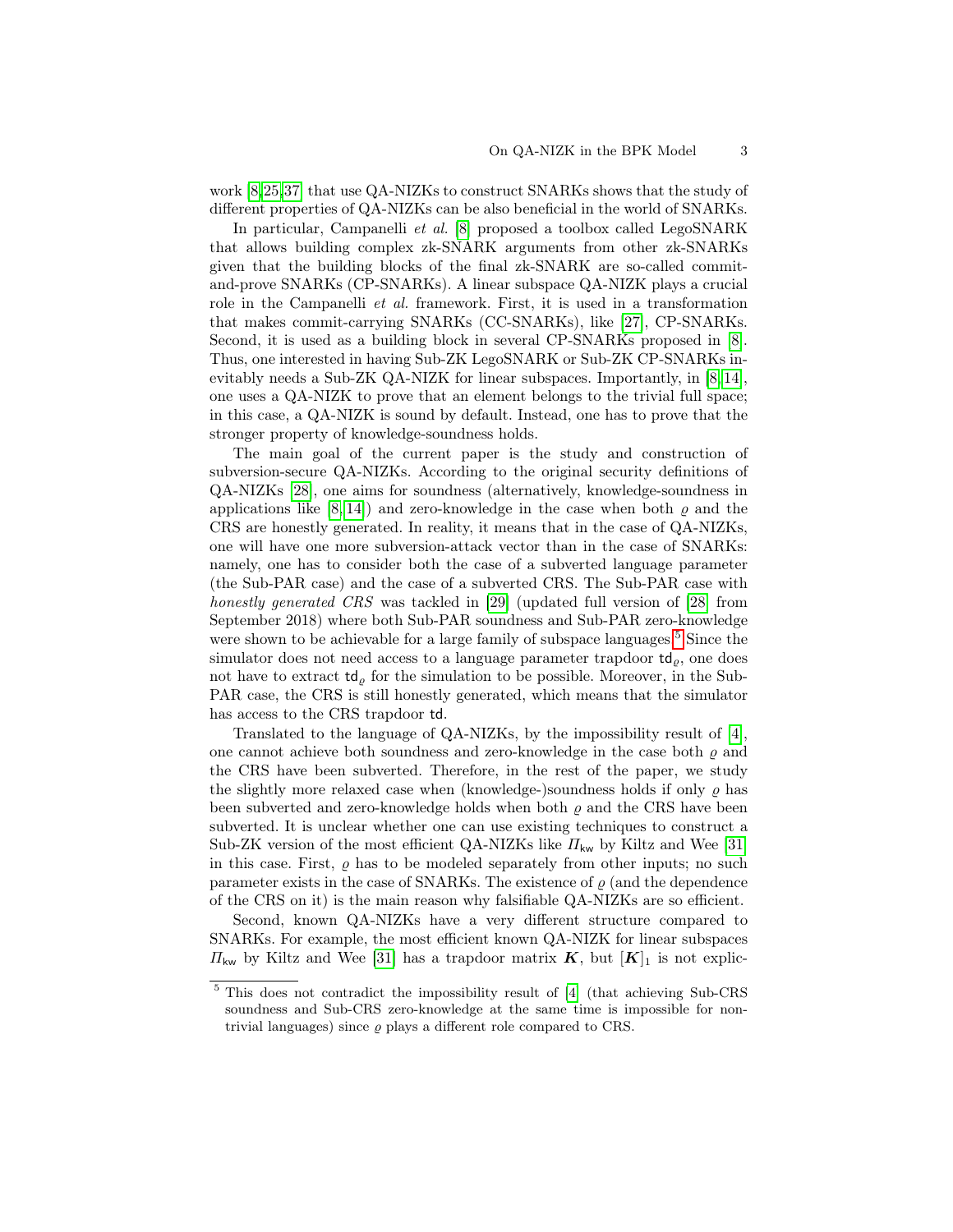itly given in the CRS. This means that the knowledge assumptions of [\[2,](#page-28-6) [15\]](#page-28-7) or knowledge-of-exponent assumptions [\[10\]](#page-28-9) (that all rely on  $[\alpha]_i$  being in the CRS for each trapdoor  $\alpha$ ) cannot be directly translated to the case of (Kiltz-Wee) QA-NIZK, and thus one seems to need quite different knowledge assumptions.

Third, another significant difference is that the soundness of efficient QA-NIZKs like [\[1,](#page-28-11) [28,](#page-29-8) [30](#page-29-11)[–32\]](#page-29-12) is based on standard falsifiable assumptions like KerMDH. Thus, intuitively, the use of non-falsifiable assumptions to prove Sub-ZK of a (sound) QA-NIZK seems to be less justifiable than in the case of proving Sub-ZK of zk-SNARKs since in the case of zk-SNARKs, non-falsifiable assumptions are needed to get soundness anyhow [\[19\]](#page-28-10). Moreover, while Bellare et al. had a discussion motivating the use of knowledge assumptions to obtain Sub-ZK, they did not have a formal proof of their necessity. Can one base Sub-ZK QA-NIZKs on falsifiable assumptions or prove it is impossible? (Non-subversion zero-knowledge) QA-NIZKs do not always rely on falsifiable assumptions: in the applications of QA-NIZKs in [\[8,](#page-28-15) [14,](#page-28-13) [25,](#page-29-14) [37\]](#page-29-15), one proves the "membership" in the full space that only makes sense under knowledge assumptions.

This brings us to the main questions of the current work:

- $(i)$  Are non-black-box techniques needed to prove Sub-ZK of NIZKs for languages outside of BPP?
- (ii) Are (knowledge-)soundness and zero-knowledge achievable in the previously described model, i.e., only  $\rho$  has been subverted in the case of soundness, and both  $\rho$  and the CRS are subverted in the case of zero-knowledge? From this point on, we assume Sub-ZK QA-NIZK works in this model.
- (iii) Can one obtain Sub-ZK QA-NIZKs for linear subspaces without modifying the existing constructions?

Our Contributions. We answer to the above main questions (with yes, yes, and mostly yes). It turns out that achieving Sub-ZK for state-of-the-art QA-NIZKs is considerably more complicated than for state-of-the-art SNARKs. This follows partly from the nature of QA-NIZKs (the existence of separate  $\rho$  and  $\mathsf{pk}$ ) and from the construction of the concrete QA-NIZK. In the most relevant case  $(k = 1)$ , it turns out that the most efficient existing QA-NIZK by Kiltz and Wee [\[31\]](#page-29-17) is Sub-ZK (in the model described above) under a (novel) knowledge assumption given suitable algorithms that verify the correctness of both  $\rho$  and pk. Hence, in this case, Sub-ZK comes almost for free: one only has to perform some additional computations that verify the correctness of the (language parameter and) CRS, and the proof of Sub-ZK relies on a non-falsifiable assumption.

First, we make a conceptually important observation that Sub-ZK in the CRS model, as defined in  $[2, 4, 15]$  $[2, 4, 15]$  $[2, 4, 15]$ , is equal to no-auxiliary-string non-black-box zero knowledge [\[21\]](#page-28-1) in the BPK model [\[9,](#page-28-3) [38\]](#page-29-1). In the BPK model, the verifier (but not the prover) has a public key; and the key authority executes the functionality of an immutable bulletin board by storing the received public keys. A zero-knowledge argument in the BPK model is either designated-verifier (the argument convinces only the designated verifier) when using the verifier's own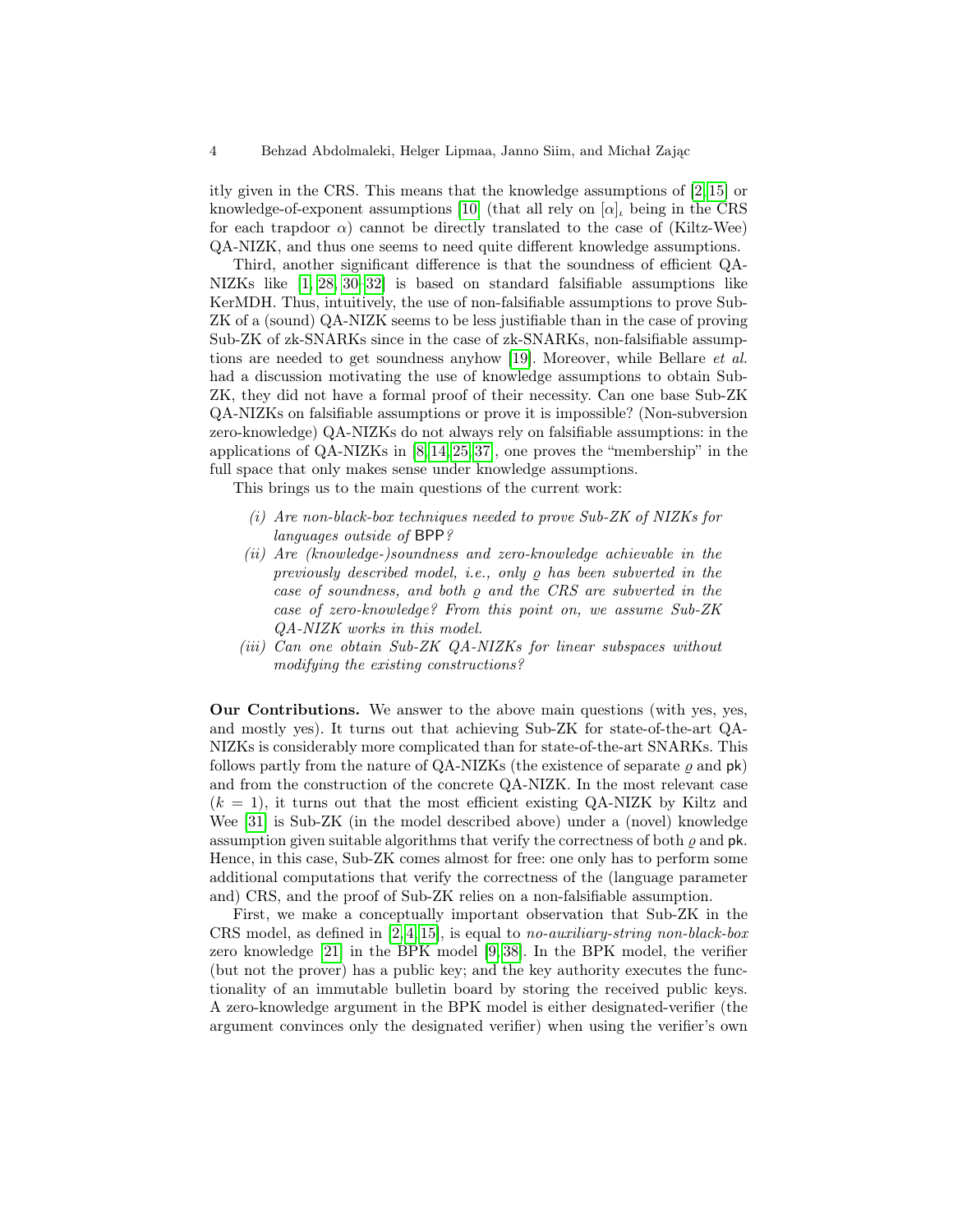public key or transferable (the verifier can transfer the argument to other verifiers and convince them of its validity) when using the public key pk of a third party; the latter case is essentially equivalent to the CRS model with pk being the CRS,  $pk = \text{crs}$ . The BPK model is significantly weaker than the CRS model, being arguably the weakest public key or parameter based trust model under which complicated functionalities like zero-knowledge are known to exist.

This important positive connection between no-auxiliary-string non-blackbox zero knowledge and Sub-ZK was missed in the prior work on Sub-ZK; we hope it will simplify the construction and analysis of the future Sub-ZK argument systems. Because of that connection, we will usually use the abbreviation Sub-ZK to denote no-auxiliary-string non-black-box zero knowledge, but we explicitly emphasize that we are working in the BPK model.

Since three messages are needed to achieve auxiliary-string zero knowledge in the plain model for languages outside of BPP [\[21\]](#page-28-1), it follows that in the BPK model, auxiliary-string non-black-box NIZK is possible only for languages in BPP. This provides a simple proof that one can only construct non-auxiliarystring non-black-box NIZK for languages outside of BPP and thus provides an answer to the open question (i).

In Section [3,](#page-9-0) we define the security of QA-NIZK arguments in the BPK model; for this, we strengthen the "strong" QA-NIZK security definitions from [\[29\]](#page-29-16) (as updated on September 2018) that consider the case of subverted  $\rho$  but honestly generated pk. We allow for both  $\rho$  and pk to be subverted. We model the resulting definition of persistent zero-knowledge after the Sub-ZK definition of SNARKs in [\[2\]](#page-28-6), allocating a special role for the language parameter  $\varrho$ . More precisely, we require that for any efficient malicious  $\mathcal C$  that creates the language parameter creator and the public key, there exists an efficient extractor  $Ext_{\mathcal{C}}$ , s.t. if C, by using random coins r, generates a language parameter  $\rho$  and a public key pk (since there is no auxiliary input,  $\rho$  and pk have to be generated by C) then  $Ext_C$ , given r, outputs the secret key sk corresponding to pk.

Since we allow both  $\varrho$  and pk to be subverted, it is possible that the subverter sets  $sk = td_{\varrho}$  for  $td_{\varrho}$  being a trapdoor for a parameter  $\varrho$ , e.g. for Kiltz-Wee QA-NIZK,  $\rho = [M]_1$  and  $\mathsf{td}_\rho = M$ . As we show in Section [4,](#page-15-0) this can result in pathological QA-NIZK argument systems that are persistent zero-knowledge but not standard zero-knowledge. (This is possible since we consider an extractor that extracts the trapdoor behind  $\rho$  and returns this as the secret key.) Hence, we say that a QA-NIZK argument system is no-auxiliary-string non-black-box zeroknowledge (i.e.,  $Sub-ZK$ ) iff it is both standard zero-knowledge and persistent zero-knowledge.

As the next main contribution, we study a variant  $\Pi_{\text{bpk}}$  of the most-efficient known QA-NIZK for linear subspaces  $\Pi_{kw}$  by Kiltz and Wee [\[31\]](#page-29-17) (denoted there as  $\Pi'_{as}$ ).  $\Pi_{\mathsf{kw}}$  is known to be perfectly zero-knowledge and computationally sound in the CRS model under a suitable KerMDH assumption, [\[31\]](#page-29-17) for a matrix distribution  $\mathcal{D}_k$  where k is a small security-assumption-related integer;  $k = 1$  in the case of asymmetric pairings. In  $\Pi_{\text{kw}}$ , the CRS includes a matrix  $[\bar{A}]_2 \in \mathbb{G}_2^{k \times k}$ (assumed to be distributed according to  $\mathcal{D}_k$ ) and the argument consists of only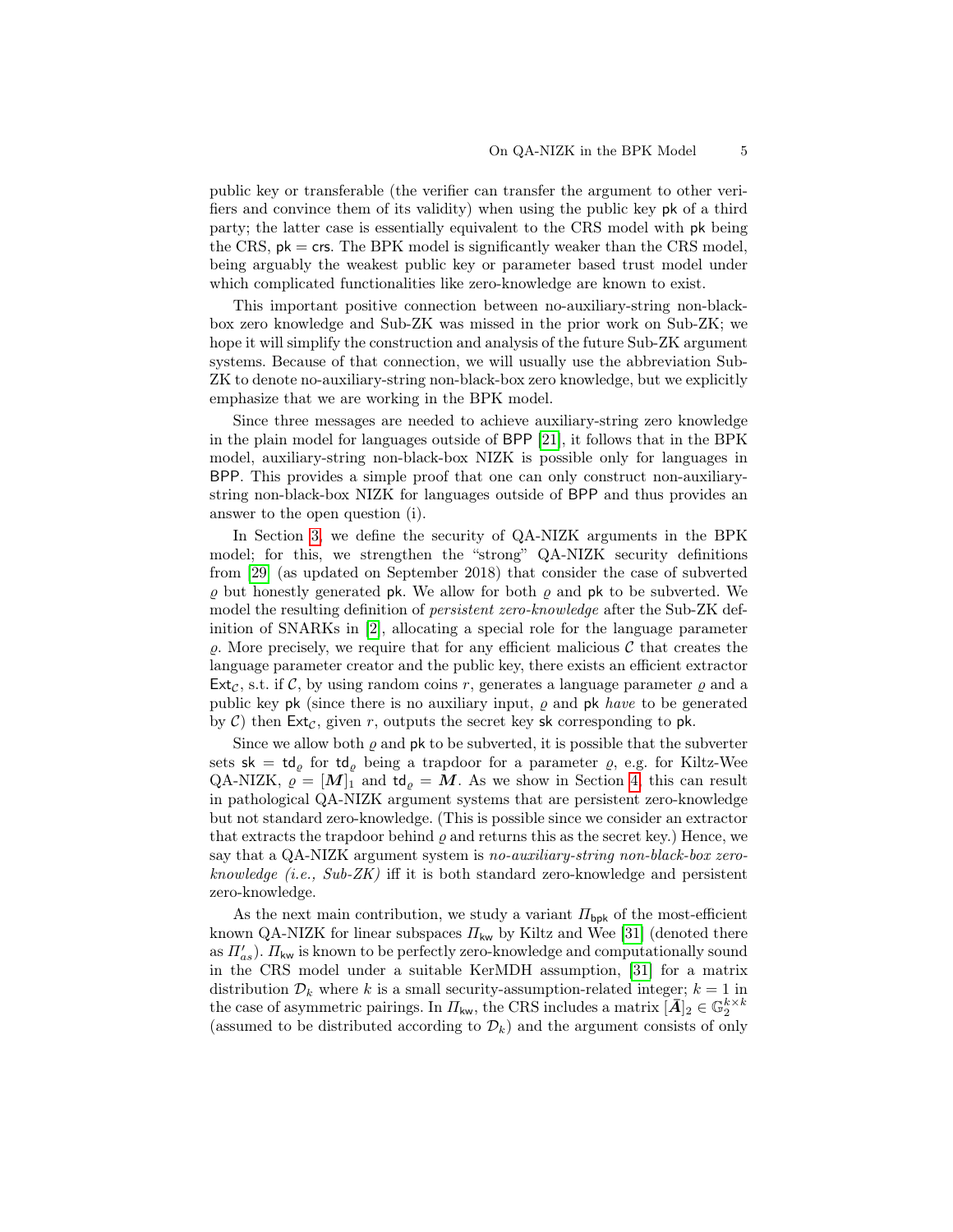$k$  group elements (thus, smaller  $k$  results in better efficiency). In the variant of  $\Pi_{kw}$  proposed in the current paper, pk of  $\Pi_{\text{bpk}}$  includes a new component pk<sup>pkv</sup> that helps to publicly check that even adversarially generated  $[\overline{A}]_2$  in pk has full rank k. In the case of many distributions  $\mathcal{D}_k$  that are important in practice (we will call such distributions efficiently verifiable), the latter verification can be done efficiently only based on the knowledge of  $[\bar{A}]_2$  itself and thus  $\mathsf{pk}^{\mathsf{pkv}}$ will be an empty string. Similarly to [\[2\]](#page-28-6), we also define an efficient public-key verification algorithm that we denote by PKV. On top of it, we also define an efficient  $\rho$ -verification algorithm PARV. We emphasize that we analyze  $\Pi_{kw}$  since it is the most efficient known QA-NIZK for linear subspaces. We leave analyzing other QA-NIZKs (that will hopefully be easier to do following our definitional framework and analysis of  $\Pi_{kw}$  to the further work.

Since in the case of verifiable  $\mathcal{D}_k$ , we do not modify the public-key generation and the prover (thus, essentially  $\Pi_{kw} = \Pi_{\text{bpk}}$ ), the (non-subversion) soundness of  $\Pi_{\text{bpk}}$  in the BPK model follows directly from [\[31\]](#page-29-17). In the non-verifiable special case  $\mathcal{D}_k = \mathcal{U}_2$ , we add some extra elements to pk and then prove the (nonsubversion) soundness of  $\Pi_{\text{bpk}}$  under the SKerMDH assumption of [\[23\]](#page-29-10). In the subversion-case, when the language parameter could have been subverted, we prove (subverted- $\varrho$ ) soundness under KerMDH $^{\text{dl}}$  or SKerMDH $^{\text{dl}}$  assumption. Here, if X and Y are two assumptions,  $X<sup>Y</sup>$  is the interactive assumption that X holds even if the adversary was given non-adaptive access to a Y oracle. See [\[34\]](#page-29-18) for a thorough treatment of  $X<sup>Y</sup>$ -type assumptions. Interestingly, up to now, the only non-falsifiable assumptions that have been used to construct efficient succinct NIZKs are knowledge assumptions; the use of (seemingly more standard)  $X<sup>Y</sup>$ -type assumptions instead is one of the possibly most interesting contributions of the current paper.

As mentioned before, knowledge-sound QA-NIZKs are also interesting in the case when one uses them to prove the membership in the full space. We prove that  $\Pi_{\mathsf{bpk}}$  is knowledge-sound by modifying a similar knowledge-soundness proof from [\[8\]](#page-28-15) that, however, was only given in the non-subversion case, and only for  $k = 1$ . We use a SDL<sup>dl</sup> (where SDL is the symmetric discrete logarithm assumption, [\[5\]](#page-28-16)) assumption, like in the case of soundness proofs, to get knowledgesoundness even in the subversion case. We modify the proof of [\[8\]](#page-28-15) so that it generalizes to arbitrary  $k$ . Moreover, knowledge-soundness will rely on both the  $SDL<sup>dl</sup>$  and a hash-algebraic knowledge (HAK) assumption. In [\[37\]](#page-29-15), Lipmaa recently defined the framework of HAK assumptions to make the algebraic group model (AGM) of Fuchsbauer et al. [\[16\]](#page-28-17) more concrete and applicable. While in the AGM, it is assumed that every adversary is algebraic, a HAK assumption is defined with respect to a concrete input distribution of the adversary. I.e., a D-HAK assumption states that if an adversary obtains an input (a vector of group elements) distributed according to a fixed distribution  $\mathcal D$  then she knows how the group elements that she outputs depend on the input. HAK assumptions are even weaker: they allow for the case an adversary has additionally generated high min-entropy (but not necessarily uniformly random) group elements by using say elliptic-curve hashing.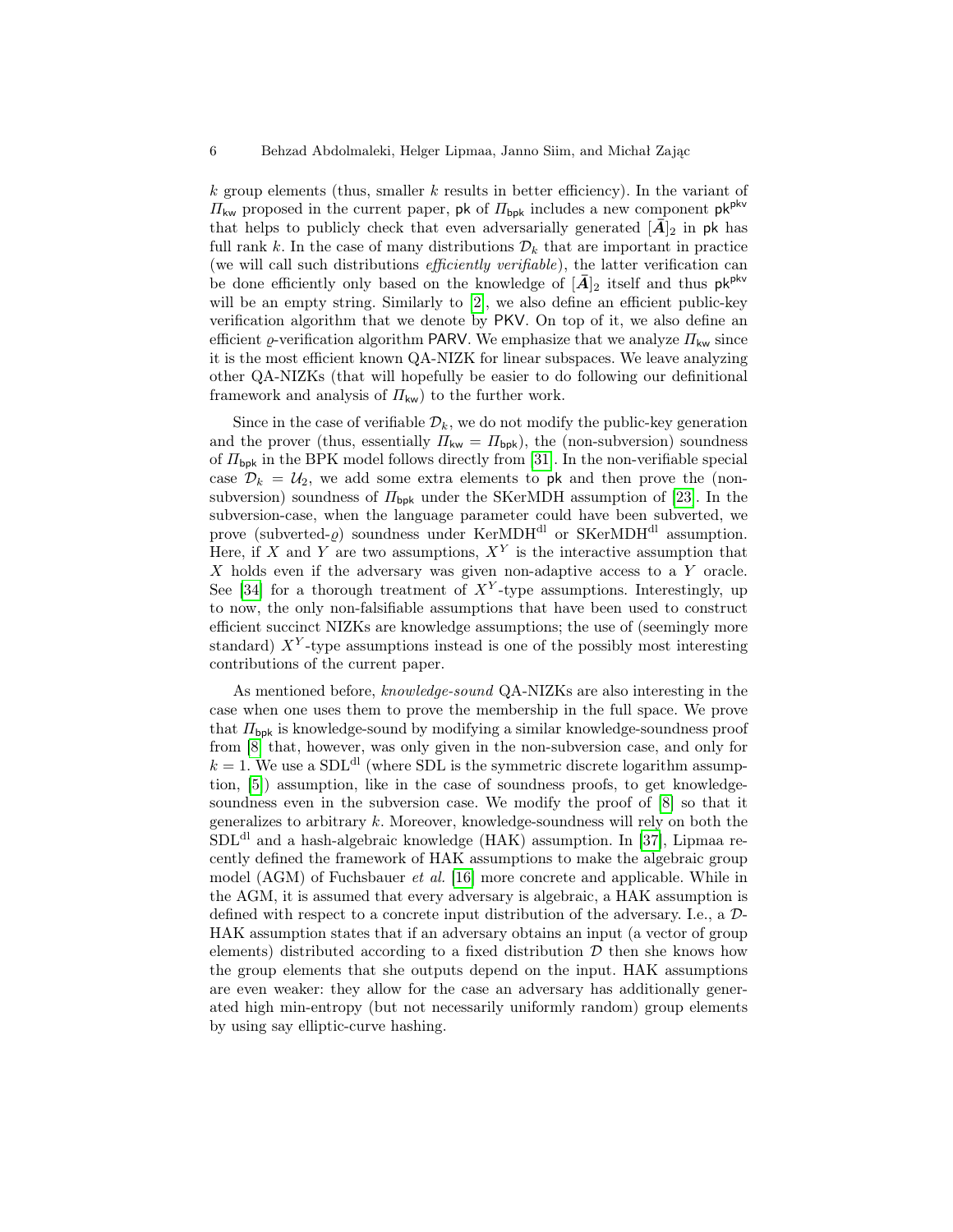Since  $\Pi_{kw}$  is perfectly zero-knowledge [\[31\]](#page-29-17), we now only have to prove that it is also persistent zero-knowledge; from this, it follows that it is Sub-ZK in the BPK model. We prove that  $\Pi_{\text{bpk}}$  is statistically persistent zero-knowledge under either one of the two new knowledge assumptions KWKE (the Kiltz-Wee Knowledge of Exponent assumption) and SKWKE (the strong KWKE assump- $\{\text{tion}\}^6$  $\{\text{tion}\}^6$ , assuming that its whole pk is generated by the verifier or a verifier-trusted authority — even if we are set to prove Sub-ZK that interests the prover. Intuitively,  $(S)$ KWKE guarantees that if an adversary  $A$  has succeeded in creating a pk accepted by PKV then one can extract corresponding  $sk = K$ . We prove that both assumptions hold under a hash-algebraic knowledge (HAK, [\[37\]](#page-29-15)) assumption, see Theorem [1.](#page-19-0) (Here, SKWKE also relies on a computational assumption that depends on the matrix distribution  $\mathcal{D}_k$  but is equal to the discrete logarithm assumption for all standard distributions  $\mathcal{D}_k$ .

The proof of Theorem [1](#page-19-0) is quite intricate. More precisely, we use a HAK assumption to extract some outputs of  $A$  as polynomials in indeterminates created by A. To extract an integer sk, we use the Schwartz-Zippel lemma and let the extractor output evaluation of the polynomials at a random point. We then use the specific form of PKV to argue that such sk is correct. In the case of SKWKE, we evaluate the polynomials at two random points and use an additional reduction to a computational assumption, see Theorem [1.](#page-19-0)

Interestingly, under KWKE we only get the guarantee that the part  $pk^{zk}$ of the pk, used either by the prover or the simulator, has been correctly computed. This, however, suffices to prove that  $\Pi_{\text{bpk}}$  is Sub-ZK. (Thus, Sub-ZK can be achieved even if the correctness of the whole public key cannot be verified.) Hence, in the case  $\mathcal{D}_k$  is efficiently verifiable, one can get Sub-ZK essentially for free (efficiency-wise, the only added cost will be the need for a prover to verify the correctness of the public key; this can, however, be done once per public key). This is important since it means that in the case of efficiently verifiable matrix distributions, we get a stronger security property (Sub-ZK) without having to design a new, more complicated, and less efficient QA-NIZK. Arguably, in practice, one is only interested in efficiently verifiable distributions: the case  $k = 1$  is the most one, and the case  $k = 2$  is only needed in some applications (e.g., when one wants to rely on a weaker assumption). However, in such cases, one can usually use an efficiently verifiable distribution like  $\mathcal{L}_2$  that corresponds to the 2-Lin assumption. This answers to the open questions (ii–iii).

We also show that under a stronger knowledge assumption SKWKE, one can guarantee that the whole pk has been correctly computed. However, as a drawback, the SKWKE assumption only holds if the language parameter  $[M]_1$ comes from a suitable hard distribution. The latter is, however, often the case in QA-NIZK applications, where  $[M]_1$  is a public key of a cryptographic primitive like an encryption or commitment scheme. In both cases, the soundness is guaranteed by a KerMDH assumption.

<span id="page-6-0"></span><sup>&</sup>lt;sup>6</sup> It is possible to achieve the same level of security using more standard BDHKE assumption [\[2\]](#page-28-6) by making both  $[M]_1$  and  $[M]_2$  public. Unfortunately, such a solution is less efficient; our goal was to achieve maximum efficiency.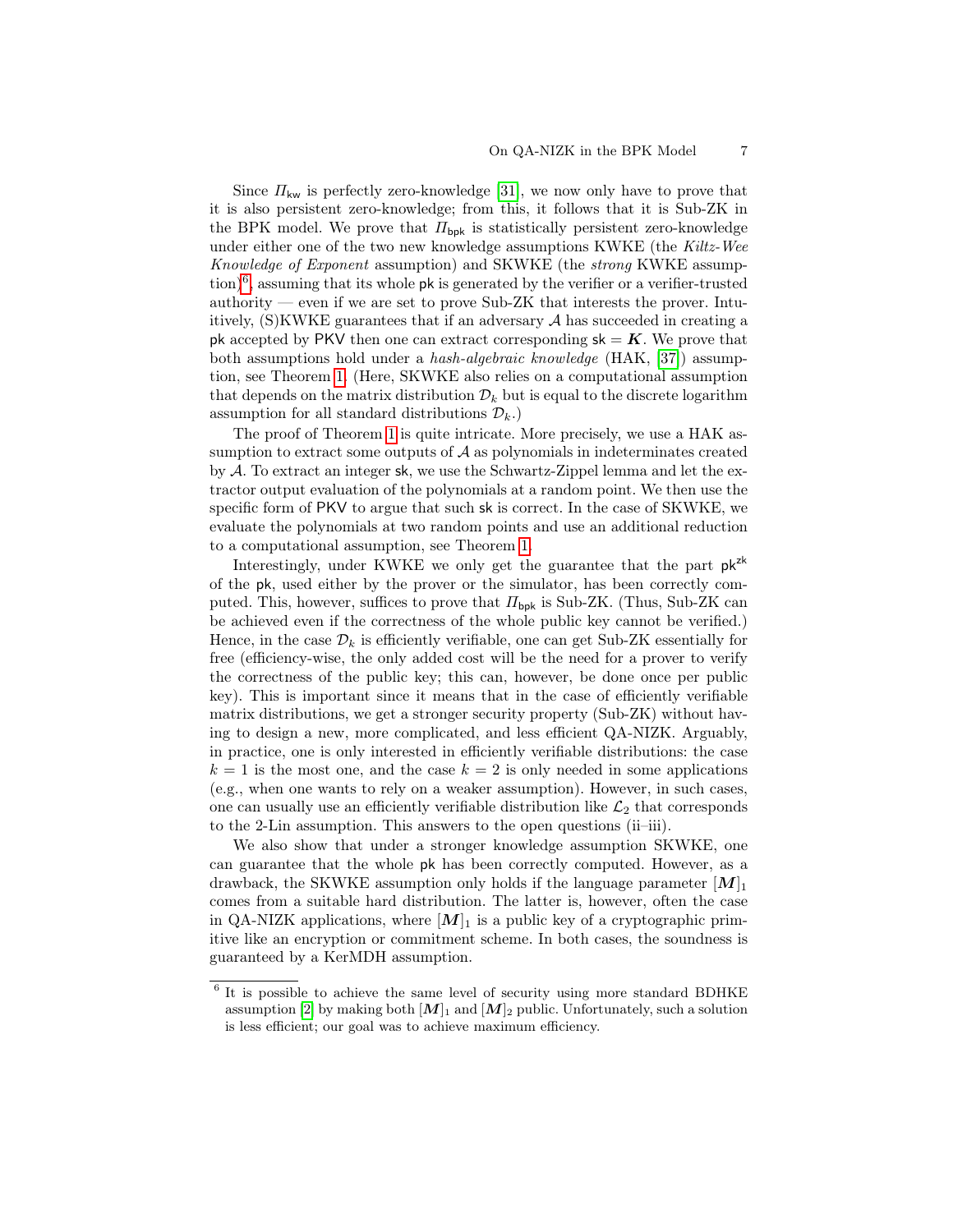8 Behzad Abdolmaleki, Helger Lipmaa, Janno Siim, and Michał Zając

### <span id="page-7-0"></span>2 Preliminaries

A random variable X has min-entropy k,  $H_{\infty}(X) = k$ , if  $\max_x \Pr[X = x] =$  $2^{-k}$ . Let PPT denote probabilistic polynomial-time. Let  $\lambda \in \mathbb{N}$  be the security parameter. All adversaries will be stateful. For an algorithm  $A$ , let  $\text{im}(\mathcal{A})$  be the image of A (the set of valid outputs of A), let  $RND<sub>\lambda</sub>(A)$  denote the random tape of A (assuming the given value of  $\lambda$ ), and let  $r \leftarrow s \text{RND}_{\lambda}(\mathcal{A})$  denote the random choice of the randomizer r from  $RND_{\lambda}(\mathcal{A})$ . We denote by negl( $\lambda$ ) an arbitrary negligible function. We write  $a \approx_{\lambda} b$  if  $|a - b| \leq$  negl $(\lambda)$ . We follow Bellare *et* al. [\[4\]](#page-28-8) by using "cryptographic" style in security definitions where all complexity (adversaries, algorithms, assumptions) is uniform, but the adversary and the security (say, soundness) is quantified over all inputs chosen by the adversary. See [\[4\]](#page-28-8) for a discussion.

A bilinear group generator  $\mathsf{PGen}(1^\lambda)$  returns  $(p, \mathbb{G}_1, \mathbb{G}_2, \mathbb{G}_T, \hat{e}, [1]_1, [1]_2),$ where  $\mathbb{G}_1$ ,  $\mathbb{G}_2$ , and  $\mathbb{G}_T$  are additive cyclic groups of prime order  $p = 2^{\Omega(\lambda)}$ ,  $[1]_1$ ,  $[1]_2$  are generators of  $\mathbb{G}_1$ ,  $\mathbb{G}_2$ , resp., and  $\hat{e}: \mathbb{G}_1 \times \mathbb{G}_2 \to \mathbb{G}_T$  is a nondegenerate PPT-computable bilinear pairing. We assume the bilinear pairing to be Type-3, i.e., that there is no efficient isomorphism from  $\mathbb{G}_1$  to  $\mathbb{G}_2$  or from  $\mathbb{G}_2$  to  $\mathbb{G}_1$ . We use the by now standard bracket notation, i.e., we write  $[a]_l$  to denote  $ag_{\iota}$  where  $g_{\iota}$  is a fixed generator of  $\mathbb{G}_{\iota}$ . We denote  $\hat{e}([a]_1,[b]_2)$  as  $[a]_1[b]_2$ . Thus,  $[a]_1[b]_2 = [ab]_T$ . We freely use the bracket notation with matrices, e.g., if  $AB = C$  then  $A[B]_l = [C]_l$  and  $[A]_1[B]_2 = [C]_T$ .

In the Bare Public Key (BPK) model [\[9,](#page-28-3) [38\]](#page-29-1), parties have access to a public file F, a polynomial-size collection of records  $(id, \mathsf{pk}_{id})$ , where id is a string identifying a party (e.g., a verifier), and  $\mathsf{pk}_{id}$  is her alleged public key. In a typical zero-knowledge protocol in the BPK model, a key-owning party  $\mathcal{P}_{id}$  works in two stages. In stage one (the *key-generation stage*), on input a security parameter  $1^{\lambda}$ and randomizer r,  $\mathcal{P}_{id}$  outputs a public key  $\mathsf{pk}_{id}$  and stores the corresponding secret key sk<sub>id</sub>. After that, F will include  $(id, \mathsf{pk}_{id})$ . In stage two, each party has access to F, while  $\mathcal{P}_{id}$  has possible access to  $sk_{id}$  (however, the latter is not required by us). It is commonly assumed that only the verifier of a NIZK argument system in the BPK model has a public key [\[38\]](#page-29-1); see also Section [3.](#page-9-0)

In a zero-knowledge proof or argument system, a prover convinces the verifier of the veracity of a statement without leaking any side information except that the statement is true. Here, a proof (resp., an argument) system guarantees soundness against an unbounded (resp., a PPT) cheating prover. The zero-knowledge property is proven by constructing a simulator that can simulate the view of a cheating verifier without knowing the secret information (witness) of the prover. A non-interactive zero-knowledge proof or argument system [\[6\]](#page-28-0) consists of just one message by the prover.

We will only deal with no-auxiliary-string non-black-box NIZK argument systems in the plain model, but to explain this choice, it is important to know that there are many possibility and impossibility results about zero knowledge in the BPK model. Goldreich and Oren [\[21\]](#page-28-1) proved that three rounds are needed for auxiliary-string zero knowledge in the plain model. From this, it follows that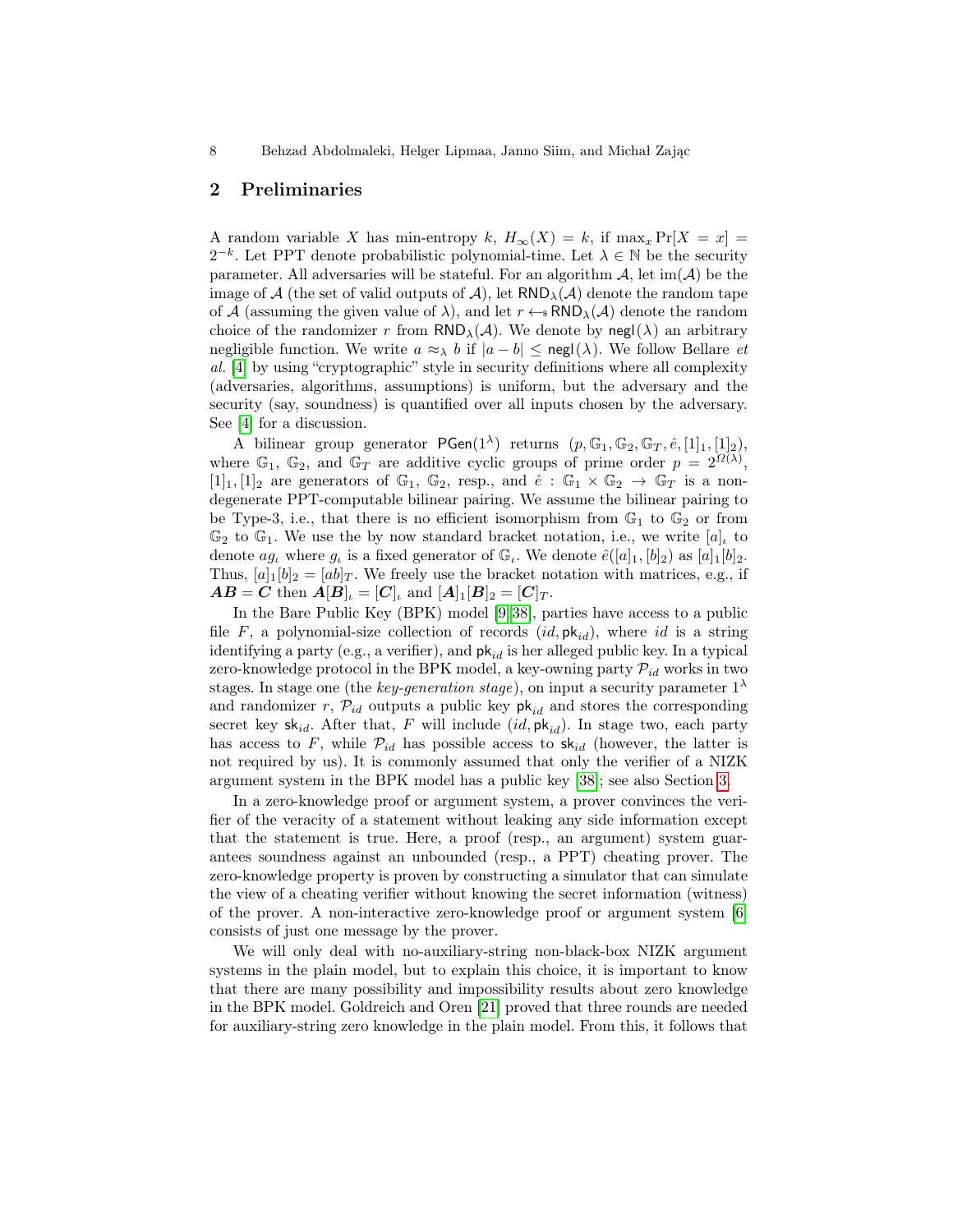there exists no auxiliary-string non-black-box NIZK argument system in the BPK model for a language  $\mathscr L$  outside of BPP, see Lemma [1.](#page-13-0)

The Symmetric Discrete Logarithm (SDL) [\[5\]](#page-28-16) assumption holds relative to PGen, if for any PPT  $\mathcal{A}$ , Pr  $\left[\mathsf{p} \leftarrow \mathsf{PGen}(1^{\lambda}); x \leftarrow \mathbb{Z}_p : \mathcal{A}(\mathsf{p}, [x]_1, [x]_2) = x\right] \approx_{\lambda} 0$ .

Kernel Matrix Diffie-Hellman Assumption (KerMDH) is a well-known as-sumption family formally introduced in [\[39\]](#page-29-9). Let  $\mathcal{D}_{\ell k}$  be a probability distribution over matrices in  $\mathbb{Z}_p^{\ell \times k}$ , where  $\ell > k$ . Next, we define five commonly used distributions (see [\[13\]](#page-28-14) for references), where  $a, a_i, a_{ij} \leftarrow \mathbb{Z}_p^*$ :  $\mathcal{U}_k$  (uniform),  $\mathcal{L}_k$ (linear),  $\mathcal{IL}_k$  (incremental linear),  $\mathcal{C}_k$  (cascade),  $\mathcal{SC}_k$  (symmetric cascade):

$$
\mathcal{U}_{k}: A = \begin{pmatrix} a_{11} & \dots & a_{1k} \\ \dots & \dots & \dots \\ a_{k1} & \dots & a_{kk} \\ a_{k+1,1} & \dots & a_{k+1,k} \end{pmatrix} , \qquad \qquad \mathcal{L}_{k}: A = \begin{pmatrix} a_{1} & 0 & \dots & 0 & 0 \\ 0 & a_{2} & \dots & 0 & 0 \\ 0 & 0 & \dots & 0 & 0 \\ \vdots & \vdots & \ddots & \vdots & \vdots \\ 0 & 0 & \dots & 0 & 0 \\ 0 & 0 & \dots & 0 & 0 \\ \vdots & \vdots & \ddots & \vdots & \vdots \\ 0 & 0 & \dots & 0 & a_{k+1} \end{pmatrix} ,
$$
\n
$$
\mathcal{L}_{k}: A = \begin{pmatrix} a_{1} & 0 & \dots & 0 & 0 \\ 0 & 0 & \dots & 0 & 0 \\ \vdots & \vdots & \ddots & \vdots & \vdots \\ 0 & 1 & \dots & 1 & a_{k+1} \\ 0 & 1 & \dots & 1 & 1 \\ 0 & 0 & \dots & 0 & 0 \\ \vdots & \vdots & \vdots & \ddots & \vdots \\ 0 & 0 & \dots & 0 & 1 \end{pmatrix} ,
$$
\n
$$
\mathcal{S}\mathcal{C}_{k}: A = \begin{pmatrix} a_{1} & 0 & \dots & 0 & 0 \\ 0 & 1 & \dots & 0 & 0 \\ \vdots & \vdots & \ddots & \vdots & \vdots \\ 0 & 0 & \dots & 0 & 1 \\ 0 & 0 & \dots & 0 & 1 \end{pmatrix} ,
$$

Assume that  $\mathcal{D}_{\ell k}$  outputs matrices **A** where the upper  $k \times k$  submatrix  $\bar{\mathbf{A}}$ is always invertible. I.e.,  $\mathcal{D}_{\ell k}$  is *robust*, [\[28\]](#page-29-8). All the above distributions can be made robust with minimal changes. Denote the lower  $(\ell - k) \times k$  submatrix of **A** as **A**. Denote  $\mathcal{D}_k = \mathcal{D}_{k+1,k}$ .

 $\mathcal{D}_{\ell k}$ -KerMDH<sub>G<sub>1</sub></sub> [\[39\]](#page-29-9) holds relative to PGen, if for any PPT A,  $\Pr\big[\mathsf{p}\leftarrow \mathsf{PGen}(1^{\lambda}); A \leftarrow \!\! \ast\mathcal{D}_{\ell k}; [c]_2 \leftarrow \mathcal{A}(\mathsf{p},[A]_1): A^\top c = \mathbf{0}_k \, \wedge \, c \neq \mathbf{0}_\ell \big] \quad \approx_{\lambda} \quad 0.$  $\mathcal{D}_{\ell k}$ -SKerMDH [\[23\]](#page-29-10) holds relative to PGen, if for any PPT  $\tilde{\mathcal{A}}$ , Pr[p  $\leftarrow$  $\mathsf{PGen}(1^{\lambda}); A \mathop{\leftrightarrow}\nolimits \mathcal{D}_{\ell k}; ([\mathbfit{c}_1]_1, [\mathbfit{c}_2]_2) \mathop{\leftrightarrow}\nolimits \mathcal{A}(\mathsf{p}, [A]_1, [A]_2) : A^\top(\mathbfit{c}_1 - \mathbfit{c}_2) = \mathbf{0}_k \, \wedge \, \mathbfit{c}_1$  $c_2 \neq 0_\ell \approx \infty$  0. According to Lem. 1 of [\[23\]](#page-29-10), if  $\mathcal{D}_{\ell k}$ -KerMDH holds in generic symmetric bilinear groups then  $\mathcal{D}_{\ell k}$ -SKerMDH holds in generic asymmetric bilinear groups. The KerMDH assumption holds also for Type-1 pairings, where  $\mathbb{G}_1 = \mathbb{G}_2$ , but then one needs  $k \geq 2$ , which affects efficiency.

Hash-Algebraic Knowledge Assumptions. The Algebraic Group Model (AGM) is a new model [\[16\]](#page-28-17) that one can use to prove the security of a cryptographic assumption or protocol. Essentially, in AGM one assumes that each PPT algorithm (including the adversaries) is algebraic in the following sense: if the adversary  $\mathcal{A}$ 's input includes  $[x_t]_t$  and no other elements from the group  $\mathbb{G}_t$  and  $\mathcal{A}$ outputs group elements  $[y_\iota]_\iota$ , then A knows matrices  $\mathbf{N}_\iota$ , such that  $y_\iota = \mathbf{N}_\iota x_\iota$ . Lipmaa [\[37\]](#page-29-15) considered AGM to be as a family of algebraic knowledge assumptions. He defined the AGM with hashing  $(AGMH)$ , where the adversary is additionally allowed to create new group elements that have high min-entropy from the adversary's viewpoint (and in particular, without knowing their discrete logarithms). This takes into account the existence of efficient elliptic curve hashing algorithms that can be used to generate such new group elements.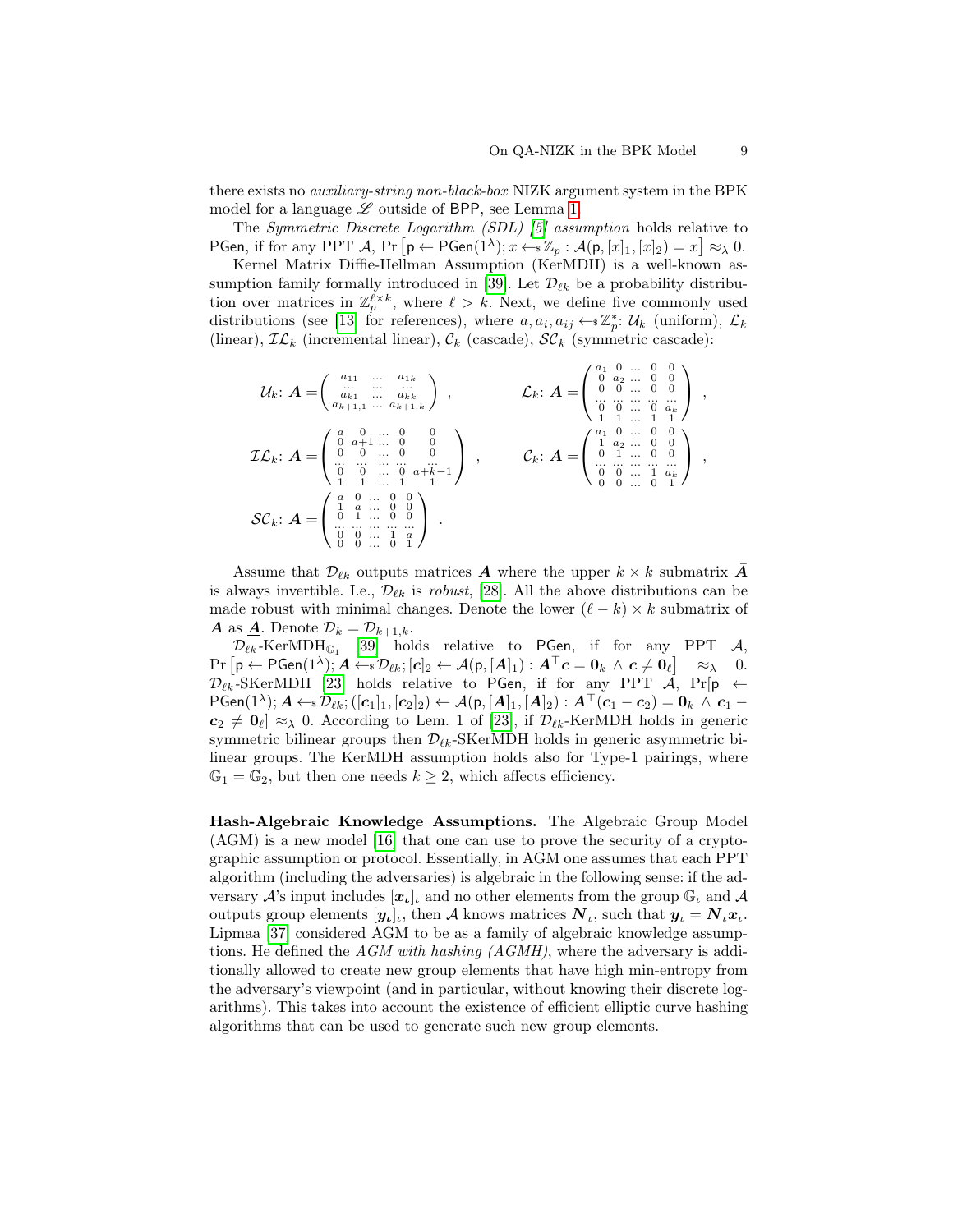Following [\[37\]](#page-29-15), we say that a PPT algorithm  $\mathcal A$  is hash-algebraic (in p) if there exists an efficient extractor  $Ext_{\mathcal{A}}$ , such that for any PPT sampleable distribution  $\mathcal{D}, \ \mathsf{Adv}_{\mathsf{p}, \mathcal{D}, \mathcal{A}}^{\text{hak}}(\lambda) :=$ 

$$
\Pr\begin{bmatrix} \mathsf{x} = ([x_1]_1, [x_2]_2) \leftarrow^{\mathsf{s}} \mathcal{D}; r \leftarrow^{\mathsf{s}} \mathsf{RND}_{\lambda}(\mathcal{A}); ([y_1]_1, [y_2]_2) \leftarrow^{\mathsf{s}} \mathcal{A}(\mathsf{x}; r); \\ (\mathbf{N}_1, \mathbf{N}_2, [q_1]_1, [q_2]_2) \leftarrow \mathsf{Ext}_{\mathcal{A}}(\mathsf{x}; r): \\ (y_1 \neq \mathbf{N}_1(\frac{x_1}{q_1}) \vee y_2 \neq \mathbf{N}_2(\frac{x_2}{q_2})) \vee (\exists \iota, s : H_{\infty}([q_{\iota s}]_{\iota}) = O(\log \lambda)) \end{bmatrix}.
$$

A bilinear group  $p$  is *hash-algebraic* if every PPT algorithm  $A$  that obtains inputs from  $\mathbb{G}_1$  /  $\mathbb{G}_2$  and outputs elements in  $\mathbb{G}_1$  /  $\mathbb{G}_2$  is hash-algebraic. Clearly, a hash-algebraic adversary is less restricted than an algebraic adversary.

The requirement that  $A$  is hash-algebraic for a *concrete*  $D$  is a specific  $(p, \mathcal{D}, \mathcal{A})$ -hash-algebraic knowledge (HAK) assumption stating that  $\mathsf{Adv}_{\mathsf{p},\mathcal{D},\mathcal{A}}^{\text{hak}}(\lambda) \approx_{\lambda} 0$ . In AGMH, one assumes that  $(\mathsf{p},\mathcal{D},\mathcal{A})$ -HAK holds for all choices of  $(D, \mathcal{A})$ . Alternatively, [\[37\]](#page-29-15) calls it the p-HAK assumption. While proving the security of a concrete protocol in a fixed group p, it is sufficient to rely on the following assumption for a single specified distribution  $D$ . A ( $p$ ,  $D$ ,  $A$ )-HAK assumption states that  $\text{Adv}_{p,\mathcal{D},\mathcal{A}}^{\text{hak}}(\lambda) \approx_{\lambda} 0$ . A (p, D)-HAK assumption states that Adv<sub>p,D,A</sub>( $\lambda$ )  $\approx_{\lambda}$  0 for all PPT A. Analogously, the  $(D, \mathcal{A})$ -algebraic knowledge  $(AK)$  assumption in **p** states that  $\mathsf{Adv}_{\mathsf{p},\mathcal{D},\mathcal{A}}^{\text{ak}}(\lambda) \approx_{\lambda} 0$ .

Lipmaa [\[37\]](#page-29-15) demonstrated the usefulness of the HAK assumption showing that Damgård's original Knowledge-of-Exponent (KE, [\[10\]](#page-28-9)) assumption is secure under the DL and HAK assumptions. The opposite does not always hold: KE assumption (and its generalizations) cannot be used to extract unless each input group element  $[z]_i$  is accompanied with a "knowledge" input  $[xz]_i$  for random  $x$ . Thus, protocols that rely on HAK assumptions can, in principle, be more efficient than protocols that rely on KE assumptions only.

Intuitively, a security proof under the  $(p, D)$ -HAK assumption constitutes essentially an AGMH security proof, but without one assuming that all PPT algorithms in the group p are (hash-)algebraic. Finally, according to the anal-ysis of [\[37\]](#page-29-15), it is sufficient to assume that  $[q_\iota]_1$  has high min-entropy while the previous approach of generic model with hashing as in [\[2,](#page-28-6) [4,](#page-28-8) [7,](#page-28-18) [41\]](#page-29-19) assumed that adversarially created group elements are uniformly random.

## <span id="page-9-0"></span>3 Defining QA-NIZK in the BPK Model

Quasi-Adaptive Non-Interactive Zero-Knowledge (QA-NIZK) argument systems [\[28\]](#page-29-8) are quasi-adaptive in the sense that the CRS depends on a language parameter  $\rho$  that has been sampled from a fixed distribution  $\mathcal{D}_{p}$ . QA-NIZKs are of great interest since they are succinct and based on standard assumptions. Since QA-NIZKs have many applications, they have been a subject of intensive study,  $[1,23,28,30-33]$  $[1,23,28,30-33]$  $[1,23,28,30-33]$  $[1,23,28,30-33]$  $[1,23,28,30-33]$ . The main limitation of known QA-NIZKs is that *efficient* QA-NIZKs are only known for a restricted set of languages like the language of linear subspaces (see [\[12,](#page-28-12) [23,](#page-29-10) [24\]](#page-29-13) for QA-NIZKs for other languages).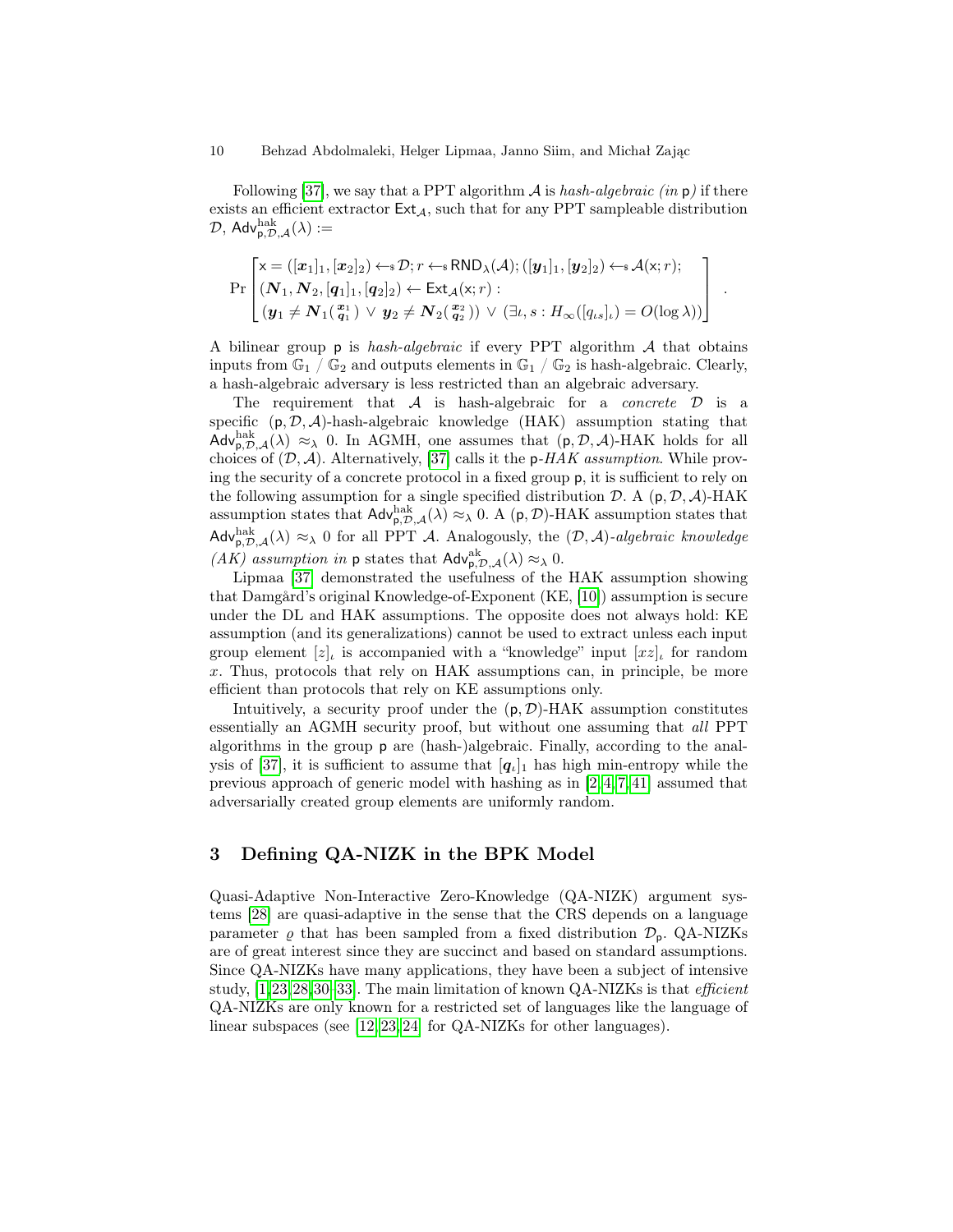The original QA-NIZK security definitions [\[28\]](#page-29-8) were given in the CRS model. Jutla and Roy strengthened the definitions in the full version of their paper, [\[29\]](#page-29-16), allowing for the case when the language parameter is maliciously picked. We will lift the latter definitions to the weaker BPK model. Sometimes, the only difference compared to the definitions of [\[29\]](#page-29-16) is in notation (a CRS will be replaced by a public key). The rest of the definitional changes are motivated by the definition of Sub-ZK zk-SNARKs in [\[2\]](#page-28-6), e.g., a QA-NIZK in the BPK model will have a public-key verification algorithm PKV and the zero-knowledge definition mentions a subverter and an extractor. We also define a  $\rho$ -verification algorithm PARV. Since black-box [\[38\]](#page-29-1) and even auxiliary-input non-black-box [\[21\]](#page-28-1) (see Lemma [1\)](#page-13-0) NIZK in the BPK model is impossible we will give an explicit definition of no-auxiliary-string non-black-box NIZK.

As in [\[4\]](#page-28-8), we will implicitly assume that the system parameters p are generated deterministically from  $\lambda$ ; in particular, the choice of p cannot be subverted. A QA-NIZK argument system enables to prove membership in a language defined by a relation  $\mathcal{R}_{\rho} = \{(\mathsf{x}, \mathsf{w})\}\$ , which in turn is completely determined by a parameter  $\varrho$  sampled (in the honest case) from a distribution  $\mathcal{D}_{p}$ . We will assume implicitly that  $\varrho$  contains **p** and thus not include **p** as an argument to algorithms that also input  $\varrho$ ; recall that we assumed that  $p$  cannot be subverted. A distribution  $\mathcal{D}_{\mathsf{p}}$  on  $\mathscr{L}_{\varrho}$  is *witness-sampleable* [\[28\]](#page-29-8) if there exists a PPT algorithm  $\mathcal{D}'_{\mathsf{p}}$ that samples  $(\varrho, \mathsf{td}_\varrho) \in \mathscr{R}_{\mathsf{p}}$  such that  $\varrho$  is distributed according to  $\mathcal{D}_{\mathsf{p}}$ .

The zero-knowledge simulator is usually required to be a single (non-blackbox) PPT algorithm that works for the whole collection of relations  $\mathscr{R}_{p}$  $\{\mathscr{R}_{\varrho}\}_{\varrho\in\text{im}(\mathcal{D}_{\rho})}$ ; that is, one usually requires uniform simulation (see [\[28\]](#page-29-8) for a discussion). Following [\[2\]](#page-28-6), we accompany the universal simulator with an adversarydependent extractor. We assume Sim also works in the case when one cannot efficiently establish whether  $\varrho \in \text{im}(\mathcal{D}_{p})$ . The simulator is not allowed to create new  $\rho$  or pk but has to operate with one given to it as an input.

A tuple of PPT algorithms  $\Pi = (PGen, KGen, PARV, PKV, P, V, Sim)$  is a no-auxiliary-string non-black-box zero knowledge (Sub-ZK) QA-NIZK argument system in the BPK model for a set of witness-relations  $\mathscr{R}_{\mathsf{p}} = {\mathscr{R}_{\varrho}}_{\varrho \in \text{Supp}(\mathcal{D}_{\mathsf{p}})},$ if the following Items [i,](#page-10-0) [ii,](#page-10-1) [iv](#page-11-0) and [v](#page-11-1) hold.  $\Pi$  is a Sub-ZK QA-NIZK argument of knowledge, if additionally Item [iii](#page-11-2) holds. Here, PGen is the parameter generation algorithm, KGen is the public key generation algorithm, PARV is the  $\rho$ -verification algorithm, PKV is the public-key verification algorithm, P is the prover, V is the verifier, and Sim is the simulator.

## <span id="page-10-0"></span>(i) Perfect Completeness: for any  $\lambda$ ,  $p \in im(PGen(1^{\lambda}))$ , PPT A,

<span id="page-10-1"></span>Pr % ←\$ Dp; (pk,sk) ← KGen(%); (x,w) ← A(pk); π ← P(%, pk, x,w) : PARV(%) = 1 ∧ PKV(%, pk) = 1 ∧ ((x,w) 6∈ R% ∨ V(%, pk, x, π) = 1) = 1 .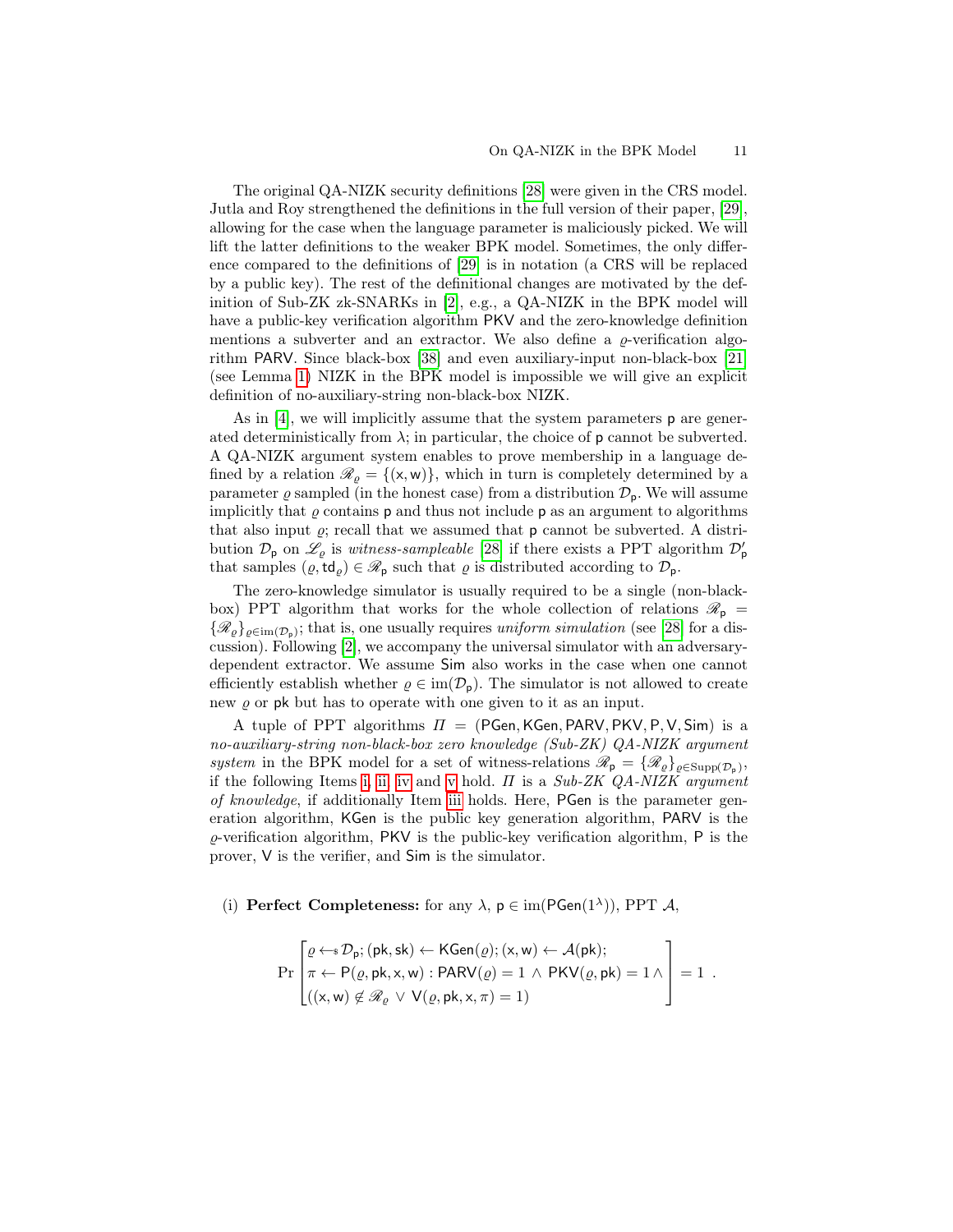- 12 Behzad Abdolmaleki, Helger Lipmaa, Janno Siim, and Michał Zając
- (ii) Computational Quasi-Adaptive Sub-PAR Soundness: for any  $p \in$  $\text{im}(\textsf{PGen}(1^{\lambda})),$  and stateful PPT  $\mathcal{A},$

$$
\Pr\left[\varrho\leftarrow \mathcal{A}(\mathsf{p}); (\mathsf{pk},\mathsf{sk}) \leftarrow \mathsf{KGen}(\varrho); (\mathsf{x},\pi) \leftarrow \mathcal{A}(\mathsf{pk}):\\ \left[\mathsf{PARV}(\varrho) = 1 \, \wedge \, \mathsf{V}(\varrho,\mathsf{pk},\mathsf{x},\pi) = 1 \, \wedge \, \neg(\exists \mathsf{w}: \mathscr{R}_{\varrho}(\mathsf{x},\mathsf{w}) = 1))\right] \approx_{\lambda} 0 \enspace .
$$

<span id="page-11-2"></span>(iii) Computational Quasi-Adaptive Sub-PAR Knowledge-Soundness: for every PPT stateful adversary adversary  $A$ , there exist a PPT extractor Ext<sub>A</sub>, s.t. for all  $p \in im(PGen(1^{\lambda})),$ 

$$
\Pr\begin{bmatrix} r \leftarrow_{\mathbb{R}} \mathsf{RND}_{\lambda}(\mathcal{A}); \varrho \leftarrow \mathcal{A}(\mathsf{p}; r); (\mathsf{pk}, \mathsf{sk}) \leftarrow \mathsf{KGen}(\varrho); \\ (\mathsf{x}, \pi) \leftarrow \mathcal{A}(\mathsf{pk}; r); \mathsf{w} \leftarrow \mathsf{Ext}_{\mathcal{A}}(\mathsf{p}, \mathsf{pk}; r): \mathsf{PARV}(\varrho) = 1 \wedge \\ \mathsf{V}(\varrho, \mathsf{pk}, \mathsf{x}, \pi) = 1 \wedge \mathscr{R}_{\varrho}(\mathsf{x}, \mathsf{w}) = 0 \end{bmatrix} \approx_{\lambda} 0 \; .
$$

A knowledge-sound argument system is called an argument of knowledge.

<span id="page-11-0"></span>(iv) Statistical Zero Knowledge: for any  $\lambda$ ,  $p \in im(PGen(1^{\lambda}))$ , and computationally unbounded adversary  $\mathcal{A}, |\varepsilon_0^{zk} - \varepsilon_1^{zk}| \approx_\lambda 0$ , where  $\varepsilon_b^{zk} :=$ 

$$
\Pr\left[\varrho \leftarrow \mathcal{D}_{\sf p}; (\mathsf{pk},\mathsf{sk}) \leftarrow {\sf KGen}(\varrho): \mathcal{A}^{{\sf O}_{b}(\cdot,\cdot)}(\varrho,\mathsf{pk})=1\quad \right]
$$

.

.

The oracle  $O_0(x, w)$  returns  $\perp$  (reject) if  $(x, w) \notin \mathcal{R}_\varrho$ , and otherwise it returns P( $\varrho$ , pk, x, w). Similarly, O<sub>1</sub>(x, w) returns  $\perp$  (reject) if (x, w)  $\notin \mathcal{R}_o$ , and otherwise it returns  $\textsf{Sim}(\rho, \textsf{pk}, \textsf{sk}, \textsf{x})$ .

<span id="page-11-1"></span>(v) Statistical Persistent Zero Knowledge: for any PPT subverter  $\mathcal{C}$ , there exists a PPT extractor  $\mathsf{Ext}_{\mathcal{C}}$ , s.t. for any  $\lambda$ ,  $p \in \text{im}(\mathsf{PGen}(1^{\lambda}))$ , and computationally unbounded adversary  $\mathcal{A}, |\varepsilon_0^{zk} - \varepsilon_1^{zk}| \approx_\lambda 0$ , where

$$
\varepsilon^{zk}_b := \Pr\left[ \begin{matrix} r \leftarrow_{\mathbb{S}} \mathsf{RND}_{\lambda}(\mathcal{C}) ; (\varrho,\mathsf{pk},\mathsf{aux}) \leftarrow \mathcal{C}(\mathsf{p};r); \mathsf{sk} \leftarrow \mathsf{Ext}_{\mathcal{C}}(\mathsf{p};r): \\ \mathsf{PARV}(\varrho)=1 \, \wedge \, \mathsf{PKV}(\varrho,\mathsf{pk})=1 \, \wedge \, \mathcal{A}^{\mathsf{O}_b(\cdot,\cdot)}(\varrho,\mathsf{pk},\mathsf{aux})=1 \end{matrix} \right]
$$

The oracle  $O_0(x, w)$  returns  $\perp$  (reject) if  $(x, w) \notin \mathcal{R}_\rho$ , and otherwise it returns  $P(\varrho, \mathsf{pk}, x, \mathsf{w})$ . Similarly,  $O_1(x, \mathsf{w})$  returns  $\perp$  (reject) if  $(x, \mathsf{w}) \notin \mathcal{R}_{\varrho}$ , and otherwise it returns  $\mathsf{Sim}(\rho, \mathsf{pk}, \mathsf{sk}, \mathsf{x})$ .

 $\Pi$  is statistically no-auxiliary-string<sup>[7](#page-11-3)</sup> non-black-box zero knowledge (Sub-ZK) if it is both statistically zero-knowledge and statistically persistent zero-knowledge.

Knowledge-sound QA-NIZKs are useful in situations where the witness relations  $\mathcal{R}_{\rho}$  are trivial in the sense that for each x, there exists a w such that  $(x, w) \in \mathcal{R}_{\varrho}$ . In such cases, one must argue that the prover knows this w. Knowledge-sound QA-NIZK argument systems have applications in shuffles [\[14\]](#page-28-13) and SNARKs [\[8,](#page-28-15) [25,](#page-29-14) [37\]](#page-29-15).

In their definition of strong soundness for strong QA-NIZK, Jutla and Roy [\[29\]](#page-29-16) made the assumption that  $\mathcal{C}_{\varrho}$  also returns  $\mathsf{td}_{\varrho}$ . This assumption reminds the AGM [\[16\]](#page-28-17), where in the security proofs, the adversary is assumed to

<span id="page-11-3"></span><sup>7</sup> Auxiliary-string non-black-box ZK [\[21\]](#page-28-1) means that definitions hold even if any aux ∈  $\{0,1\}^{\text{poly}(\lambda)}$  is given as an additional input to A and  $\mathcal{C}_{\text{pk}}$  (and  $\text{Ext}_{\mathcal{C}}$ ).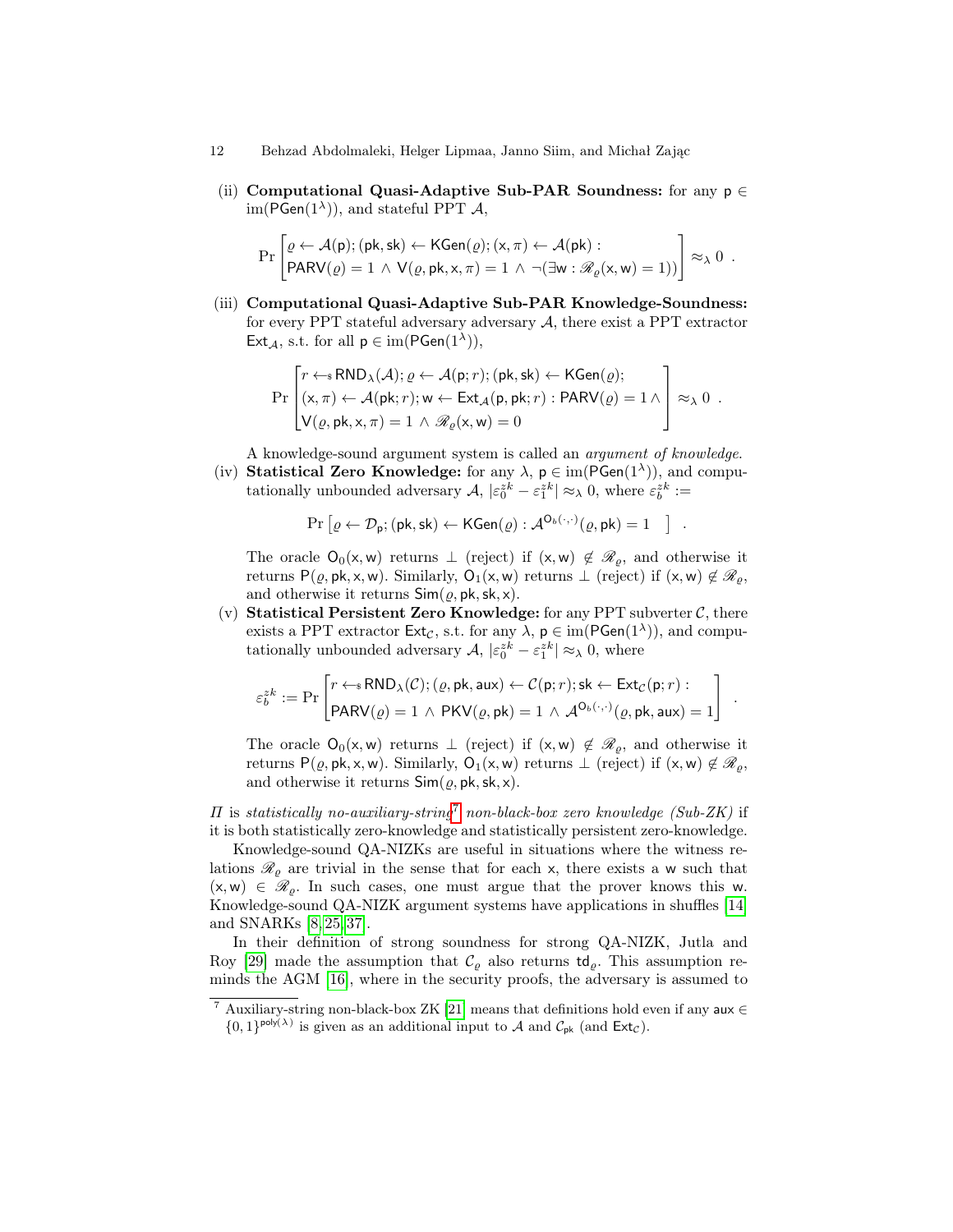output a part of her secret state but might be stronger depending on the definition of  $\mathcal{D}_{p}$ . Thus, one should not make such an assumption per se but prove (say, in the AGM) that it holds. In several recent reinterpretations of AGM [\[37\]](#page-29-15), one has reworded AGM by requiring the existence of an extractor that returns the secret state. In our Sub-PAR (knowledge-)soundness definition, we require that  $PARY(\varrho) = 1$  (thus,  $\varrho \in \text{im}(\mathcal{D}_p)$  and a td<sub> $\varrho$ </sub> exists). We do not require td<sub> $\varrho$ </sub> can be extracted; we only require that w can be extracted. In our security proof, the extractor of w will first extract  $\mathsf{td}_\rho$  by using a DL oracle; we prove knowledgesoundness under a non-falsifiable assumption (more precisely, under the SDL<sup>dl</sup> assumption that states that solving SDL is intractable even if the adversary is given non-adaptive access to a DL oracle, see Fig. [6\)](#page-24-0).

More precisely, in the case of the *concrete construction* of  $\Pi_{\text{bpk}}$ , extraction of  $\mathsf{td}_\varrho$  is needed since the  $\Pi_{\mathsf{kw}}$  argument system [\[31\]](#page-29-17) (and thus also the  $\Pi_{\mathsf{bpk}}$ argument system in Section [5\)](#page-16-0) is only sound if  $\mathcal{D}_p$  is witness-sampleable. In the soundness proof in [\[31\]](#page-29-17), one obtains  $\mathsf{td}_\rho$  from the honest  $\varrho$ -creator. In the Sub-PAR knowledge-soundness proof in Section [5,](#page-16-0) we extract  $\mathsf{td}_{\rho}$  from the malicious  $\varrho$ -creator A and then use  $\mathsf{td}_{\rho}$  to extract w. However, we use the DL oracle to extract  $\mathsf{td}_\rho$  and thus will need not have to rely on witness-sampleability of  $\mathcal{D}_p$ .

We assume that a single subverter  $\mathcal C$  produces  $\rho$  and pk in the case of Sub-ZK, and the extractor will get access to the code of  $\mathcal C$  and its inputs and random coins. The extractor never works with probability 1 since  $\mathcal C$  can randomly sample (with a non-zero but negligible probability) a well-formed pk. However, if it works, then in our constructions, the simulation will be perfect. For the sake of simplicity, we will not formalize this as perfect zero-knowledge. (One reason for this is that differently from [\[2\]](#page-28-6), the secret key extracted by  $\text{Ext}_{\mathcal{C}}$  is not unique in our case; see discussion in Section [5.](#page-16-0))

The existence of PKV is not needed in the CRS model, assuming the CRS creator is trusted by the prover, and thus PKV was not included in the prior QA-NIZK definitions. Since soundness is proved in the case pk is chosen correctly (by the verifier or a trusted third party, trusted by her), V does not need to execute PKV. However, PKV should be run by P. Similarly, the existence of PARV is not needed in the CRS model; the algorithm PARV needs to be run both by P and V. The simulator is only required to simulate correctly in the case PARV accepts  $\rho$  and PKV accepts pk.

For Sub-ZK, we require that both standard zero-knowledge (with trusted  $\rho$  and pk generators) and persistent zero-knowledge (with possibly subverted  $\rho$ and pk) generators hold. The reason behind requiring both is subtle and will be explained in Section [4.](#page-15-0) Very briefly, since one considers a single subverter C that creates both  $\rho$  and pk, persistent zero-knowledge leaves one vulnerable against the subverter who just sets  $sk \leftarrow td_{\rho}$ . While this attack is not possible in the case of all QA-NIZKs, as we show in Section [4,](#page-15-0) one can design a QA-NIZK argument system that is persistent zero-knowledge but not standard zeroknowledge. Intuitively, requiring that the same simulator Sim also works without the knowledge of  $td_\rho$  makes it possible to avoid such pathological cases. However,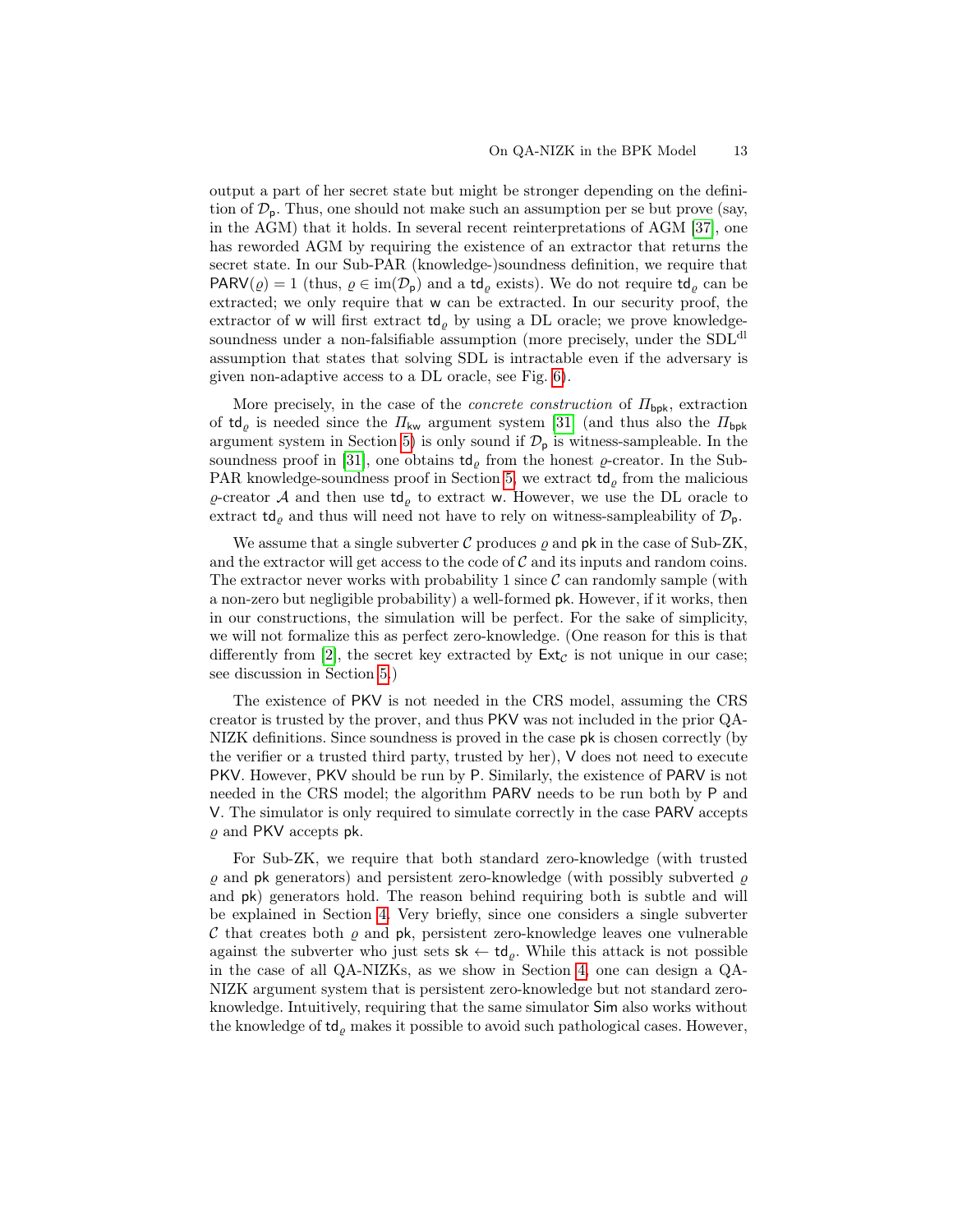14 Behzad Abdolmaleki, Helger Lipmaa, Janno Siim, and Michał Zając

it means that persistent zero-knowledge is not a strictly stronger notion than the standard zero-knowledge, and one requires both to obtain Sub-ZK.

Comparison to Earlier Sub-ZK Definitions. Subversion-security was defined by Bellare et al. [\[4\]](#page-28-8) for the CRS model; further CRS-model subversionsecurity definitions were given in [\[2,](#page-28-6) [15\]](#page-28-7). As proven in [\[4\]](#page-28-8), one cannot achieve Sub-SND (soundness even if the CRS was generated maliciously) and nonsubversion zero knowledge at the same time. Thus, subsequent efforts have concentrated on achieving either Sub-SND and witness-indistinguishability [\[4\]](#page-28-8), subversion knowledge-soundness and witness-indistinguishability [\[17\]](#page-28-19), or Sub-ZK (zero knowledge in the case the CRS was generated maliciously) and soundness  $[2, 4, 15]$  $[2, 4, 15]$  $[2, 4, 15]$ . In the latter case, the CRS is trusted by the verifier V while (following the definitions of [\[2\]](#page-28-6)) the prover checks that the CRS is well-formed by using a publicly available algorithm. Thus, Sub-ZK in the CRS model is the same as zero-knowledge in the BPK model: the CRS has to be trusted by (or, even chosen by) V and hence can be equal to the public key of an entity trusted by V (or of V herself). Since black-box NIZK [\[38\]](#page-29-1) and even auxiliary-string non-black-box NIZK [\[21\]](#page-28-1) in the BPK model is impossible, one has to define no-auxiliary-string non-black-box zero knowledge (Sub-ZK) as above. Bellare et al. [\[4\]](#page-28-8) motivated not incorporating auxiliary strings to the definition of Sub-ZK by known impossibility results. We will formalize this (folklore, see [\[42\]](#page-29-2) for discussion) impossibility result as the following straightforward lemma.

<span id="page-13-0"></span>Lemma 1. Auxiliary-string non-black-box NIZK in the BPK model is only possible for languages in BPP.

Proof. The notions of (no-)auxiliary-string and (non-)-black-box zero-knowledge were defined by Goldreich and Oren [\[21\]](#page-28-1) who proved that auxiliary-string (even non-black-box) zero-knowledge argument systems for languages outside of BPP require at least three messages in the plain model. An auxiliary-string (nonblack-box) NIZK argument system in the BPK model can be interpreted as a two-message auxiliary-string (non-black-box) zero-knowledge argument system in the plain model, where the verifier creates BPK and sends it as her first message. Thus, an auxiliary-string NIZK argument system for languages outside of BPP would contradict the impossibility result of [\[21\]](#page-28-1).  $\Box$ 

Auxiliary-input zero-knowledge is usually used to achieve sequential composition of interactive zero-knowledge protocols, [\[21\]](#page-28-1). Sub-ZK guarantees sequential security in the case of NIZK, see [\[2\]](#page-28-6) for a proof. In particular, the main result of [\[2,](#page-28-6) [15\]](#page-28-7), reformulated in our language, is that there exist computationally knowledge-sound Sub-ZK zk-SNARKs for NP in the BPK model.

In the case of QA-NIZKs, one has to deal with two parameters,  $\rho$  (the language parameter) and pk (the public key). As shown in [\[29\]](#page-29-16) (updated version from September 2018), one can achieve both soundness and zero-knowledge in the case when  $\rho$  is subverted but pk is honestly chosen. In the persistent zeroknowledge definition, we allow for subverted pk and  $\rho$ . Due to the impossibility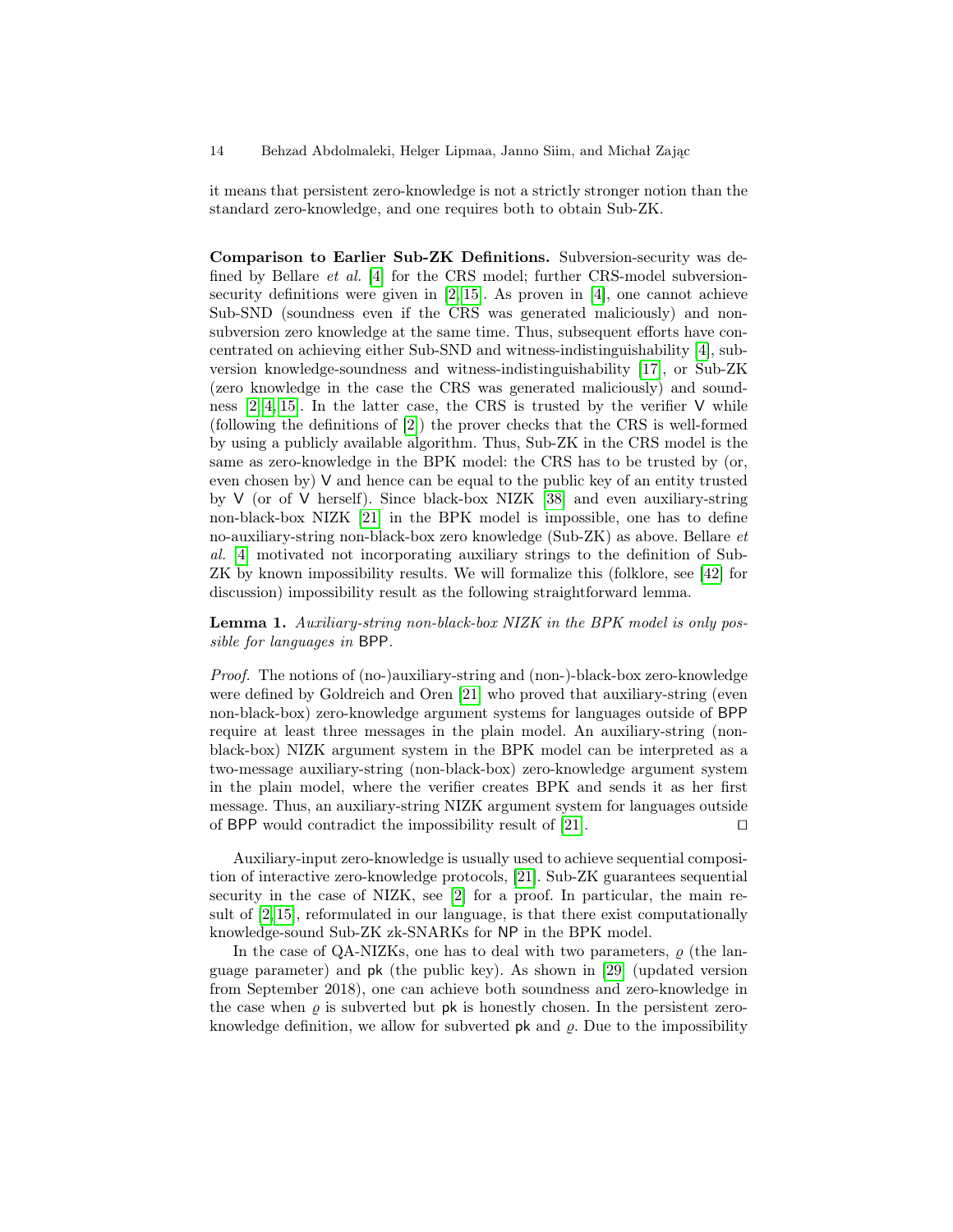$\mathsf{KGen}([M]_1\in\mathbb{G}_1^{n\times m})\colon\thinspace\boldsymbol{A}\leftarrow\!\!{}_{\mathsf{s}}\mathcal{D}_k; \thinspace\boldsymbol{K}\leftarrow\!\!{}_{\mathsf{s}}\mathbb{Z}_p^{n\times k}; \thinspace\boldsymbol{C}\leftarrow\boldsymbol{K}\bar{\boldsymbol{A}}\in\mathbb{Z}_p^{n\times k}; \left[\boldsymbol{P}\right]_1\leftarrow\left[\boldsymbol{M}\right]_1^\top\boldsymbol{K}\in\mathbb{Z}_p^{n\times k}$  $\mathbb{Z}_p^{m\times k};$  pk  $\leftarrow ([\vec{\bm A},\bm C]_2,[\bm P]_1);$  sk  $\leftarrow \bm K;$  return (pk, sk);  $P([{\boldsymbol M}]_1,{\mathsf{pk}}, [{\boldsymbol y}]_1,{\boldsymbol w})$ : return  $[\boldsymbol \pi]_1 \leftarrow [{\boldsymbol P}]_1^\top {\boldsymbol w} \in \mathbb{G}_1^k;$  $\mathsf{Sim}([{\boldsymbol M}]_1,\mathsf{pk} ,\mathsf{sk} ,[{\boldsymbol y}]_1)\mathsf{:} \;\; \text{return} \;[\boldsymbol \pi]_1 \leftarrow {\boldsymbol K}^\top [{\boldsymbol y}]_1 \in \mathbb{G}^k_1;$  $\mathsf{V}([{\tilde{\boldsymbol{M}}}]_1, \mathsf{pk}, [{\boldsymbol{y}}]_1, [{\boldsymbol{\pi}}]_1): \text{ check that } [{\boldsymbol{y}}]_1^\top [{\boldsymbol{C}}]_2 = [{\boldsymbol{\pi}}]_1^\top [\bar{\boldsymbol{A}}]_2;$ 

<span id="page-14-0"></span>Fig. 1. Kiltz-Wee QA-NIZK argument system  $\Pi_{kw}$  for  $[y]_1 = [M]_1 w$ 

result of [\[4\]](#page-28-8), we are not aiming to achieve Sub-SND. Thus, in the definition of soundness, we assume that pk is honestly generated.

Language of linear subspaces and Kiltz-Wee QA-NIZK. An important application of QA-NIZK is in the case of the following language. Assume we need to show that  $[y]_1 \in \text{colspace}([M]_1)$ , where  $[M]_1$  is sampled from a distribution  $\mathcal{D}_{\mathsf{p}}$  over  $\mathbb{G}_1^{n \times m}$ . We assume, following [\[28\]](#page-29-8), that  $(n,m)$  is implicitly fixed by  $\mathcal{D}_{\mathsf{p}}$ . That is, a QA-NIZK for linear subspaces handles languages

$$
\mathscr{L}_{[{\boldsymbol{M}}]_1} = \left\{ [\boldsymbol{y}]_1 \in \mathbb{G}_1^n : \exists \boldsymbol{w} \in \mathbb{Z}_p^m \text{ s.t. } \boldsymbol{y} = \boldsymbol{M}\boldsymbol{w} \right\} \enspace .
$$

The corresponding relation is defined as  $\mathscr{R}_{[M]_1} = \{([y]_1, w) \in \mathbb{G}_1^n \times \mathbb{Z}_p^m : y =$  $Mw$ . This language is useful in many applications, [\[8,](#page-28-15) [28\]](#page-29-8). As a typical application, let  $[M]_1 = [1, \text{sk}]_1^{\top}$  be a public key of the Elgamal cryptosystem; then ciphertext  $[\bm{y}]_1 \in \mathscr{L}_{[\bm{M}]_1}$  iff it encrypts  $0.$  Here,  $[\bm{M}]_1$  comes from a KerMDH-hard witness-sampleable distribution  $\mathcal{D}_{p}$ .

The most efficient known QA-NIZK for linear subspaces in the CRS model was proposed by Kiltz and Wee [\[31\]](#page-29-17). In particular, they proposed a QA-NIZK  $\Pi_{\mathsf{kw}}$  that assumes that the parameter  $\rho = [\mathbf{M}]_1 \in \mathbb{G}_1^{n \times m}$  is sampled from a witness-sampleable distribution  $\mathcal{D}_{p}$ .  $\Pi_{kw}$  results in the argument that consists of k group elements, where k is the parameter  $(k = 1)$  being usually sufficient in the case of asymmetric pairings) related to the underlying KerMDH distribution. More precisely, given  $n > m$ , the Kiltz-Wee QA-NIZK is computationally quasiadaptively sound under the  $\mathcal{D}_k$ -KerMDH<sub>G<sub>1</sub></sub> assumption relative to PGen, [\[31\]](#page-29-17). Importantly,  $\Pi_{kw}$  is significantly more efficient than the Groth-Sahai NIZK for the same language. For the sake of completeness, Fig. [1](#page-14-0) describes the Kiltz-Wee QA-NIZK argument system  $\Pi_{kw}$  for linear subspaces in the CRS model.

Some Applications of QA-NIZK in the BPK Model. The simplest example application is that of UC-commitments from [\[28\]](#page-29-8), where a trusted third party generates a commitment key  $\rho$  together with a QA-NIZK public key pk, and P opens the commitments later by disclosing a QA-NIZK argument of proper commitment under the commitment key  $\rho$ . Here,  $\rho$  should not be generated by P (who could then equivocate) or by V (who could then extract the message). However, pk can be generated by V. This allows one, securely generated  $\rho$ , to be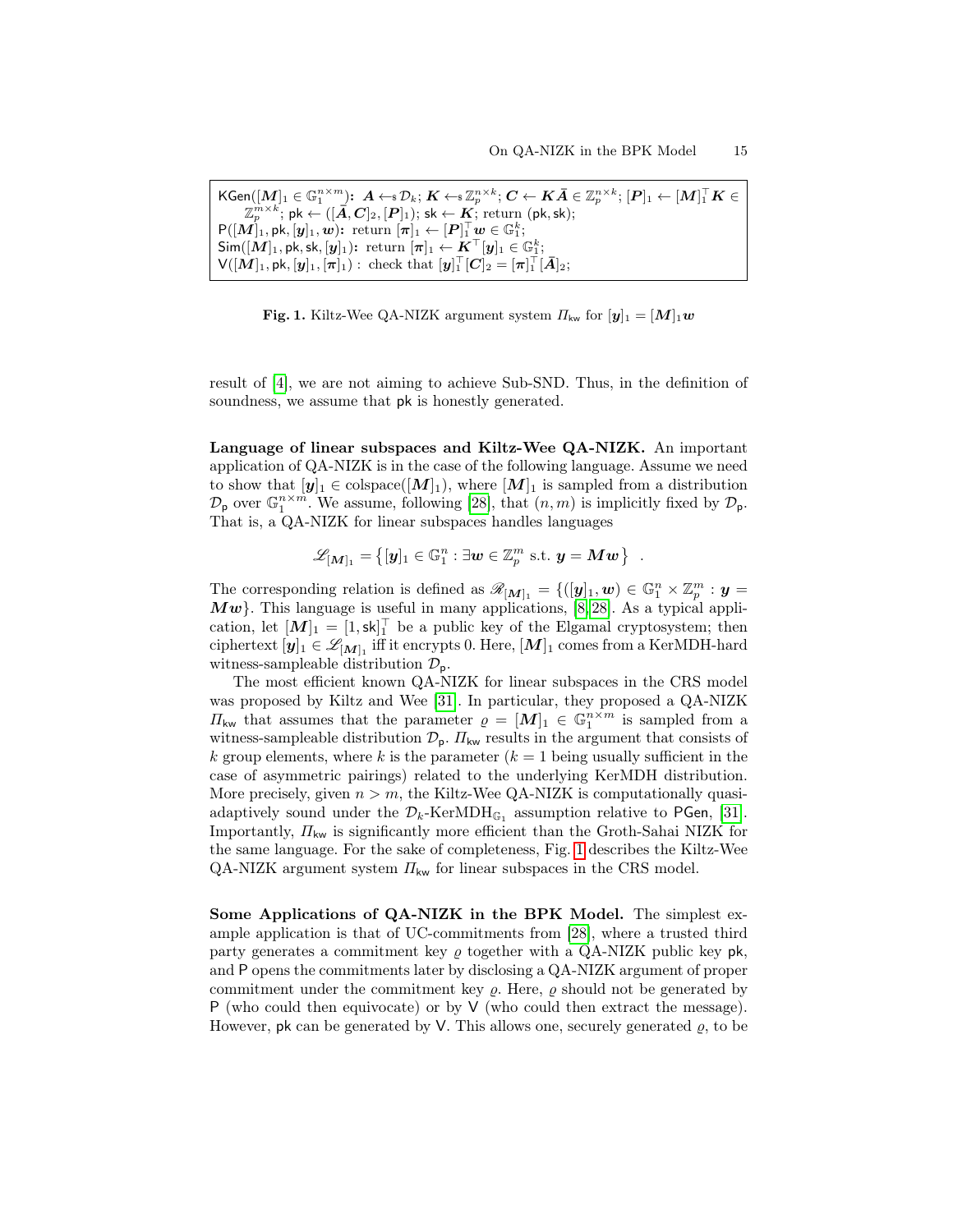used in many applications, from UC-commitments to identity-based encryption. In each such application, a trusted authority trusted by  $V$  (e.g.,  $V$  herself) can create her pk that takes the particularities of that application into account.

Another, arguably much more important application, is the use of Sub-ZK QA-NIZKs in the construction of Sub-ZK SNARKs. Several recent papers [\[8,](#page-28-15) [14,](#page-28-13) [25,](#page-29-14) [37\]](#page-29-15) have used QA-NIZKs for subspace language to construct SNARKs. In these cases, one proves the membership in the trivial full vector space under knowledge assumption, resulting in a statement that (say) the argument belongs to the span of certain CRS elements only like in [\[37\]](#page-29-15) or that two commitments that possibly use different commitment keys commit to the same vectors like in [\[14\]](#page-28-13). To obtain Sub-ZK SNARKs (under a knowledge assumption), in such cases also the QA-NIZK has to be Sub-ZK (under a knowledge assumption).

In many other applications, it is desirable that zero-knowledge holds even if both  $\rho$  and pk both are chosen by V (or by possibly different parties, neither of which is trusted by P). The above Sub-ZK definitions cover this more realistic scenario; in addition, they do not require  $V$  to trust  $\rho$ . One such application is in the LegoSNARK framework by Campanelli et al. [\[8\]](#page-28-15). LegoSNARK uses QA-NIZK for linear subspace to build Commit-and-Prove (CP) SNARKs, which can be securely and efficiently combined together, creating a complex proof system able to perform well even for heterogeneous instance representation. Unfortunately, most of the modern zk-SNARKs are not CP-SNARKs. Hence [\[8\]](#page-28-15) proposed a QA-NIZK-based transformation that builds them using any Commit-Carrying (CC) SNARK; the latter are much more common, e.g., the most efficient zk-SNARK for QAP by Groth [\[27\]](#page-29-4) is a CC-SNARK. Despite that, Campanelli et al. propose a number of CP-SNARKs that are QA-NIZK-based.

## <span id="page-15-0"></span>4 Persistent Zero-Knowledge  $\neq$  Zero-Knowledge

Intuitively, it seems that persistent zero-knowledge follows from the standard zero-knowledge since the set of all possible PPT subverters  $\mathcal C$  also includes honest algorithms. However, this intuition is wrong. We will next show that one can construct pathological QA-NIZK argument systems that achieve persistent zeroknowledge, but do not satisfy the usual definition of zero-knowledge and actually leak some information about the witness.

Let us consider a slight variation of the subspace language where  $\rho =$  $([M]_1, [M]_2)$ <sup>[8](#page-15-1)</sup> and the statement is that  $[y]_1$  belongs to the subspace spanned by the matrix  $[M]_1$ . Moreover, for simplicity let us take  $M \leftarrow \mathbb{Z}_p^{2 \times 1}$ . Consider the QA-NIZK argument system (a leaky QA-NIZK) in Fig. [2.](#page-16-1) It has secret keys from the same set  $\mathbb{Z}_p^{2\times 1}$ , and thus, M can pass as a secret key. Leaky QA-NIZK does not have a public key, the argument is simply  $[\pi]_1 = [w]_1$ , and the verification is done by checking that  $[\pi]_1^{\top}[M]_2^{\top} = [Mw]_1^{\top}[1]_2 = [y]_1^{\top}[1]_2$ . It is not standard zero-knowledge since the simulator only knows  $[M]_1$ ,  $[M]_2$ , and

<span id="page-15-1"></span> $8$  Even if  $\varrho$  is maliciously created, one can efficiently check whether it has the correct form. More precisely, given  $\varrho = ( [M]_1, [M']_2),$  one can assure that  $M = M'$  by checking  $[M]_1[1]_2 = [1]_1[M']_1$  and accepting only when that is the case.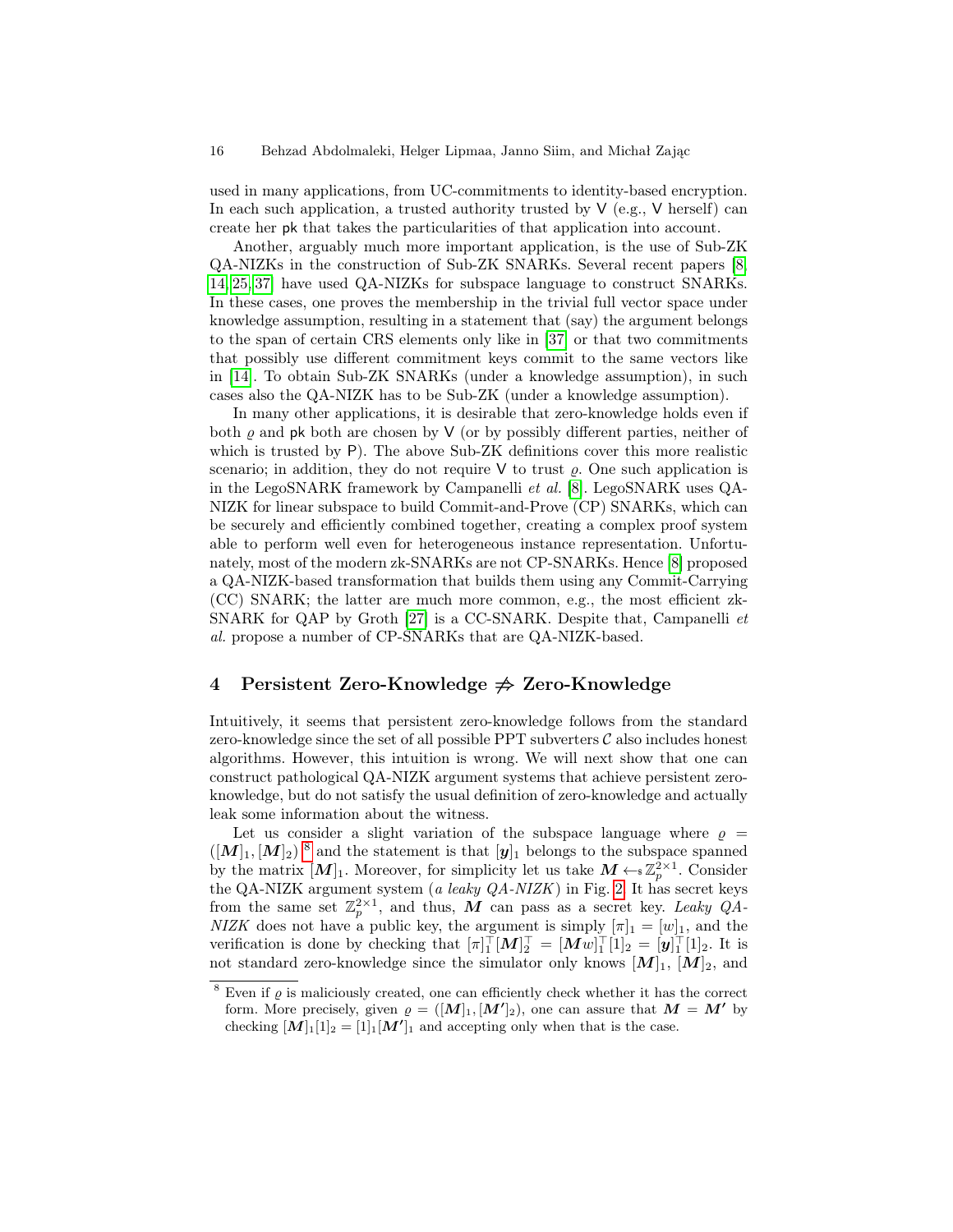$\mathcal{D}_\mathsf{p}\text{: } \ M \leftarrow \!\! \ast \mathbb{Z}_p^{2\times 1}; \ \mathbf{return } \ \varrho = ([M]_1, [M]_2);$ KGen $(\varrho)$ : return  $(\mathsf{pk} \leftarrow \bot, \mathsf{sk} \leftarrow \mathbb{Z}_p^{2 \times 1});$  $\mathsf{Ext}_{\mathcal{C}}(\mathsf{aux}_\varrho; r)$ : Extract  $\mathsf{sk} = (M_1, \dot{M_2})^\top$  by using BDHKE; return sk;  $P(\varrho, \mathsf{pk}, [\boldsymbol{y}]_1, w)$ : return  $[\pi]_1 \leftarrow [w]_1 \in \mathbb{G}_1^1;$  $\mathsf{Sim}(\varrho, \mathsf{pk}, \mathsf{sk}, [\pmb{y}]_1)$ : if  $M_1^{-1}[y_1]_1 \neq M_2^{-1}[y_2]_1$  then return  $\bot$ ; else return  $[\pmb{\pi}]_1 \leftarrow$  $M_1^{-1}[y_1]_1 \in \mathbb{G}_1^1;$  fi  $\mathsf{V}(\varrho, \mathsf{pk}, [\bm{y}]_1, [\pi]_1): \text{ check that } [\bm{y}]_1^\top [1]_2 = [\pi]_1^\top [\bm{M}]_2^\top;$ PKV( $\varrho$ , pk): check that pk =  $\perp$ ;

<span id="page-16-1"></span>Fig. 2. A contrived leaky subspace QA-NIZK where  $\rho = ( [M]_1, [M]_2)$ 

 $[y]_1 = [M_1 w, M_2 w]_1$  and outputting  $[w]_1$  breaks the following symmetric computational Diffie-Hellman (CDH) assumption: given input  $([1, a, b]_1, [1, a, b]_2)$  for  $a \leftarrow \mathbb{Z}_p^*, b \leftarrow \mathbb{Z}_p$ , it is difficult to compute  $[ab]_1$ . To see this, let us suppose that the symmetric CDH challenge is  $[1, a, b]_1$ ,  $[1, a, b]_2$  for  $a \leftarrow \mathbb{Z}_p^*$ ,  $b \leftarrow \mathbb{Z}_p$ . We denote  $M_1 = 1/a$ ,  $w = b$ ,  $M_2 = M_2'M_1 = M_2'/a$  where  $M_2' \leftarrow \mathbb{Z}_p$ . We also reset generators of  $\mathbb{G}_1$  and  $\mathbb{G}_2$  to be  $[g]_1 = [a]_1$  and  $[g]_2 = [a]_2$ . Now if such simulator existed, we could run it with input  $[M_1g, M_2g, M_1wg, M_2wg]_1 = [1, M'_2, b, M'_2b]_1$ ,  $[M_1g, M_2g]_2 = [1, M'_2]_2$  and it would output  $[wg]_1 = [ba]_1$ ; this would break the CDH assumption.

Surprisingly, simulation is possible (under a knowledge assumption) if we try to prove persistent zero-knowledge. We remind that the Bilinear Diffie-Hellman Knowledge of Exponent (BDHKE) [\[2\]](#page-28-6) assumption says that if a PPT adversary  $\mathcal{A}(\mathsf{p})$  outputs  $([x]_1, [x]_2)$  on random coins r, then there exists an extractor that extracts x with an overwhelming probability given the same random coins  $r$ . Thus, assuming BDHKE and because  $Ext_{\mathcal{C}}$  is given access to the random coins of C, Ext<sub>C</sub> can extract M and provide it to the simulator as sk. The simulator then computes  $[w]_1 = M_1^{-1}[y_1]_1$ .

We could divide C into  $\mathcal{C}_{\varrho}$ , which generates  $\rho$ , and  $\mathcal{C}_{\mathsf{pk}}$ , which generates pk, such that the extractor only gets random coins of  $C_{\text{pk}}$ . This would make it impossible to extract  $M$ . However, this will not work since we cannot exclude communication between  $\mathcal{C}_{\varrho}$  and  $\mathcal{C}_{\mathsf{pk}}$ , e.g.,  $\mathcal{C}_{\varrho}$  can compute pk herself and send it to  $C_{\mathsf{pk}}$ .  $C_{\mathsf{pk}}$  outputs pk without having any knowledge of sk, making extracting sk impossible.

Because of that, we adopted a different solution: namely, we require that a Sub-ZK QA-NIZK argument system must satisfy both standard zero-knowledge and persistent zero-knowledge with respect to the same simulator. This solution rules out the intuitively insecure arguments like the one in Fig. [2.](#page-16-1)

#### <span id="page-16-0"></span>5 Construction of a QA-NIZK in the BPK Model

In this section, we will show that if the membership of  $[\overline{A}]_2$  in  $\mathcal{D}_k$  can be efficiently verified, then a slight variant  $\Pi_{\text{bpk}}$  of the Kiltz-Wee QA-NIZK  $\Pi_{\text{kw}}$  for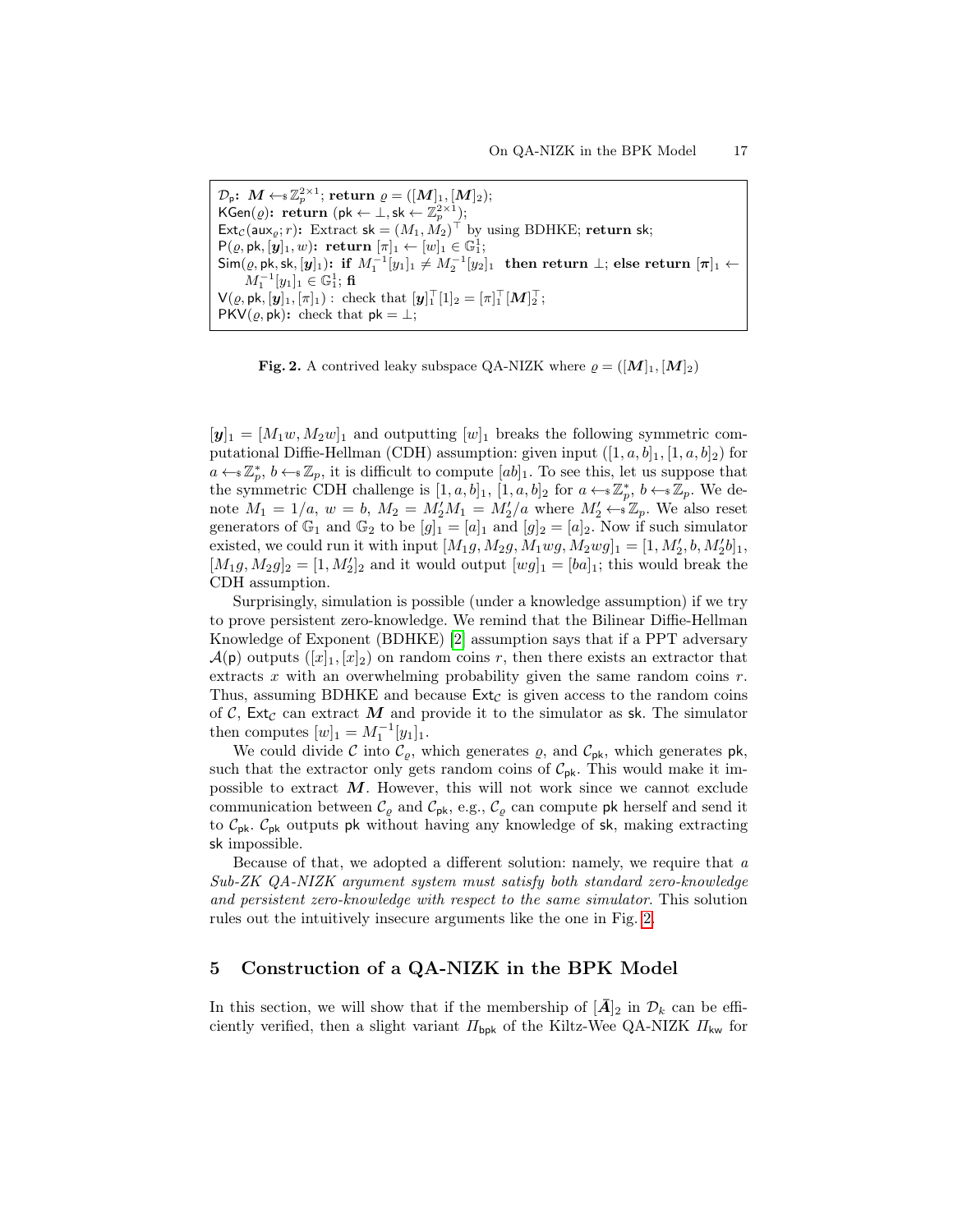| $\text{MATV}([A]_2) \# \mathcal{D}_k \in \{\mathcal{L}_k, \mathcal{IL}_k, \mathcal{C}_k, \mathcal{SC}_k\}$                                                                                                                                       |
|--------------------------------------------------------------------------------------------------------------------------------------------------------------------------------------------------------------------------------------------------|
| check $[a_{11}]_2 \neq [0]_2 \wedge  \wedge [a_{kk}]_2 \neq [0]_2;$                                                                                                                                                                              |
| if $\mathcal{D}_k = \mathcal{L}_k$ then check $i \neq j \Rightarrow  a_{i,j} _2 =  0 _2$ ;<br>elseif $\mathcal{D}_k = \mathcal{IL}_k$ then check $i \neq j \Rightarrow [a_{ij}]_2 = [0]_2; \forall i, [a_{i,i}]_2 = [a_{1,1}]_2 + [i-1]_2;$      |
| elseif $\mathcal{D}_k = \mathcal{C}_k$ then check $i \notin \{j, j+1\} \Rightarrow [a_{ij}]_2 = [0]_2; \forall i, [a_{i+1,i}]_2 = [1]_2;$                                                                                                        |
| elseif $\mathcal{D}_k = \mathcal{SC}_k$ then check $i \notin \{j, j+1\} \Rightarrow [a_{ij}]_2 = [0]_2$ ;<br>$\forall i \left( [a_{i+1,i}]_2 = [1]_2 \wedge [a_{ii}]_2 = [a_{11}]_2 \right);$ fi<br>return 1 if all checks pass and 0 otherwise; |

<span id="page-17-0"></span>Fig. 3. Auxiliary procedure MATV for  $\mathcal{D}_k \in \{\mathcal{L}_k, \mathcal{IL}_k, \mathcal{C}_k, \mathcal{SC}_k\}.$ 

linear subspaces [\[31\]](#page-29-17) is secure (including Sub-ZK) in the BPK model. More precisely, we say that the distribution  $\mathcal{D}_k$  is *efficiently verifiable*, if there exists an algorithm MATV( $[\overline{A}]_2$ ) that outputs 1 if  $\overline{A}$  is invertible (recall that we assume that the matrix distribution is robust) and well-formed with respect to  $\mathcal{D}_k$  and otherwise outputs 0. Clearly, the distributions  $\mathcal{D}_1$ ,  $\mathcal{L}_k$ ,  $\mathcal{IL}_k$ ,  $\mathcal{C}_k$ , and  $\mathcal{SC}_k$  (for any  $k$ ) are verifiable, as can be seen in Fig. [3,](#page-17-0) while the verification whether  $\bar{A}|_2$  is invertible is intractable for the distribution  $\mathcal{U}_k$  if  $k > 1$ . Indeed, if  $k = 2$ then in the latter case, one needs to test if  $a_{11}a_{22} - a_{12}a_{21} = 0$ , given only  $[\mathbf{\bar{A}}]_2$ ; the case  $k > 2$  is even more complicated. Nevertheless, we show that a slightly modified version of our construction works with the distribution  $\mathcal{D}_2$ .

Recall that in the BPK model, the public key pk (corresponds to the CRS in  $\Pi_{kw}$ ) belongs either to the verifier V or to a party trusted by V. One proves computational soundness in the setting where V trusts that pk is honestly generated, i.e., that the corresponding sk is secret and pk is well-formed. Since pk is not trusted by the prover P, one proves Sub-ZK in the case of a maliciously generated pk. We assume that  $[M]_1$  is sampled by a PPT subverter, and moreover, the simulator does not know the corresponding witness  $M$  or any function of M not efficiently computable from  $[M]_1$ .

To modify  $\Pi_{\mathsf{kw}}$  so that it would be secure in the BPK model instead of the CRS model, the most straightforward idea is to divide pk into  $pk^{zk} = [P]_1$ (the part of pk that is used by P and thus intuitively needed to guarantee zero knowledge) and  $pk^{snd} = [\overline{A}, C]_2$  (the part of pk is used by V and thus intuitively needed to guarantee soundness). Thus,  $P$  (resp., V) has to be assured that  $pk^{zk}$ (resp.,  $pk^{snd}$ ) is generated honestly. Hence, one could use  $pk^{zk}_{P}$  from P's public key and  $pk_{V}^{snd}$  from V's public key to create an argument. However, it is not clear how to do this since both  $pk^{\text{snd}}_{V}$  and  $pk^{\text{zk}}_{P}$  depend on the same secret K. Moreover, in this case, both  $P$  and  $V$  have public keys while we want to have a situation. common in the BPK model, where only V has a public key.

Instead, we assume that V's public key pk is equal to the whole CRS and then construct a public-key verification algorithm PKV. For PKV to be efficient in the case  $\mathcal{D}_k$  is not efficiently verifiable, we need to add some new elements (collectively denoted as  $pk^{pkv}$ ) to pk. Fig. [4](#page-18-0) describes the new QA-NIZK  $\Pi_{bpk}$ . The construction of PKV will be explained in Section [6.](#page-18-1)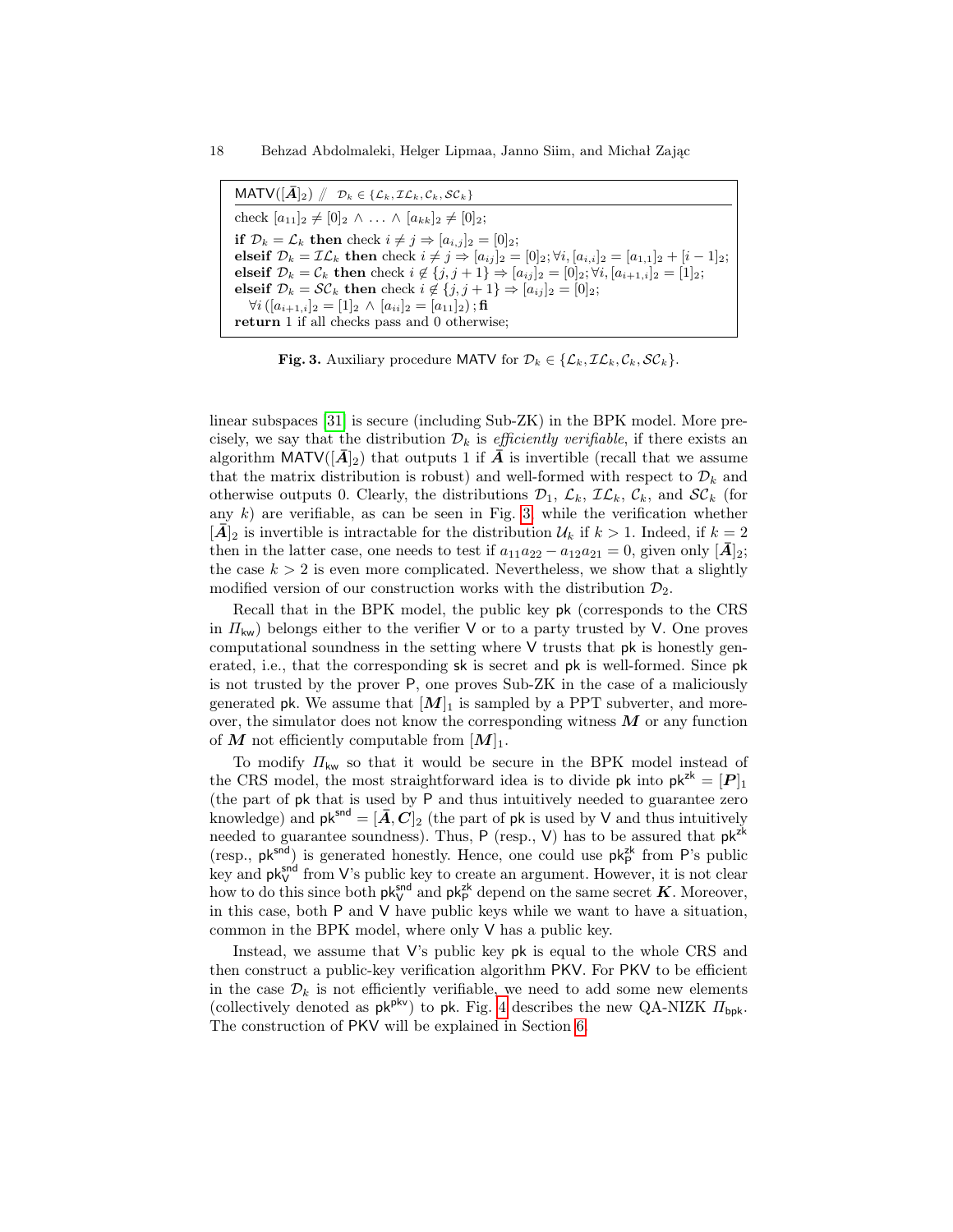$\mathsf{KGen}(\varrho:=[\bm{M}]_1\in\mathbb{G}_1^{n\times m})\colon\thinspace\bm{A}\leftarrow\!\!*\mathcal{D}_k;\thinspace\bm{K}\leftarrow\!\!*\mathbb{Z}_p^{n\times k};\thinspace [\bm{C}]_2\leftarrow[\bm{K}\bar{\bm{A}}]_2\in\mathbb{G}_2^{n\times k};\thinspace [\bm{P}]_1\leftarrow\!\!$  $[\boldsymbol{M}]_1^{\top} \boldsymbol{K} \in \mathbb{G}_1^{m \times k};$ if  $\mathcal{D}_k$  is efficiently verifiable then  $pk^{pkv} \leftarrow \epsilon$ ; elseif  $\mathcal{D}_k = \mathcal{U}_2$  then  $pk^{pkv} \leftarrow$  $[a_{11},a_{12}]_1; \, \mathbf{f} \mathbf{i} \, \, ; \, \mathsf{pk}^\mathsf{snd} \leftarrow [\bar{\pmb{A}}, \pmb{C}]_2; \, \mathsf{pk}^\mathsf{zk} \leftarrow [\pmb{P}]_1; \, \mathsf{pk} \leftarrow (\mathsf{pk}^\mathsf{snd}, \mathsf{pk}^\mathsf{zk}, \mathsf{pk}^\mathsf{pkv}) ; \, \mathsf{sk} \leftarrow \pmb{K};$ return (pk,sk);  $P([M]_1, \mathsf{pk}, [\boldsymbol{y}]_1, \boldsymbol{w})$ : return  $[\boldsymbol{\pi}]_1 \leftarrow [\boldsymbol{P}]_1^\top \boldsymbol{w} \in \mathbb{G}_1^k;$  $\textsf{Sim}([M]_1, \textsf{pk}, \textsf{sk}, [\textbf{y}]_1): \; / \! \! \! \; \; \; \textsf{sk}$  is extracted by using a knowledge assumption;  $\text{return } [\boldsymbol{\pi}]_1 \leftarrow \boldsymbol{K}^\top[\boldsymbol{y}]_1 \in \mathbb{G}_1^k;$  $\mathsf{V}([{\boldsymbol M}]_1,\mathsf{pk},[{\boldsymbol y}]_1,[\boldsymbol\pi]_1)$  : check that  $[{\boldsymbol y}]_1^\top[{\boldsymbol C}]_2=[\boldsymbol\pi]_1^\top[\bar{A}]_2; \mathbin{\mathord\mathbb{l}} \in \mathbb{G}_T^{1\times k}$  $PKV([M]_1, \text{pk})$ : Return 1 only if the following checks all succeed:  $\mathsf{pk} = (\mathsf{pk}^\mathsf{snd}, \mathsf{pk}^\mathsf{zk}, \mathsf{pk}^\mathsf{pkv}) \, \wedge \, \mathsf{pk}^\mathsf{snd} = [\bar{\bm{A}}, \bm{C}]_2 \, \wedge \, \mathsf{pk}^\mathsf{zk} = [\bm{P}]_1;$  $[\boldsymbol{P}]_1 \in \mathbb{G}_1^{m \times k} \wedge [\bar{\boldsymbol{A}}]_2 \in \mathbb{G}_2^{k \times k} \wedge [\boldsymbol{C}]_2 \in \mathbb{G}_2^{n \times k};$  $(*) \quad [\bm{M}]_1^\top [\bm{C}]_2 = [\bm{P}]_1 [\bar{\bm{A}}]_2;$ if  $\mathcal{D}_k$  is efficiently verifiable then MATV( $[\bar{A}]_2$ ); else check  $pk^{pkv} = [a_{11}^*, a_{12}^*]_1 \in \mathbb{G}_1^{1 \times 2} \wedge [a_{11}^*]_1[1]_2 = [1]_1[a_{11}]_2 \wedge$  $[a_{12}^*]_1[1]_2=[1]_1[a_{12}]_2 \wedge [a_{11}^*]_1[a_{22}]_2-[a_{12}^*]_1[a_{21}]_2\neq [0]_T;$  fi

<span id="page-18-0"></span>Fig. 4. Sub-ZK QA-NIZK  $\Pi_{\text{bpk}}$  for  $[y]_1 = [M]_1 w$  in the BPK model, where either (1)  $\mathcal{D}_k$  is efficiently verifiable or (2)  $\mathcal{D}_k = \mathcal{U}_2$ .

We will prove that in the BPK model,  $\Pi_{\text{bpk}}$  is statistically persistent zeroknowledge under a novel non-falsifiable assumption, computationally quasiadaptively Sub-PAR sound under another novel non-falsifiable assumption, and (if  $M$  has full rank) computationally quasi-adaptively Sub-PAR knowledgesound under two non-falsifiable assumptions, one of which is novel. Some of the new non-falsifiable assumptions do not belong to the family of knowledge assumptions, which is an interesting result by itself. We will study new assump-tions in Section [6,](#page-18-1) before stating and proving the security of  $\Pi_{\text{bpk}}$  in Section [7.](#page-24-1)

### <span id="page-18-1"></span>6 New Non-Falsifiable Assumptions

We will next motivate and define the new assumptions. We will also prove the security of KWKE and SKWKE under the HAK assumptions.

KWKE and SKWKE Assumptions. In the Sub-ZK proof, we will need two different (tautological) knowledge assumptions, KWKE (Kiltz-Wee Knowledge of Exponent), and SKWKE (Strong Kiltz-Wee Knowledge of Exponent). Similarly to Sub-ZK SNARKs [\[2,](#page-28-6) [15\]](#page-28-7), the knowledge assumption is needed to equip the simulator Sim of  $\Pi_{kw}$  with the correct secret key  $sk = K$ .

The KWKE assumption guarantees that one can extract a secret key  $sk = K$ from which one can compute  $pk^{zk} = [P]_1$  but not necessarily  $pk^{snd}$ . Since  $pk^{zk}$ does not fix  $K$  uniquely, KWKE extracts one possible  $K$ . Since for achieving Sub-ZK, it is not needed that  $pk^{snd}$  can be computed from  $sk$ , KWKE is sufficient.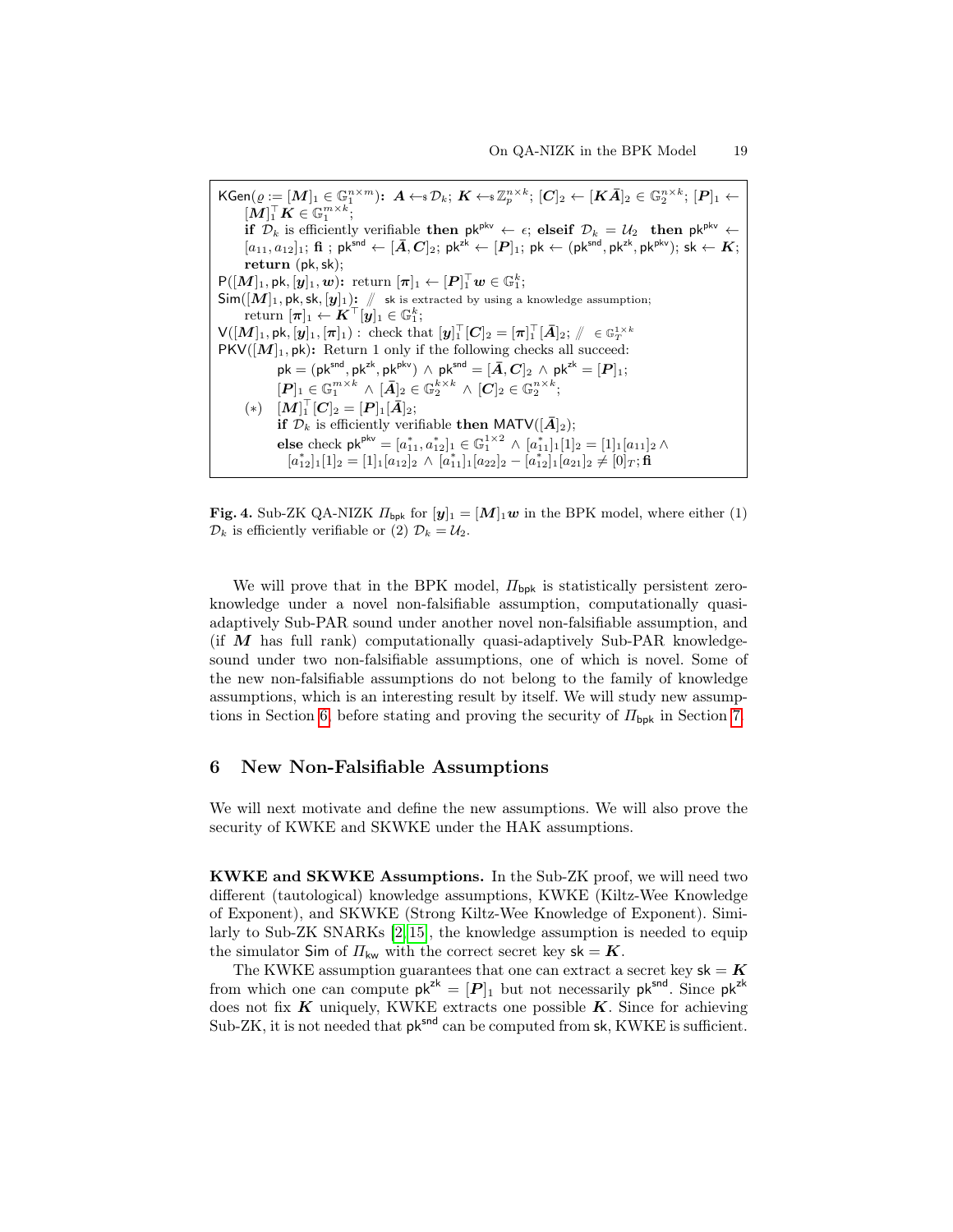20 Behzad Abdolmaleki, Helger Lipmaa, Janno Siim, and Michał Zając

To argue that KWKE is a reasonable knowledge assumption, we prove that it holds under a hash-algebraic knowledge assumption.

We also introduce a stronger knowledge assumption SKWKE that allows extracting the *unique* secret key  $\boldsymbol{K}$  that was used to generate the *whole* public key pk. We prove that SKWKE holds under a HAK and a WKerMDH assumption, given that  $\mathcal{D}_k$  is a WKerMDH-hard distribution. (Here, WKerMDH is a weaker variant of the well-known KerMDH distribution.) The assumption of WKerMDH-hardness often holds in practice, e.g., when  $\varrho$  corresponds to a randomly chosen public key of a cryptosystem or a commitment scheme (see Section [3](#page-9-0) for an example). After that, we will prove that  $\Pi_{\text{bpk}}$  is Sub-ZK under either KWKE or SKWKE; in the latter case, we additionally get a guarantee that the public key is correctly formed.

We will now define the new knowledge assumptions needed in the Sub-ZK proof. In KWKE, we assume that if  $A$  outputs a  $\varrho$  accepted by PARV and a pk accepted by PKV, then there exists an extractor  $Ext_{\mathcal{A}}$  who, knowing the secret coins of A, returns a secret key K that *could* have been used to compute  $pk^{zk}$ . SKWKE will additionally guarantee that the same  $K$  was used to compute  $p$ k<sup>snd</sup>.

**Definition 1.** Fix  $k \geq 1$ ,  $n > m \geq 1$ , and a distribution  $\mathcal{D}_k$ . Let PKV be as in Fig. [4.](#page-18-0) Then  $(\mathcal{D}_{p}, k, \mathcal{D}_{k})$ -KWKE<sub> $\mathbb{G}_1$ </sub> (resp.,  $|(\mathcal{D}_{p}, k, \mathcal{D}_{k})$ -SKWKE $\mathbb{G}_1|$ ) holds relative to PGen if for any  $p \in im(PGen(1^{\lambda}))$  and PPT adversary A, there exists a PPT extractor  $\mathsf{Ext}_{\mathcal{A}}, s.t.$  Adv $\overline{\mathbb{S}}_{\mathcal{D}_{p},k,\mathcal{D}_{k},\mathbb{G}_{1},\mathsf{PGen},\mathcal{A},\mathsf{Ext}_{\mathcal{A}}(\lambda) :=$ 

$$
\Pr\left[\begin{matrix} r \leftarrow_{\mathsf{s}} \mathsf{RND}_{\lambda}(\mathcal{A}); ( \varrho := [M]_1, \mathsf{pk}) \leftarrow \mathcal{A}(\mathsf{p}; r); \mathbf{K} \leftarrow \mathsf{Ext}_{\mathcal{A}}(\mathsf{p}; r) : \\ \mathsf{pk} = ([\bar{\mathbf{A}}, \mathbf{C}]_2, [\mathbf{P}]_1, \mathsf{pk}^{\mathsf{pkv}}) \wedge \mathsf{PARV}([M]_1) = 1 \wedge \\ \mathsf{PKV}([M]_1, \mathsf{pk}) = 1 \wedge (\mathbf{P} \neq \mathbf{M}^\top \mathbf{K} \underline{\vee \mathbf{C} \neq \mathbf{K} \bar{\mathbf{A}}}) \end{matrix}\right] \approx_{\lambda} 0.
$$

Here, the  $\overline{bored}$  part is only present in the definition of SKWKE.

In Theorem [1,](#page-19-0) we also need the following "weak KerMDH" assumption.

**Definition 2.**  $\mathcal{D}_{\ell k}$ -WKerMDH<sub>G1</sub> holds relative to PGen, if for any PPT A,  $\Pr[\mathsf{p}\leftarrow \mathsf{PGen}(1^{\lambda}); A \leftarrow \!\! s\,\mathcal{D}_{\ell k}; \bm{c}\leftarrow \mathcal{A}(\mathsf{p}, [\bm{A}]_1): \bm{A}^\top\bm{c} = \bm{0}_k \,\wedge\,\bm{c}\neq \bm{0}_\ell] \approx_{\lambda} 0.$ 

Clearly,  $\mathcal{D}_{\ell k}$ -WKerMDH<sub>G<sub>1</sub></sub> is not stronger and it is ostensibly weaker than  $\mathcal{D}_{\ell k}$ -KerMDH<sub> $G_1$ </sub> since computing c may be more complicated than computing  $[c]_2$ . (Although, it is easy to show that  $\mathcal{D}_k$ -KerMDH follows from  $\mathcal{D}_k$ -HAK and  $\mathcal{D}_k$ -WKerMDH.) The Discrete Logarithm (DL) assumption is a classical example of WKerMDH (consider matrices  $\mathbf{A} = \begin{pmatrix} a & b \\ -1 & c \end{pmatrix}$  for  $a \leftarrow \mathbb{Z}_p$ ). In the case of say  $\mathcal{SC}_k$ , the non-trivial co-kernel element c has to satisfy  $c_2 = -ac_1$  which enables to recover a; thus,  $SC_k$ -WKerMDH is secure under the DL assumption. Similarly, in the case of  $\mathcal{C}_k$ ,  $c_2 = -a_1c_1$ .

<span id="page-19-0"></span>Next, we will prove that KWKE (resp., SKWKE) holds under the  $\mathcal{D}_k$ -HAK (resp.,  $\mathcal{D}_k$ -HAK and  $\mathcal{D}_p$ -WKerMDH) assumption. Note that the use of WKerMDH, and thus of SKWKE, is questionable if  $\mathcal{C}_{\rho}$  is malicious; nevertheless, we consider this case for the sake of completeness.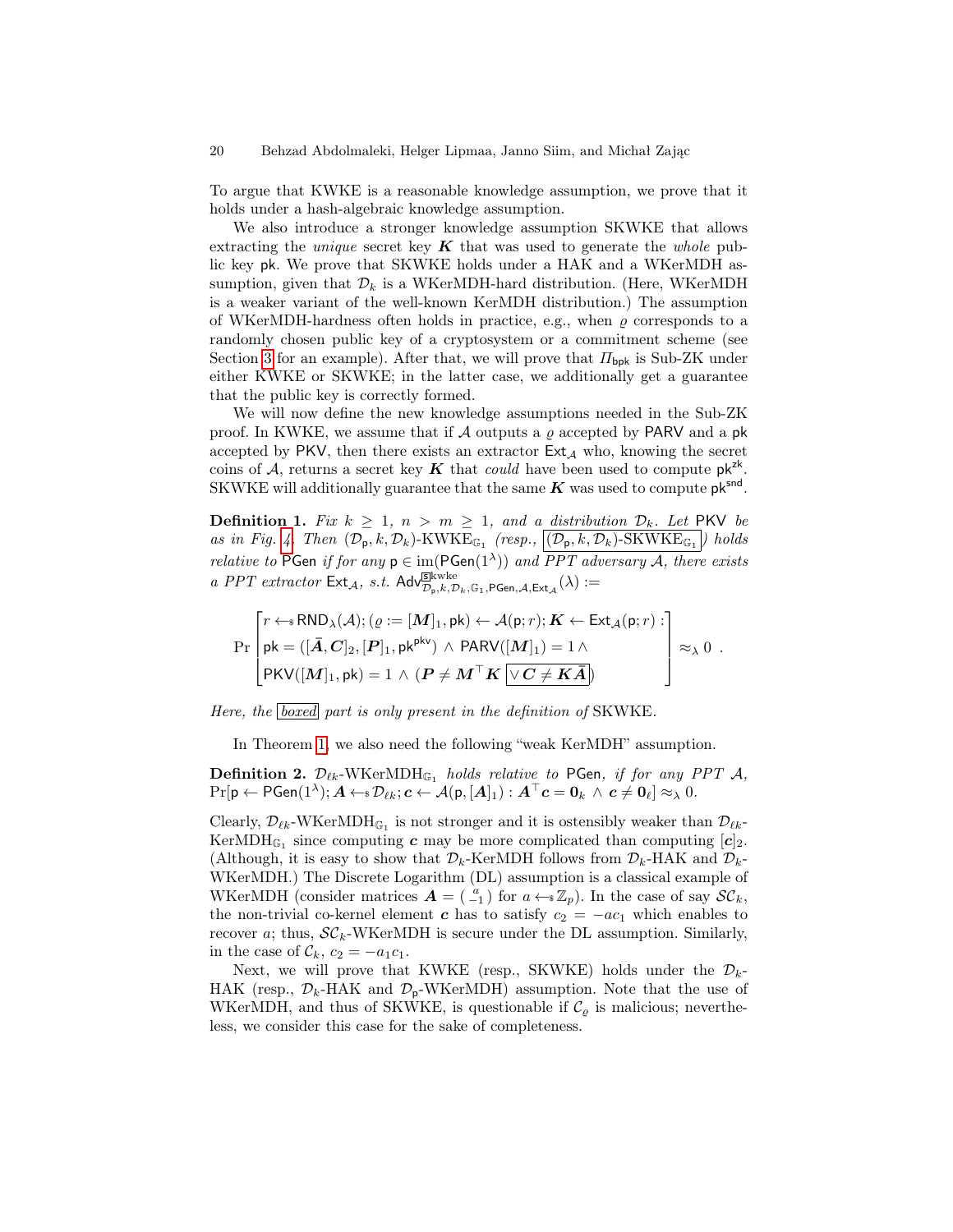$\mathsf{Ext}_{\mathcal{A}}(\mathsf{p}; r)$ 

 $([M]_1, \mathrm{pk}) \leftarrow \mathcal{A}(\mathrm{p};r); \text{if } \mathsf{PKV}([M]_1, \mathrm{pk}) = 0 \text{ then return } \perp; \text{fi};$  $(N_1, [q_1]_2, N_2, [q_2]_2) \leftarrow \mathsf{Ext}^{hak}_{\mathcal{A}}(\mathsf{p}; r);$  Abort if this fails; Let  $\vec{A}[i], C[i]$  be such that  $\vec{A} = \sum_{i \geq 0} \vec{A}[i]q_{2i}$  and  $\vec{C} = \sum_{i \geq 0} C[i]q_{2i}$ ; For each  $i > 0$ , sample random  $y_i \leftarrow \mathbb{Z}_p$ ; ( $\sharp$ )if det( $\bar{A}(y)$ ) = 0 then return  $\bot$ ; fi ;  $\#$  Probability  $k/p$  $\text{return }\widetilde{\boldsymbol{K}}\leftarrow\boldsymbol{C}(\boldsymbol{y})\bar{\boldsymbol{A}}(\boldsymbol{y})^{-1};$  $\mathsf{Ext}^2_{\mathcal{A}}(\mathsf{p}; r)$  $([M]_1, \mathrm{pk}) \leftarrow \mathcal{A}(\mathrm{p}; r);$  if PKV $([M]_1, \mathrm{pk}) = 0$  then return  $\perp; \mathrm{fl}$ ;  $(N_1, [q_1]_2, N_2, [q_2]_2) \leftarrow \mathsf{Ext}^{hak}_{\mathcal{A}}(\mathsf{p}; r);$  Abort if this fails; Let  $\vec{A}[i], C[i]$  be such that  $\vec{A} = \sum_{i \geq 0} \vec{A}[i]q_{2i}$  and  $C = \sum_{i \geq 0} C[i]q_{2i}$ ; For each  $i > 0$ , sample  $y_i \leftarrow \mathbb{Z}_p$  and  $y'_i \leftarrow \mathbb{Z}_p$ ;  ${\bf if} \;\det(\bar{\pmb A}(\pmb y))=0\;\vee\;\det(\bar{\pmb A}(\pmb y'))=0\;\textbf{then}\; \textbf{return}\perp; {\bf fi}\;;/\!/ \;\text{Probability}\leq 2k/p$  $\boldsymbol{K} \leftarrow \boldsymbol{C}(\boldsymbol{y})\tilde{\boldsymbol{A}}(\boldsymbol{y})^{-1}; \boldsymbol{K}' \leftarrow \boldsymbol{C}(\boldsymbol{y}')\bar{\boldsymbol{A}}(\boldsymbol{y}')^{-1};$  $\text{if} \,\, K \neq K' \text{ then return } K - K'; \text{else return } K; \text{fi };$ 

<span id="page-20-0"></span>Fig. 5. Extractors  $\text{Ext}_{\mathcal{A}}(\mathsf{p}; r)$  and  $\text{Ext}_{\mathcal{A}}^2(\mathsf{p}; r)$  in the proof of Theorem [1](#page-19-0)

**Theorem 1 (Security of** KWKE and SKWKE). Assume that either  $\mathcal{D}_k$  is efficiently verifiable or  $\mathcal{D}_k = \mathcal{U}_2$ . Assume  $k/p \approx_\lambda 0$ . Then

- (i)  $(\mathcal{D}_{\mathbf{p}}, k, \mathcal{D}_k)$ -KWKE<sub>G1</sub> holds under the  $\mathcal{D}_k$ -HAK assumption.
- (ii) assuming that  $\mathcal{D}_k$ -HAK and  $\mathcal{D}_p$ -WKerMDH<sub>G<sub>1</sub></sub> hold (thus,  $\rho = [\mathbf{M}]_1$  comes from a WKerMDH<sub>G<sub>1</sub></sub>-hard distribution),  $(\mathcal{D}_{p}, k, \mathcal{D}_{k})$ -SKWKE<sub>G<sub>1</sub></sub> holds.

*Proof.* Assume  $A$  is a KWKE or SKWKE adversary, s.t.: given public parameters **p** and randomness  $r \leftarrow s \text{RND}_{\lambda}(\mathcal{A}), \mathcal{A}(\mathbf{p}; r)$  outputs with probability  $\varepsilon_{\mathcal{A}}$  a language parameter  $\rho = [M]_1$  and public key  $pk = ([\bar{A}, C]_2, [P]_1, pk^{pkv})$ , such that  $PKV([M]_1, \text{pk}) = 1$  (in particular,  $\det \overline{A} \neq 0$  and  $M^{\dagger}C = P\overline{A}$ ).

(i: security of KWKE): Assume  $\mathcal A$  is a KWKE adversary. Let  $\mathsf{Ext}^{hak}_{\mathcal A}$  be the extractor, existence of which is guaranteed by the  $\mathcal{D}_k$ -HAK assumption. Fig. [5](#page-20-0) depicts a candidate KWKE-extractor  $\text{Ext}_{\mathcal{A}}$ , where  $[q_{ui}]_i$  for  $i > 0$  are group elements created by  $A$  (for which she does not know the discrete logarithm) in  $\mathbb{G}_t$ , and  $q_{\iota 0} = 1$ . Due to the  $\mathcal{D}_k$ -HAK assumption,  $\text{Ext}_{\mathcal{A}}^{hak}$  can extract  $\mathcal{N}_\iota$  and  $[q_\iota]_\iota$ , such that  $\left[\begin{smallmatrix} \text{vect}(M) \\ \text{vect}(P) \end{smallmatrix}\right]$  $\text{vect}(\bm{M}) \bigg[$ <br> $\text{vect}(\bm{P})$  $\mathbf{N}_1 \begin{bmatrix} 1 \\ \mathbf{q}_1 \end{bmatrix}_1 \in \mathbb{G}_1^{mn+mk}$  and  $\begin{bmatrix} \text{vect}(\bar{A}) \\ \text{vect}(C) \end{bmatrix}$  $\left. \begin{array}{c} \mathrm{vect}(\bar{\bm A}) \ \mathrm{vect}(\bm C) \end{array} \right]$  $\bm{N}_2[\frac{1}{\bm{q}_2}]_2 \in \bm{N}_2$  $\mathbb{G}_2^{k^2+nk}$ . Here, vect(**B**) denotes the vectorization of a matrix **B**. Thus, e.g.,  $\tilde{A}_{ij} = \sum_{t \geq 0} N_{k(i-1)+j,t} q_{2t}$  and  $C_{ij} = \sum_{t \geq 0} N_{k(i-1)+j+k^2,t} q_{2t}$ . Given  $N_1$  and  $N_2$ , one can efficiently compute matrices  $M[j], P[j], \overline{A}[i]$  and  $C[i]$ , such that the polynomials  $\bm{M}(\bm{Q_1})\,:=\,\sum_{j\geq 0} \bm{M}[j]Q_{1j},\;\bm{P}(\bm{Q_1})\,:=\,\sum_{j\geq 0} \bm{P}[j]Q_{1j},\;\bar{\bm{A}}(\bm{Q_2})\,:=\,\bm{P}[j]Q_{2j},\;\bar{\bm{A}}(\bm{Q_3})\,:=\,\bm{P}[j]Q_{3j},\;\bar{\bm{A}}(\bm{Q_3})\,:=\,\bm{P}[j]Q_{3j},\;\bar{\bm{A}}(\bm{Q_3})\,:=\,\bm{P}[j]Q_{3j},\;\bar{\bm{A}}(\bm{Q_$  $\sum_{i\geq 0} \bar{A}[i]Q_{2i}$ , and  $\bm{C}(\bm{Q}_2) := \sum_{i\geq 0} \bm{C}[i]Q_{2i}$  satisfy  $[\bm{M}]_1 = [\bm{M}(\bm{q}_1)]_1$ ,  $[\bm{P}]_1 =$  $[P(q_1)]_1, [\bar{A}]_2 = [\bar{A}(q_2)]_2$ , and  $[C]_2 = [C(q_2)]_2$ .

We will now show that  $Ext_{\mathcal{A}}$  satisfies the requirements of the extractor in the definition of KWKE. Assume that A was successful with inputs  $(p; r)$ . We ex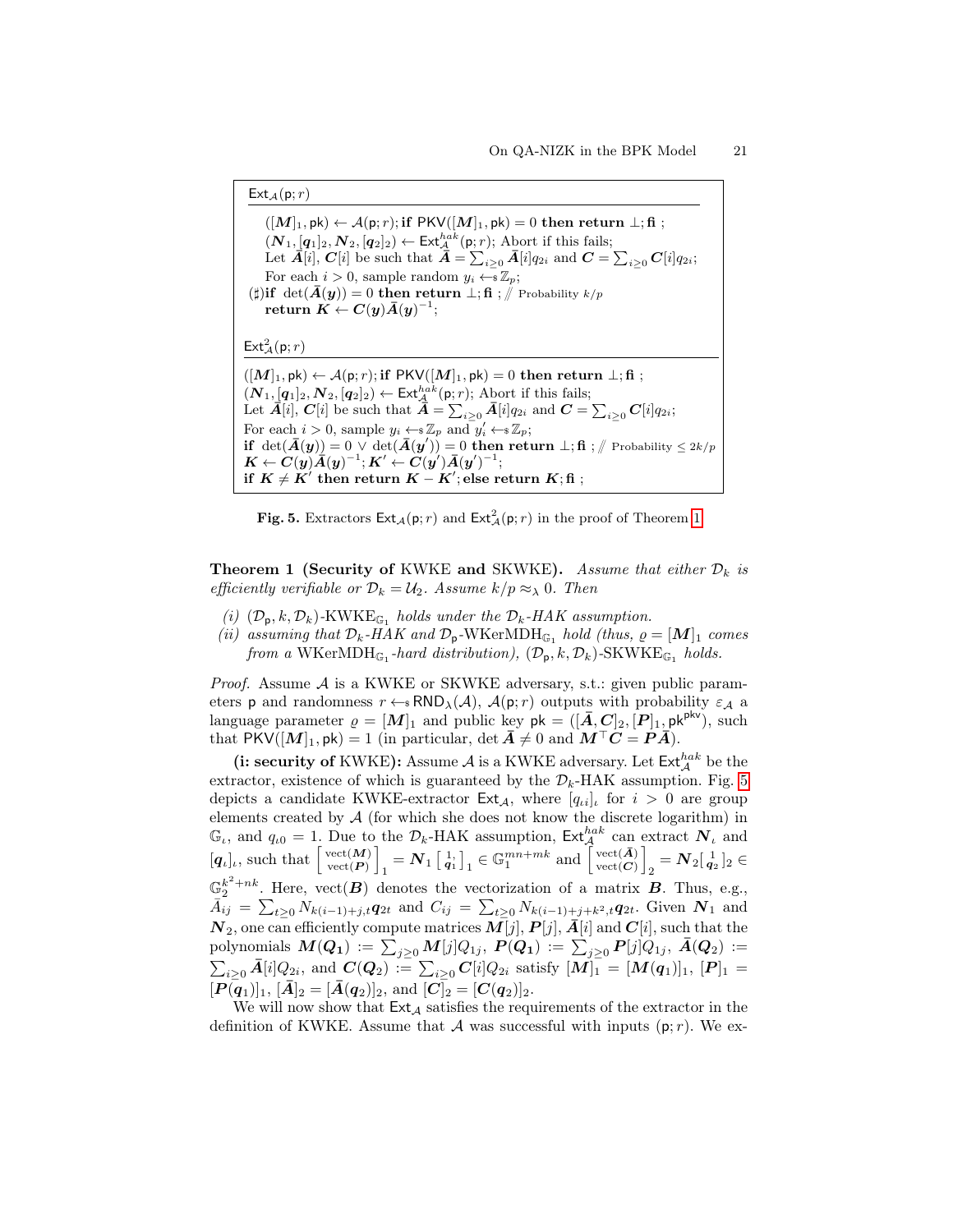ecute Ext<sub>A</sub>(p; r) and obtain either K or ⊥. From (\*) in PKV (i.e.,  $M<sup>T</sup>C$  =  $(\bm{P}\bar{\bm{A}}),\; V(\bm{Q}_1,\bm{Q}_2) \; :=\; (\sum_{j\geq 0} \bm{M}[j]Q_{1j})^\top \, \cdot \, (\sum_{i\geq 0} \bm{C}[i]Q_{2i}) \, - \, (\sum_{j\geq 0} \bm{P}[j]Q_{1j}) \, \cdot \,.$  $(\sum_{i\geq 0} \bar{A}[i]Q_{2i})$  satisfies  $V(q_1, q_2) = 0$ . We now consider the following two cases,  $V(\bar{Q_1}, Q_2) = 0$  as a polynomial and  $V(Q_1, Q_2) \neq 0$  but  $V(q_1, q_2) = 0$ .

Case 1:  $V(Q_1, Q_2) = \mathbf{0}_{m \times k}$  as a polynomial. Since  $Q_{1j}$  and  $Q_{2i}$  are in- $\sum_{i\geq 0, j\geq 0} V_{ij}Q_{1j}Q_{2i}$  must be equal to  $\mathbf{0}_{m\times k}$  for all  $i, j \geq 0$ . In particular, determinates for all  $i, j > 0$ , the coefficients  $V_{ij}$  of  $Q_{1j}Q_{2i}$  of  $V(Q_1, Q_2)$ 

<span id="page-21-0"></span>
$$
\boldsymbol{P}[j] \cdot \bar{\boldsymbol{A}}[i] = \boldsymbol{M}[j]^\top \boldsymbol{C}[i] \ , \quad i \geq 0, j \geq 0 \ . \tag{1}
$$

Let  $\bar{A}(Q_2) = \sum \bar{A}[i]Q_{2i} \in \mathbb{Z}_p^{k \times k}[Q_2]$  be an affine multivariate matrix polynomial and let the polynomial  $d(Q_2) := \det(\bar{A}(Q_2)) \in \mathbb{Z}_p[Q_2]$  be its determinant. Clearly,  $deg(d(Q_2)) \leq k$ , and  $\bar{A}(Q_2)$  is invertible iff  $d(Q_2) \neq 0$  as a polynomial. Since PKV( $[M]_1$ , pk) = 1,  $d(Q_2) \neq 0$  and thus  $\bar{A}(Q_2)$  is invertible. This holds by definition for efficiently verifiable  $\mathcal{D}_k$ . If  $\mathcal{D}_k = \mathcal{U}_2$ , then  $[a_{1s}]_1[1]_2 = [1]_1[a_{1s}]_2$ , for  $s \in \{1,2\}$ , and  $[a_{11}]_1[a_{22}]_2 \neq [a_{12}]_1[a_{21}]_2$  guarantee that  $d(Q_2) \neq 0$ .

By the Schwartz-Zippel lemma,  $d(\mathbf{y}) = 0$  for uniformly sampled  $y_i \leftarrow \mathbb{Z}_p$ (and thus Ext<sub>A</sub> aborts in step ( $\sharp$ )) with probability at most  $k/p$ . Thus,  $\bar{A}(y)$  is invertible with probability at least  $\varepsilon_{\mathcal{A}} - k/p$ .

Assume now that  $\bar{A}(y)$  is invertible. Define  $K(Q_2) := C(Q_2)\bar{A}^{-1}(Q_2) =$  $(\sum_{i\geq 0} C[i]Q_{2i})(\sum_{i\geq 0}\bar{A}[i]Q_{2i})^{-1} \in \mathbb{Z}_p^{n\times k}(Q_2)$ . Let  $K := K(y)$ . Since  $\bar{A}(y)$ is invertible then from Eq. [\(1\)](#page-21-0),  $\mathbf{P}[j] \cdot \mathbf{A}(y) = \mathbf{P}[j] \cdot (\sum_i \mathbf{A}[i]y_i) =$  $\boldsymbol{M}[j]^\top \left( \sum_i \boldsymbol{C}[i] y_i \right) \;=\; \boldsymbol{M}[j]^\top \boldsymbol{C}(\boldsymbol{y}). \;\; \text{Thus,} \;\; \boldsymbol{P}[j] \;=\; \boldsymbol{M}[j]^\top \boldsymbol{K}, \;\text{and} \;\; \boldsymbol{P}(\boldsymbol{Q}_1) \;=\;$  $\bm{M}(\bm{Q}_1)$  $\sum$  $\overline{K}$ . Hence, with probability  $\varepsilon_{\text{Ext}_{\mathcal{A}}} \geq \varepsilon_{\mathcal{A}} - k/p$ ,  $P(Q_1) =$  $j \geq 0$   $P[j]Q_{1j} = M(Q_1)^\top K$ . Thus,  $|\varepsilon_{\text{Ext}_{\mathcal{A}}} - \varepsilon_{\mathcal{A}}| \leq k/p$  and the claim follows.

Case 2:  $V(X, \mathbf{Q}_1, \mathbf{Q}_2) \neq \mathbf{0}$  but  $V(\mathbf{x}, \mathbf{q}_1, \mathbf{q}_2) = \mathbf{0}$ . Following [\[37\]](#page-29-15), we consider separately the "non-hashing" case (the adversary creates no random elements  $[q_{\iota}]_{\iota}$ ) and the "hashing" case (the adversary creates at least one random element that has high min-entropy).

In the non-hashing case, the verification polynomial is equal to the integer matrix  $V := M[0]^\top C[0] - P[0] \cdot \bar{A}[0]$ . Recall that  $V(Q_1, Q_2) \neq 0$  but  $V(q_1, q_2) =$ 0. Since we are in the non-hashing case, there are no created group elements. Thus, the adversary cannot succeed in the non-hashing since the polynomial V is constant, and we need  $V = 0$  and  $V \neq 0$  at the same time.

Consider now the "hashing" case when A has created at least one random group element  $q_k$  (say, in  $\mathbb{G}_1$ ). Clearly,  $V(\mathbf{Q}_1, \mathbf{Q}_2)$  is a degree-1 polynomial in any indeterminate  $Q_k$ . Thus, by the Schwartz-Zippel lemma and since  $H_{\infty}([q_{is}]_i)$  =  $\omega(\log \lambda),$  the probability  $1/2^{\sum_{\iota,s} H_\infty([\![q_{\iota s}]_\iota])}$  that  $V(\bm{q}_1,\bm{q}_2)=0$  is negligible. Hence, the probability that an adversary, who created at least one (high min-entropy) group element  $[q_k]_1$ , can make the verifier accept is negligible.

(ii: security of SKWKE): Let  $\mathcal A$  be an SKWKE adversary that works in time  $\tau(\lambda)$  and outputs  $([M]_1, \text{pk})$  accepted by PKV with probability  $\varepsilon_A$ . To prove that SKWKE is secure, we need to additionally show that  $C = KA$ . In the process, we need to assume that  $\mathcal{D}_{p}$ -WKerMDH is hard against  $\tau(\lambda)$ -time adversaries. The general proof works exactly as in the KWKE case, except one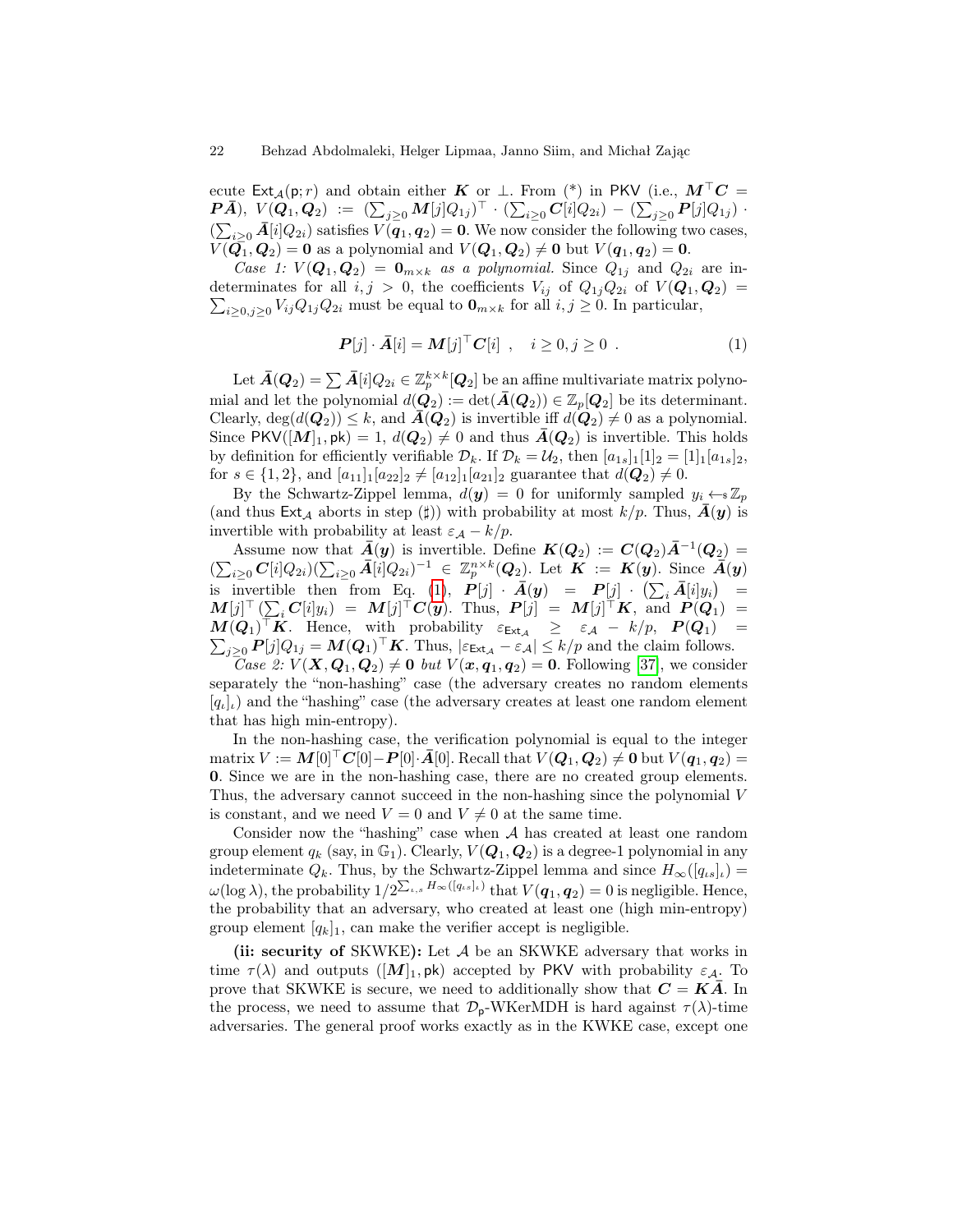change that we discuss below. (In particular, the Case 2 is exactly the same.) We omit other details of the proof.

More precisely, the main idea is that in the proof step (i) we already established that  $C(Q_2) = K(Q_2) \overline{A}(Q_2)$  as polynomials. In the current step, we need to show that  $C(Q_2) = K\overline{A}(Q_2)$  holds, that is,  $K(Q_2)$  is a constant function. To guarantee the latter, we check the value of the rational function  $K(Q_2)$ at two positions. If the two values are different, we can break  $\mathcal{D}_{p}$ -WKerMDH. Otherwise, w.h.p.,  $K(Q_2)$  is a constant function.

More precisely, consider the extractor  $\mathsf{Ext}^2_{\mathcal{A}}$  in Fig. [5.](#page-20-0) Here,  $\boldsymbol{K} = \boldsymbol{K}(\boldsymbol{y})$  and  $K' = K(y')$ . Let  $\varepsilon_A$  be the success probability of A. Analogously to the security proof of KWKE, with probability  $\varepsilon_{\mathcal{A}} - 2k/p$ , both  $\bar{A}(y)$  and  $\bar{A}(y')$  are invertible and thus  $\text{Ext}_{\mathcal{A}}^2$  does not return  $\bot$ .

Assume now that  $\text{Ext}_{\mathcal{A}}^2$  does not return  $\bot$ . By following similar analysis as in the case (i),  $P(Q_1) = M(Q_1)^\top K$  and  $P(Q_1) = M(Q_1)^\top K'$  which means that  $\bm{M}(\bm{Q}_1)^\top(\bm{K}-\bm{K}')=\bm{0}_{m\times k}.$  If  $\bm{K}\neq\bm{K}'$  then  $\mathsf{Ext}_{\mathcal{A}}$  has computed a non-zero element  $K - K'$  in the cokernel of  $[M]_1$  and thus broken  $\mathcal{D}_p$ -WKerMDH<sub>G1</sub>. Since breaking  $\mathcal{D}_{p}$ -WKerMDH is hard within  $\tau(\lambda)$  steps, the probability  $\varepsilon_{W\text{KerMDH}}$ that  $\text{Ext}_{\mathcal{A}}$  returns  $K - K'$  is negligible unless A has computational complexity  $\omega(\tau(\lambda))$ . Otherwise,  $\mathbf{K} = \mathbf{K}(\mathbf{y}) = \mathbf{K}(\mathbf{y}')$ , which means  $\mathbf{f}(\mathbf{y}) = \mathbf{f}(\mathbf{y}') = \mathbf{0}$ , where  $f(Q_2) := C(Q_2) \overline{A}^{-1}(Q_2) - K$ . Denote the  $(i, j)$ th coefficient of the matrix  $f(Q_2)$  by  $f_{ij}(Q_2) = \sum_s C_{is}(Q_2) \bar{A}_{sj}^{-1}(Q_2) - K_{ij}$ . Note that  $f_{ij}(Q_2) =$  $f'_{ij}(\mathbf{Q}_2) / \det(\bar{\mathbf{A}}(\mathbf{Q}_2)),$  where  $f'_{ij}(\mathbf{Q}_2)$  is some polynomial of degree  $\leq k$ .

At this point, we know that  $\det(\bar{A}(Q_2)) \neq 0$ . Thus,  $f(Q_2) \neq 0$  iff  $C(Q_2) - K\overline{A}(Q_2) \neq 0$ . From this and the Schwartz-Zippel lemma it follows that if  $f_{ij}(\mathbf{Q}_2) \neq 0$  then  $\text{Pr}_{\mathbf{y}}[f_{ij}(\mathbf{y}) = 0] \leq k/p$ . If  $\mathbf{f}(\mathbf{Q}_2) \neq 0$  then there exists at least one  $(i_0, j_0)$ , s.t.  $f_{i_0, j_0}(Q_2) \neq 0$  and thus  $Pr_{\mathbf{y}}[f_{i_0, j_0}(\mathbf{y}) = 0] \leq k/p$ . Thus, if  $f(Q_2) \neq 0$  then  $\Pr_{y}[f(y) = 0] \leq k/p$ .

Hence, with probability  $\varepsilon_{\mathsf{Ext}^2_{\mathcal{A}}} \geq \varepsilon_{\mathcal{A}} - 3k/p - \varepsilon_{\textrm{WKerMDH}}, \, \boldsymbol{C}(\boldsymbol{Q}_{2}) = \boldsymbol{K} \bar{\boldsymbol{A}}(\boldsymbol{Q}_{2})$ and thus  $P(Q_1) = M(Q_1)^\top K$  and  $C = K\overline{A}$ . Thus,  $|\varepsilon_{\text{Ext}_{\mathcal{A}}^2} - \varepsilon_{\mathcal{A}}| \leq 3k/p +$  $\varepsilon_{\text{WKerMDH}}$  and the security of SKWKE follows.

In the case of SKWKE, we extract the *unique*  $\boldsymbol{K}$  used to compute the CRS. Following a proof idea from [\[2\]](#page-28-6), it is easy to show that under either the KWKE (and thus, also the SKWKE) assumption  $\Pi_{\text{bpk}}$  is Sub-ZK.

New Interactive Assumptions  $\text{KerMDH}^{\text{dl}}$  and  $\text{SKerMDH}^{\text{dl}}$ . Since in the case of efficiently verifiable  $\mathcal{D}_k$ , we essentially do not modify  $\Pi_{\text{bpk}}$  (we only define PKV), its Sub-PAR soundness almost follows from that of  $\Pi_{kw}$  [\[31\]](#page-29-17). The main difference is that, due to considering the subverted language parameter, we need to change how one extracts  $M$ . Namely, in [\[31\]](#page-29-17), the KerMDH adversary  $\mathcal B$  defined in the soundness reduction obtains  $([M]_1, M)$  sampled from  $\mathcal D'_{\mathsf p}$ (this relies on the witness-sampleability). In our proof of Sub-PAR soundness (Theorem [2](#page-24-2) in Section [7\)](#page-24-1), B obtains  $[M]_1 \leftarrow A(p)$  and then uses a non-adaptive DL oracle to extract  $M$ . This means that we prove Sub-PAR soundness under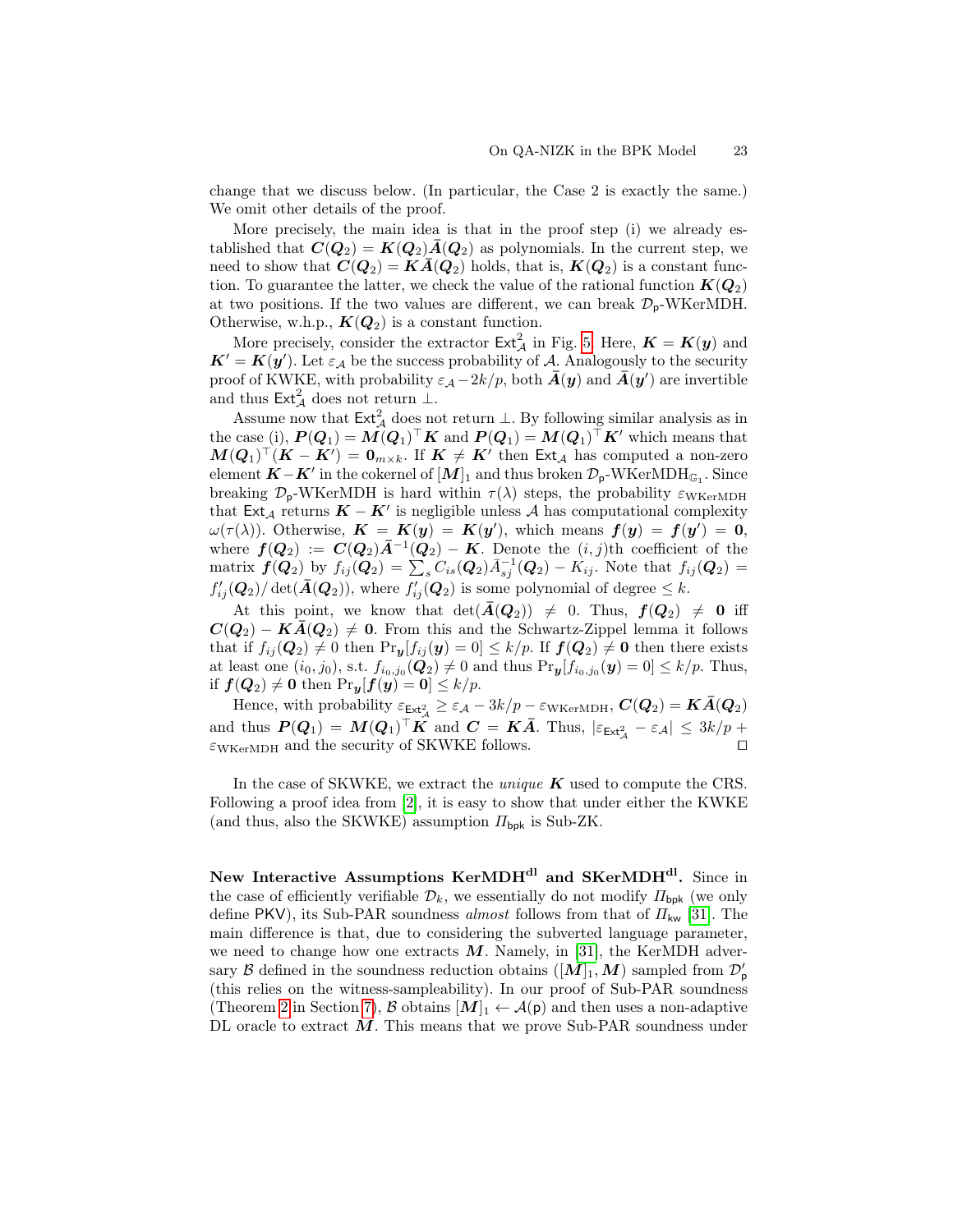a new interactive non-falsifiable KerMDH<sup>dl</sup> assumption; however, importantly, we do not require witness-sampleability.

Since in some applications (e.g., in the setting of symmetric pairings), one uses  $\mathcal{D}_2 = \mathcal{U}_2$ , we prove that if  $k = 2$  and  $\mathcal{D}_k = \mathcal{U}_k$ , then  $\Pi_{\text{bpk}}$  is sound under another new interactive non-falsifiable SKerMDH<sup>dl</sup> assumption. Intuitively, in this case, pk<sup>pkv</sup> contains additional elements, needed to efficiently check that  $\bar{A}$ <sub>2</sub> has full rank. If  $\mathcal{D}_k$  is efficiently verifiable then by definition,  $pk^{pkv} = \varepsilon$ (empty string) is sufficient. Since for efficiency reasons, one is interested in only small values of k, we will not consider the case of non-verifiable  $\mathcal{D}_k$  with  $k > 2$ .

In addition, we are interested in applying the QA-NIZK in the case  $M$  has rank n (i.e., the image of  $M$  is the full space). Since then soundness holds trivially, one must prove knowledge-soundness. We show that in this case,  $\Pi_{\text{bok}}$  is Sub-PAR knowledge-sound under two non-falsifiable assumptions: a HAK knowledge assumption and the new interactive  $SDL<sup>dl</sup>$  assumption. The KerMDH<sup>dl</sup>, SKerMDH<sup>dl</sup>, and SDL<sup>dl</sup> assumptions are  $X<sup>Y</sup>$ -type interactive assumptions as used in  $[20, 34]$  $[20, 34]$ , where the assumption X is assumed to hold even if the adversary is given non-adaptive access (i.e., before the  $X$  challenge is chosen) to an oracle that solves the assumption Y .

The SDL<sup>dl</sup> assumption holds relative to PGen, if for any PPT  $\mathcal{A}$ ,

$$
\Pr\left[\mathsf{p}\leftarrow \mathsf{PGen}(1^{\lambda}); st\leftarrow \mathcal{A}^{\mathrm{dl}(\cdot)}(\mathsf{p}); x \leftarrow \mathbb{Z}_p : \mathcal{A}(\mathsf{p}, st, [x]_1, [x]_2) = x\right] \approx_{\lambda} 0.
$$

Here, the oracle  $dl([y]_1)$  returns the discrete logarithm y of  $[y]_1$ .

The  $\mathcal{D}_{\ell k}$ -KerMDH<sup>dl</sup><sub>G<sub>1</sub></sub> assumption holds relative to PGen, if for any PPT A,

$$
\Pr\left[\begin{matrix} \mathsf{p} \leftarrow \mathsf{PGen}(1^{\lambda}); st \leftarrow \mathcal{A}^{\mathrm{dl}(\cdot)}(\mathsf{p}); \mathbf{A} \leftarrow s\mathcal{D}_{\ell k}; [\mathbf{c}]_2 \leftarrow \mathcal{A}(\mathsf{p}, st, [\mathbf{A}]_1): \\\mathbf{A}^\top \mathbf{c} = \mathbf{0}_k \ \wedge \ \mathbf{c} \neq \mathbf{0}_\ell \end{matrix}\right] \approx_{\lambda} 0 \ .
$$

The  $\mathcal{D}_{\ell k}$ -SKerMDH<sup>dl</sup> assumption holds relative to PGen, if for any PPT A,

$$
\Pr\left[\mathsf{p}\leftarrow \mathsf{PGen}(1^{\lambda}); st \leftarrow \mathcal{A}^{\mathrm{dl}(\cdot)}(\mathsf{p}); A \leftarrow \mathsf{s} \mathcal{D}_{\ell k};\\ \left(\left[\mathbf{c}_1\right]_1, \left[\mathbf{c}_2\right]_2\right) \leftarrow \mathcal{A}(\mathsf{p}, st, [A]_1, [A]_2): A^\top(\mathbf{c}_1 - \mathbf{c}_2) = \mathbf{0}_k \land \mathbf{c}_1 - \mathbf{c}_2 \neq \mathbf{0}_\ell \right] \approx_{\lambda} 0.
$$

Generic-model security proofs of SDL<sup>dl</sup> and SKerMDH<sup>dl</sup> are very similar to those of SDL and KerMDH: the field elements returned by the DL oracle are independent of the challenge and thus do not influence the rest of proof.

One could use an AK assumption instead of the  $SDL<sup>dl</sup>$  assumption. However, the AK assumption explicitly does not allow  $A$  to create new group elements by using elliptic-curve hashing. The  $SDL<sup>dl</sup>$  assumption allows the adversary to create such group elements, but allows access to non-adaptive DL oracle to extract their discrete logarithms. It is also not an expanding assumption, differently to many knowledge assumptions (e.g., the PKE assumption [\[26\]](#page-29-3) that underlies many pairing-based SNARKs) that allow one to extract long "plaintext" from a short "ciphertext". Hence, the  $SDL<sup>dl</sup>$  assumption, while still non-falsifiable, seems to be somewhat more realistic than an AK assumption. On the other hand, we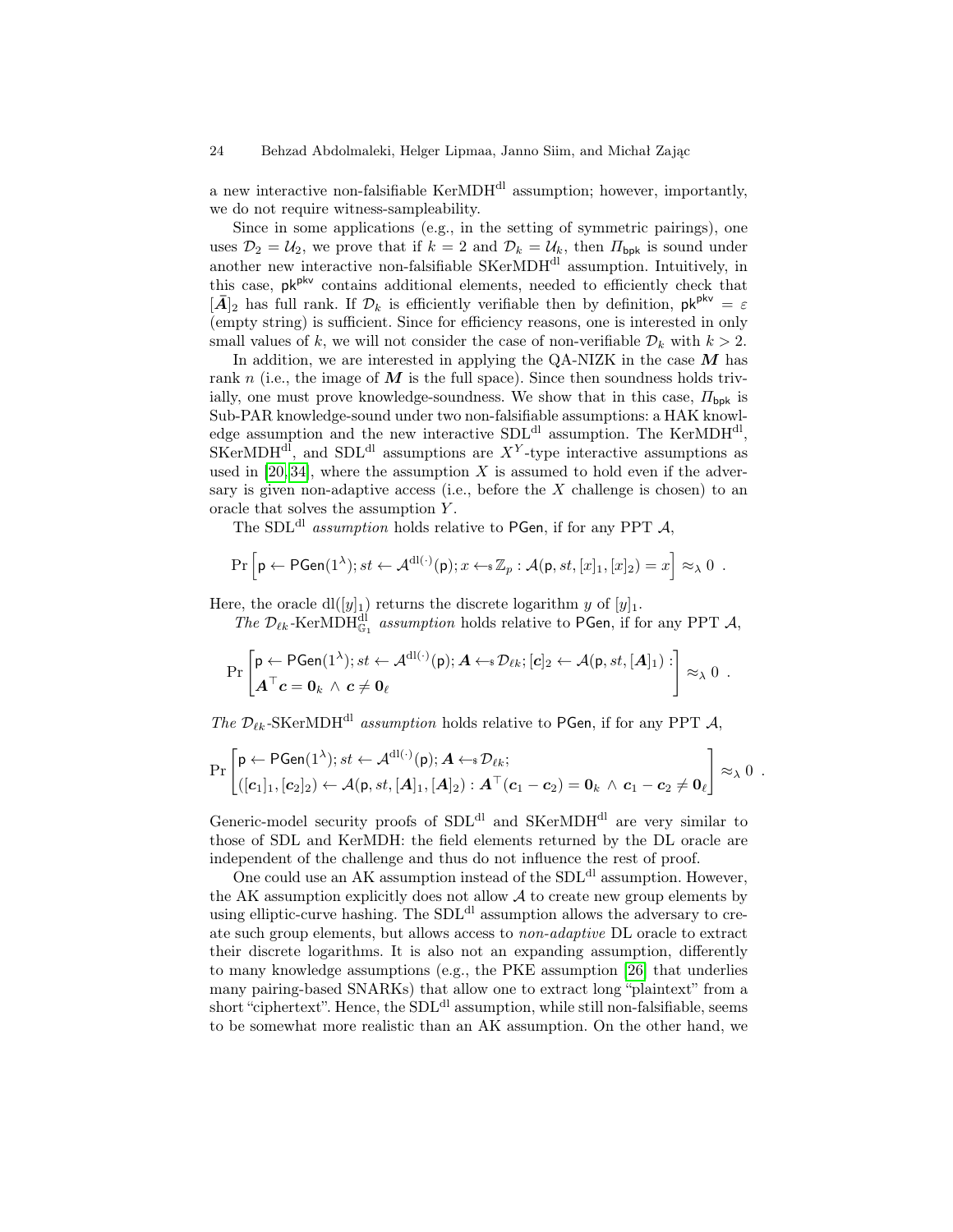need to extract y and  $\pi$  from A's output after the challenge is known, adaptively. In this case, a knowledge assumption (HAK) is more realistic than an adaptive DL oracle that one could also just use to break SDL directly.

## <span id="page-24-1"></span>7 Security of  $\Pi_{\text{bpk}}$

<span id="page-24-2"></span>**Theorem 2.** Let  $\Pi_{\text{bpk}}$  be the QA-NIZK argument system for linear subspaces from Fig. [4.](#page-18-0) The following statements hold in the BPK model. Assume that  $\mathcal{D}_p$ is such that PARV is efficient.

- <span id="page-24-3"></span>(i)  $\Pi_{\text{bpk}}$  is perfectly complete and perfectly zero-knowledge.
- <span id="page-24-4"></span>(ii) If  $(\mathcal{D}_{p}, k, \mathcal{D}_{k})$ -KWKE<sub>G<sub>1</sub></sub> holds relative to PGen then  $\Pi_{\text{bpk}}$  is statistically persistent zero-knowledge.
- <span id="page-24-5"></span>(iii) Assume  $\mathcal{D}_k$  is efficiently verifiable (resp.,  $\mathcal{D}_k = \mathcal{U}_2$ ). If  $\mathcal{D}_k$ -KerMDH<sup>dl</sup> (resp.,  $\mathcal{D}_k$ -SKerMDH<sup>dl</sup>) holds relative to PGen then  $\Pi_{\mathsf{bpk}}$  is computationally quasi-adaptively Sub-PAR sound.
- <span id="page-24-6"></span>(iv) Assume M has rank n  $(y = Mw$  always has a solution), and that  $\mathcal{D}_k$  is robust. If SDL<sup>dl</sup> and KGen( $[M]_1$ )-HAK, for arbitrary efficiently computable  $[M]_1$ , hold relative to PGen then  $\Pi_{\text{bpk}}$  is computationally quasi-adaptively Sub-PAR knowledge-sound.

#### Proof. [\(i:](#page-24-3) perfect completeness / perfect zero-knowledge): obvious.

[\(ii:](#page-24-4) persistent zero-knowledge): Let  $\mathcal C$  be a subverter that computes  $([M]_1, \mathsf{pk})$  so as to break the Sub-ZK property. That is,  $\mathcal{C}(\mathsf{p}; r_{\mathcal{C}})$  outputs  $([M]_1, \text{aux}_{nk})$ . Let B be the adversary from Fig. [6.](#page-24-0) Note that  $RND_{\lambda}(\mathcal{B})$  =  $RND_{\lambda}(\mathcal{C})$ . Under the  $(\mathcal{D}_{p}, k, \mathcal{D}_{k})$ -KWKE assumption, there exists an extractor Ext<sup>2</sup><sub>B</sub>, such that if PARV $([M]_1) = 1$  and PKV $([M]_1, \text{pk}) = 1$  then Ext<sup>2</sup><sub>B</sub> $(\text{p}; r_c)$ outputs K, such that  $P = M^\top K$ . We construct a trivial extractor  $\text{Ext}_{\mathcal{C}}(\mathsf{p}; r_{\mathcal{C}})$ for C, as depicted in Fig. [6.](#page-24-0) Clearly,  $\mathsf{Ext}_{\mathcal{C}}$  returns  $\mathsf{sk} = K$ , such that  $P = M^{\perp}K$ .

| $\mathcal{B}(\mathsf{p};r_{\mathcal{C}})$                                                                                   | $Ext_{\mathcal{C}}(\mathsf{p}; r_{\mathcal{C}})$                   |
|-----------------------------------------------------------------------------------------------------------------------------|--------------------------------------------------------------------|
| $([M]_1, \mathrm{pk}, \mathrm{aux}_{\mathcal{C}}) \leftarrow \mathcal{C}(\mathrm{p}; r_{\mathcal{C}}); \textbf{return pk};$ | return $\mathsf{Ext}^2_{\mathcal{B}}(\mathsf{p};r_{\mathcal{C}});$ |

<span id="page-24-0"></span>Fig. 6. The extractor and the constructed adversary  $\beta$  from the persistent zeroknowledge proof of Theorem [2.](#page-24-2)

Fix concrete values of  $\lambda$ ,  $p \in im(PGen(1^{\lambda}))$  and  $r_{\mathcal{C}} \in RND_{\lambda}(\mathcal{C})$ . Let  $([M]_1, \mathsf{pk}, \mathsf{aux}_{\mathsf{pk}}) \leftarrow \mathcal{C}(\mathsf{p}; r_{\mathcal{C}})$ , and run  $\mathsf{Ext}_{\mathcal{C}}(\mathsf{p}; r_{\mathcal{C}})$  to obtain  $K$ . Fix  $([y]_1, w) \in$  $\mathscr{R}_{[\boldsymbol{M}]_1}$ . It clearly suffices to show that if PARV( $[\boldsymbol{M}]_1$ ) = 1, PKV( $[\boldsymbol{M}]_1$ , pk) = 1 and  $([\boldsymbol{y}]_1, \boldsymbol{w}) \in \mathscr{R}_{[\boldsymbol{M}]_1}$  then  $\mathsf{O}_0([\boldsymbol{y}]_1, \boldsymbol{w}) = \mathsf{P}([\boldsymbol{M}]_1, \mathsf{pk}, [\boldsymbol{y}]_1, \boldsymbol{w}) = [\boldsymbol{P}]_1^\top \boldsymbol{w}$  and  $O_1([y]_1, w) = \text{Sim}([M]_1, \text{pk}, K, [y]_1) = K^{\top}[y]_1$  have the same distribution. This holds since from  $PKV([M]_1, pk) = 1$  it follows that  $P = M<sup>T</sup>K$  and from  $([y]_1; w) \in \mathscr{R}_{[M]_1}$  it follows that  $y = Mw$ . Thus,  $O_0([y]_1, w) = [P]_1^{\top}w =$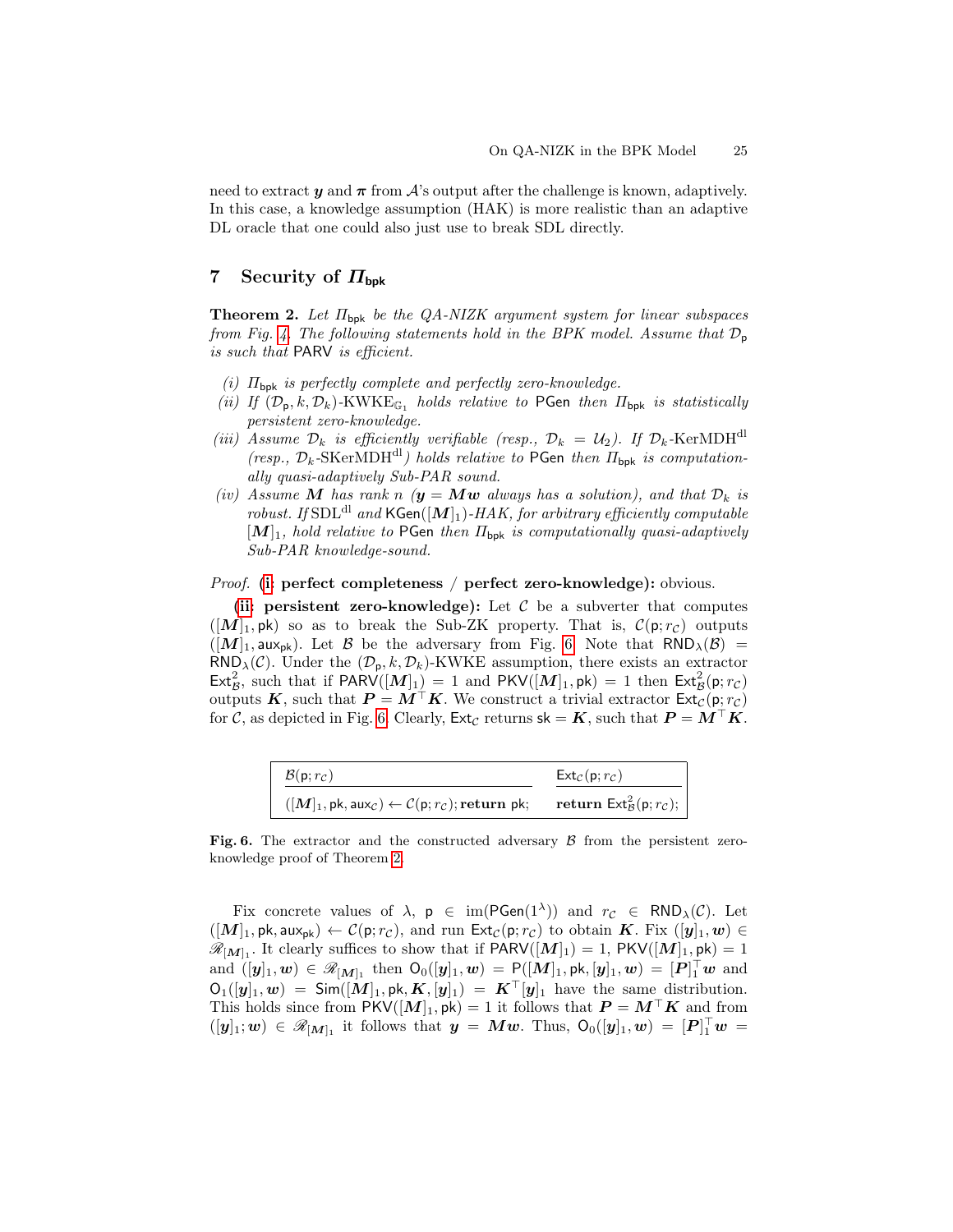$\mathcal{B}^{\mathrm{dl}(\cdot)}(\mathsf{p})$  $[\boldsymbol{M}]_1 \leftarrow \mathcal{A}(\mathsf{p}); \mathbin{\mathbb{/\!\!/}}\, \boldsymbol{M} \in \mathbb{Z}_p^{n \times m}$ Use DL oracle  $nm$  times to obtain  $M$ ; return  $st \leftarrow M$ ;  $\mathcal{B}(\mathsf{p},st=\boldsymbol{M}, ([\boldsymbol{A}]_1,[\boldsymbol{A}]_2))\not\parallel\ ([\boldsymbol{A}]_1,[\boldsymbol{A}]_2)\in \mathbb{G}_1^{(k+1)\times k}\times \mathbb{G}_2^{(k+1)\times k} \text{ with } \boldsymbol{A}=(a_{ij})$ Let  $M^{\perp} \in \mathbb{Z}_p^{n \times (n-m)}$  be a basis of the kernel of  $M^{\top}$ ;  $\boldsymbol{K}^{\prime} \leftarrow$ s $\mathbb{Z}_{p}^{n\times k}; \boldsymbol{R} \leftarrow$ s $\mathbb{Z}_{p}^{(n-m-1)\times (k+1)};$  $\begin{split} [\bm{A}']_2 \leftarrow \Big(\begin{smallmatrix} [A]_2 \ \bm{R}^\cdot[A]_2 \end{smallmatrix}\Big) ; \#\ \bm{A}' \in \mathbb{Z}_p^{(n-m+k)\times k} \ [\bm{C}]_2 \leftarrow (\bm{K}' || \bm{M}^\perp)[\bm{A}']_2 ; \end{split}$  $[\bm{P}]_1 \leftarrow [\bm{M}^\top \bm{K}']_1;$  $\mathsf{pk}' \gets ([\bar{\bm{A}}, \bm{C}]_2, [a_{11}, a_{12}, \bm{P}]_1);$  $\begin{split} &\left([{\boldsymbol{y}}]_1,[\boldsymbol{\pi}]_1\right) \leftarrow \mathcal{A}(\mathsf{p}\mathsf{k}'); \mathbin{\#} [y]_1\in\mathbb{G}_1^n, \, [\boldsymbol{\pi}]_1\in\mathbb{G}_1^k\ & [\boldsymbol{c}]_1^\top \leftarrow [ (\boldsymbol{\pi}^\top-{\boldsymbol{y}}^\top\boldsymbol{K}')||-\boldsymbol{y}^\top\boldsymbol{M}^\perp]_1; \end{split}$ Represent  $[\mathbf{c}]_1^\top$  as  $[\mathbf{c}_1^\top || \mathbf{c}_2^\top]_1$  with  $[\mathbf{c}_1]_1 \in \mathbb{G}_1^{k+1}$  and  $[\mathbf{c}_2]_1 \in \mathbb{G}_1^{n-m-1}$ ;  $\boldsymbol{s}_2 \leftarrow$ s $\mathbb{Z}_p^{k+1}; [\boldsymbol{s}_1]_1 \leftarrow [\boldsymbol{c}_1 + \boldsymbol{R}^\top \boldsymbol{c}_2 + \boldsymbol{s}_2]_1;$  $return ([s_1]_1, [s_2]_2);$ 

<span id="page-25-0"></span>Fig. 7. Adversary  $\beta$  in the soundness proof of Theorem [2](#page-24-2) (reduction to SKerMDH<sup>dl</sup>)

 $[\mathbf{K}^\top \mathbf{M} \mathbf{w}]_1 = \mathbf{K}^\top [\mathbf{y}]_1 = \mathsf{O}_1([\mathbf{y}]_1, \mathbf{w})$ . Hence,  $\mathsf{O}_0$  and  $\mathsf{O}_1$  have the same distribution, and thus,  $\Pi_{\text{bpk}}$  is persistent zero-knowledge under KWKE.

[\(iii:](#page-24-5)  $\mathcal{D}_k$  is efficiently verifiable, Sub-PAR soundness under KerMDH<sup>dl</sup>): follows directly from the soundness proof of  $\Pi_{kw}$  in [\[31\]](#page-29-17). There is only one difference: If  $[M]_1$  is not subverted (like in [\[31\]](#page-29-17)), then one can use the witness-sampleability of  $\mathcal{D}_{\mathsf{p}}$  to extract M, and get a reduction to the falsifiable KerMDH assumption. In the case of Sub-PAR soundness, since the language parameter can be subverted (and thus one cannot rely on witness-sampleability), we let B use the DL oracle to obtain M from  $[M]_1$  and then use it in the soundness proof of  $[31]$  to get a reduction to the non-falsifiable KerMDH<sup>dl</sup> assumption. Importantly, in this case, witness-sampleability is not needed.

[\(iii:](#page-24-5)  $\mathcal{D}_k = \mathcal{U}_2$ , Sub-PAR soundness under SKerMDH<sup>dl</sup>): In the case  $\mathcal{D}_k = \mathcal{U}_2$ , the proof is *similar* to the soundness proof of  $\Pi_{\mathsf{kw}}$  in [\[31\]](#page-29-17). However, since we added  $[a_{11}, a_{12}]_1$  to the public key, we reduce instead to the SKerMDH<sup>dl</sup> assumption; this complicates the proof.

Assume that A breaks the soundness of  $\Pi_{\text{bpk}}$  with probability  $\varepsilon$ . We will build an adversary B, see Fig. [7,](#page-25-0) that breaks SKerMDH<sup>dl</sup> with probability  $\geq \varepsilon - 1/p$ . First, B uses the DL oracle to obtain M from  $[M]_1$ ; this is needed since  $[M]_1$ could be subverted. Here, witness-sampleability is not needed. As above, when the language parameter is generated honestly, the DL oracle is not needed, and one instead relies on the witness-sampleability of  $\mathcal{D}_{p}$  to obtain a reduction to the falsifiable SKerMDH assumption.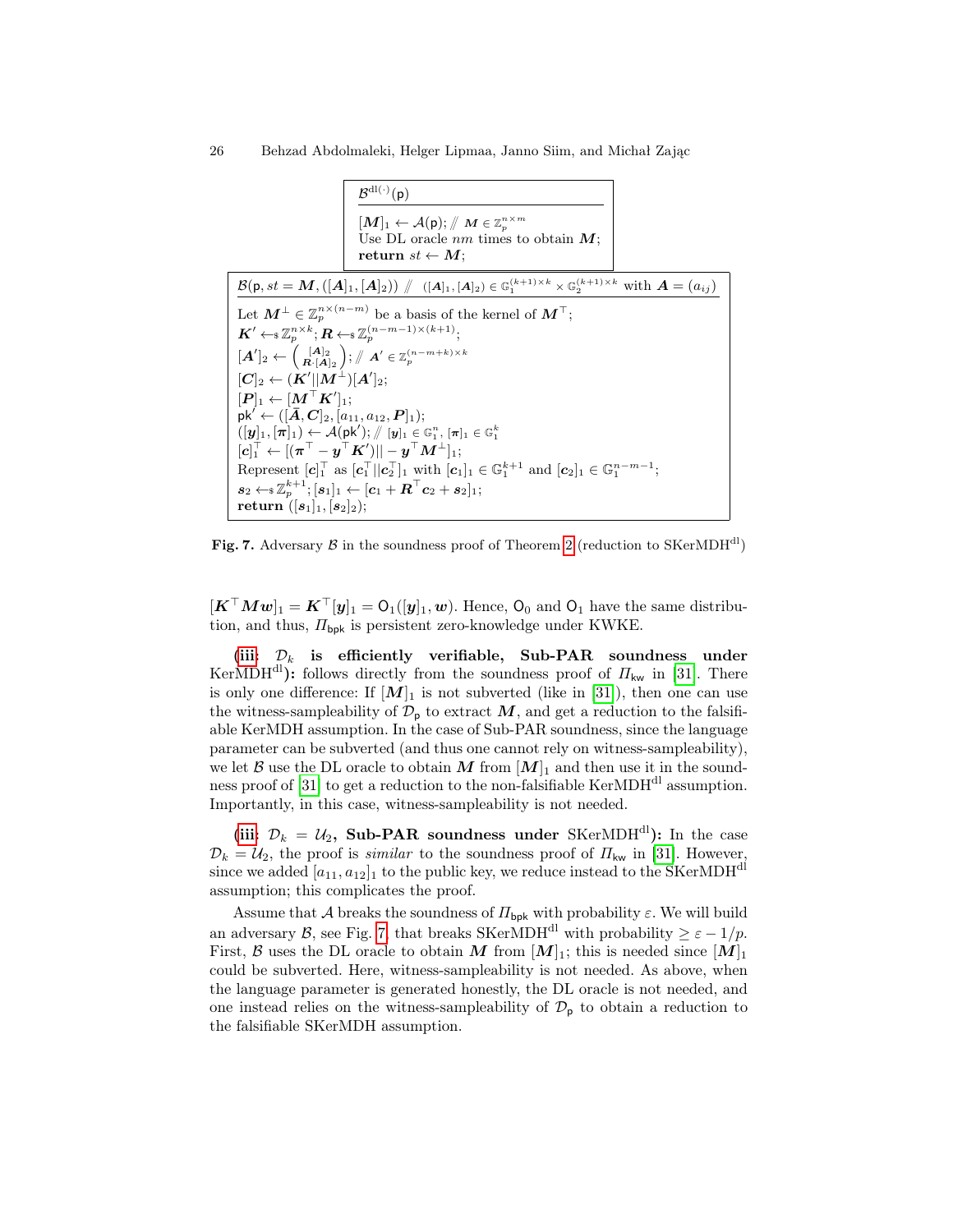Note that in Fig. [7,](#page-25-0)  $[\bar{A}']_2 = [\bar{A}]_2 \in \mathbb{G}_2^{k \times k}$ . Define *implicitly* (since we do not know this value)  $\mathcal{K} \leftarrow \mathcal{K}' + \mathcal{M}^\perp \mathcal{\underline{A}}' \mathcal{\bar{A}}^{-1} \in \mathbb{Z}_p^{n \times k}$ . Thus,  $[\mathcal{C}]_2 = (\mathcal{K}' || \mathcal{M}^\perp) [\mathcal{A}']_2 =$  $[\mathbf{K}'\bar{A}' + \mathbf{M}^{\perp}\underline{A}']_2 = [(\mathbf{K}' + \mathbf{M}^{\perp}\underline{A}'\bar{A}^{-1})\bar{A}]_2 = [\mathbf{K}\bar{A}]_2 \text{ and } [\mathbf{P}]_1 = [\mathbf{M}^{\top}\mathbf{K}']_1 =$  $[M^{\top}(K-M^{\perp}\underline{A'}\bar{A}^{-1})]_1 = [M^{\top}K]_1$ . Thus, pk' has the same distribution as the real public key.

With probability  $\varepsilon$ ,  $\mathcal A$  is successful, that is,

- 1.  $y^\top M^\perp \neq 0_{1 \times (n-m)}$  (that is,  $y \notin \text{colspace}(M))$  and thus also  $c = ((\pi^\top \bm{y}^\top \bm{K}^\prime) \vert\vert - \bm{y}^\top \bm{M}^\perp) \neq \bm{0}_{n-m+k};$
- 2.  $\bm{y}^\top \bm{C} = \bm{\pi}^\top \bar{\bm{A}}$  (V accepts). Thus,  $\bm{0}_{1 \times k} = \bm{\pi}^\top \bar{\bm{A}} \bm{y}^\top \bm{C} = \left(\bm{\pi}^\top || \bm{0}_{n-m}^\top \right) \bm{A}'$  $\boldsymbol{y}^{\top}\left(\boldsymbol{K}'||\boldsymbol{M}^{\perp}\right)\boldsymbol{A}'=\left((\boldsymbol{\pi}^{\top}-\boldsymbol{y}^{\top}\boldsymbol{K}')||-\boldsymbol{y}^{\top}\boldsymbol{M}^{\perp}\right)\boldsymbol{A}'=\boldsymbol{c}^{\top}\boldsymbol{A}'.$

By definition,  $s_1 - s_2 = c_1 + \mathbf{R}^\top c_2$  and thus  $(s_1^\top - s_2^\top) \mathbf{A} = (c_1^\top + c_2^\top \mathbf{R}) \mathbf{A} =$  $c^{\top}A' = 0_{1 \times k}$ . Since  $c \neq 0_{n-m+k}$  and  $R$  leaks only through  $A'$  (in the definition of  $[C]_2$ ) as  $\boldsymbol{RA}$ ,  $Pr[c_1 + \boldsymbol{R}^\top \boldsymbol{c}_2 = \boldsymbol{0} \mid \boldsymbol{RA}] \leq 1/p$ , where the probability is over  $\boldsymbol{R} \leftarrow_{\$} \mathbb{Z}_p^{(n-m-1)\times (k+1)}.$ 

(Item [iv:](#page-24-6) Sub-PAR knowledge-soundness): Our proof strategy is inspired by that of [\[8,](#page-28-15) App. F]. However, their proof is given for honestly generated language parameter  $\rho = [M]_1$  and M is obtained by using witness-sampleability; we modify the proof by extracting  $M$  from  $\varrho$  by using a DL oracle. Thus, we need to use two different types of non-falsifiable assumptions: (1) the non-adaptive  $SDL<sup>dl</sup>$  assumption to extract M from  $[M]_1$ , and (2) knowledge (HAK) assumptions to extract y and  $\pi$  from  $[y]_1$  and  $[\pi]_1$ ; we use the fact that the verification equation holds to be able to apply HAK. Moreover, we modify the proof of [\[8\]](#page-28-15) to work for an arbitrary k.

We construct the following SDL<sup>dl</sup> adversary  $\mathcal{B}$ , that is given access to a non-adaptive DL oracle in the query phase and then, after that, a challenge  $([x]_1, [x]_2)$ , returns x. First, B samples r and calls  $\mathcal{A}(\mathsf{p}; r)$ , obtaining  $[M]_1$ . B uses the non-adaptive DL oracle nm times, extracting the matrix  $M \in \mathbb{Z}_p^{n \times m}$ .

In the challenge phase,  $\mathcal B$  obtains  $([x]_1, [x]_2)$  from the challenger. After that, B samples random  $\bm{K}_1, \bm{K}_2 \in \mathbb{Z}_p^{n \times k}$  and sets  $[\bm{K}]_\iota \leftarrow [x]_\iota \bm{K}_1 + [1]_\iota \bm{K}_2$ . B honestly  $\text{generates } \mathsf{pk} = ([\bm{P}]_1, [\bar{\bm{A}}, \bm{C}]_2) \text{ by setting } \bm{A} \leftarrow_{\text{s}} \mathcal{D}_k, [\bm{C}]_2 \leftarrow [\bm{K}]_2 \bar{\bm{A}} = \bm{K}_1 \bar{\bm{A}} [x]_2 + \bm{K}_2 \bar{\bm{A}} [x]_2$  $\boldsymbol{K}_2\bar{\boldsymbol{A}}[1]_2\in\mathbb{G}_2^{n\times k}, \text{ and } [\boldsymbol{P}]_1\leftarrow \boldsymbol{M}^{\top}[\boldsymbol{K}]_1 = \boldsymbol{M}^{\top}\boldsymbol{K}_1[x]_1 + \boldsymbol{M}^{\top}\boldsymbol{K}_2[1]_1\in\mathbb{G}_1^{m\times k}.$ Denote  $P' = \text{vect}(P) \in \mathbb{Z}_p^{mk}$ . B sends pk to A who returns  $[y, \pi]_1$ .

According to the  $\mathsf{KGen}([M]_1)$ -HAK assumption for arbitrary efficiently computable  $[M]_1$ , given A who on input (p, pk), where pk ~ KGen( $[M]_1$ ), outputs  $[\mathbf{y}]_1 \in \mathbb{G}_1^n$  and  $[\pi]_1 \in \mathbb{G}_1^k$ , we can extract  $[\mathbf{q}]_1 \in \mathbb{G}_1^{n_q}$ ,  $(\mathbf{y}_1, \mathbf{y}_2, \mathbf{y}_3)$  and  $(\pi_1,\pi_2,\pi_3)$ , such that

<span id="page-26-0"></span>
$$
[\mathbf{y}]_1 = \mathbf{y}_1[1]_1 + \mathbf{y}_2[\mathbf{P}']_1 + \mathbf{y}_3[q]_1 ,[\pi]_1 = \pi_1[1]_1 + \pi_2[\mathbf{P}']_1 + \pi_3[q]_1 ,
$$
 (2)

Note that  $y_2 \in \mathbb{Z}_p^{n \times mk}$ ,  $\pi_2 \in \mathbb{Z}_p^{k \times mk}$ ,  $y_3 \in \mathbb{Z}_p^{n \times n_q}$ , and  $\pi_3 \in \mathbb{Z}_p^{k \times n_q}$ .

We will now write  $K' = \text{vect}(K)$ ,  $K_1' = \text{vect}(K_1)$ ,  $K_2' = \text{vect}(K_2)$ ,  $P_1 = M^{\top} K_1, P_2 = M^{\top} K_2, P'_1 = \text{vect}(P_1) \text{ and } P'_2 = \text{vect}(P_2)$ . Thus,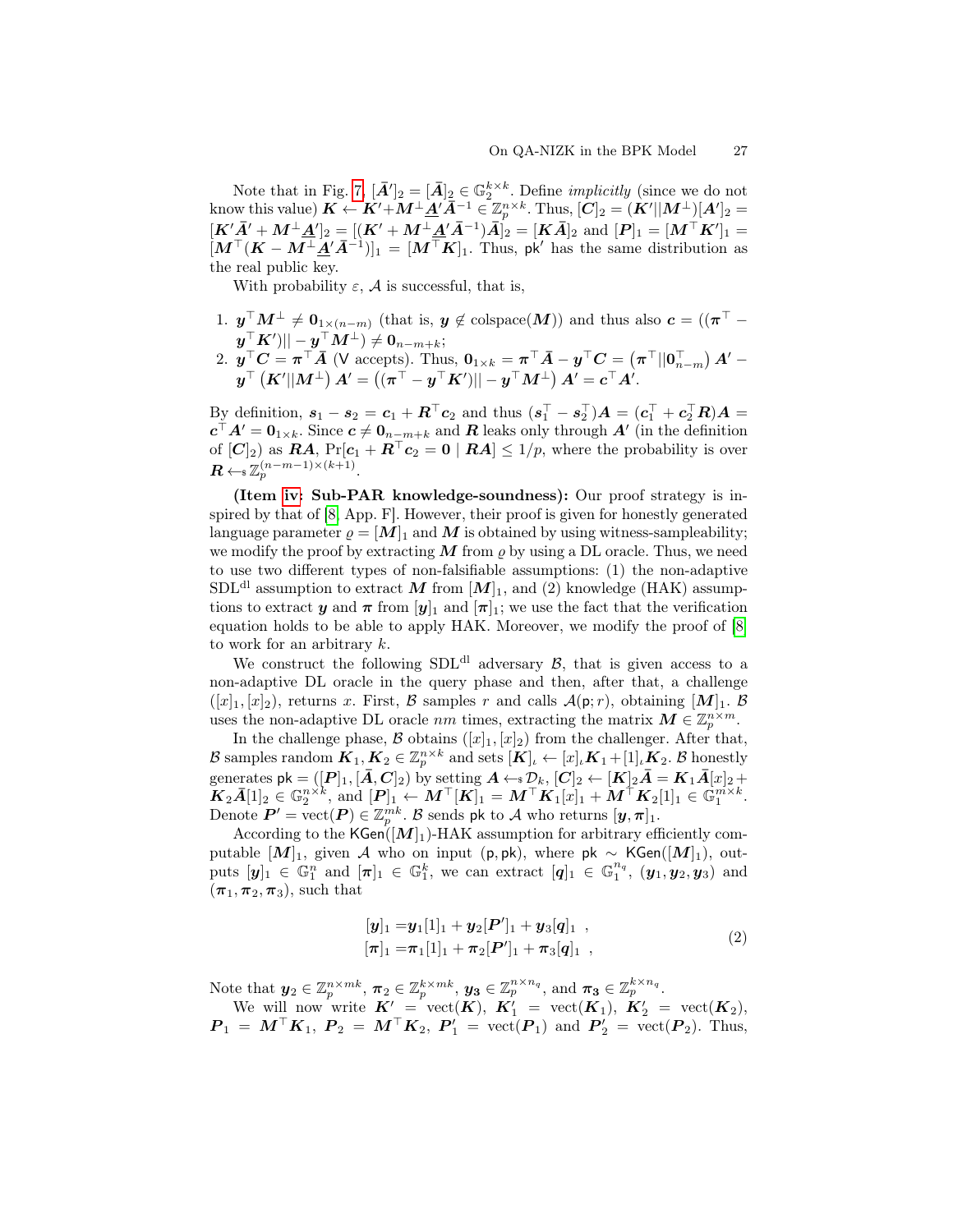$P = M^{\top}K = M^{\top}(xK_1 + K_2) = xP_1 + P_2$  and  $P' = xP'_1 + P'_2$ . Recall  $\boldsymbol{M} \in \mathbb{Z}_p^{n \times m}, \, \boldsymbol{K} \in \mathbb{Z}_p^{n \times k}, \, \text{and } \boldsymbol{P} \in \mathbb{Z}_p^{m \times k}.$ 

From the verification equation  $[y]_1^\top [C]_2 = [\pi]_1^\top [\bar{A}]_2$ . Assuming  $\bar{A}$  is invertible,  $[\pi]_1 = [\mathbf{K}^\top \mathbf{y}]_1$ . From this and Eq. [\(2\)](#page-26-0),  $\pi_1[1]_1 + \pi_2[\mathbf{P}']_1 + \pi_3[q]_1 =$  $[\boldsymbol{K}]_1^\top \boldsymbol{y}_1 + [\boldsymbol{K}^\top \boldsymbol{y}_2 \boldsymbol{P}']_1 + [\boldsymbol{K}^\top \boldsymbol{y}_3 \boldsymbol{q}]_1$ , and thus

$$
\pi_1[1]_1 + \pi_2[xP'_1 + P'_2]_1 + \pi_3[q]_1
$$
  
=  $[xK_1 + K_2]_1^T y_1 + [(xK_1 + K_2)^T y_2(xP'_1 + P'_2)]_1 + [(xK_1 + K_2)^T y_3q]_1$ .

Collecting the powers of  $X$ , we get that the verification equation states that  $V(x, q) = \mathbf{0}_k$ , where  $V(X, Q) := aX^2 + b(Q)X + c(Q)$  for

$$
\begin{aligned} a=& K_1^\top y_2 P_1' \enspace, \\ b(Q)=& K_1^\top \left(y_1+y_2 P_2'\right)+\left(K_2^\top y_2-\pi_2\right) P_1'+K_1^\top y_3 Q \enspace, \\ c(Q)=& K_2^\top (y_1+y_2 P_2')-\left(\pi_1+\pi_2 P_2'\right)+\left(K_2^\top y_3-\pi_3\right) Q \enspace. \end{aligned}
$$

Since each  $q_i$  has min-entropy  $\Omega(\log \lambda)$  from the adversary's viewpoint and  $V(X, Q)$  is a linear polynomial in each  $Q_i$ , from  $V(x, q) = \mathbf{0}_k$  it follows (by the Schwartz-Zippel lemma) with an overwhelming probability  $1 - \varepsilon_q$  that  $V(x, Q) = 0$  as a polynomial and thus also  $V(x, 0) = aX^2 + b(0)X + c(0) = 0$ , where  $\mathbf{b} := \mathbf{b}(0)$  and  $\mathbf{b} := \mathbf{b}(0)$ . In particular, in what follows, we can assume  $y_3 = 0$  and  $\pi_3 = 0$ .

Next, let w be any solution to  $y = Mw$ ; a solution exists and can be efficiently found since  $M$  has rank n. We already extracted  $M$  by using the DL oracle, while  $y = y_1 + xd + y_2P'_2$ , where  $d := y_2P'_1 \in \mathbb{Z}_p^n$ , can be extracted if  $d = 0_n$ . Thus, if  $d = 0_n$  then we can extract and return w.

To show that, w.h.p.,  $d = 0_n$ , consider the opposite case  $d \neq 0_n$ . If  $a \neq 0_k$ (this can only happen if  $\mathbf{d} \neq \mathbf{0}_n$ ) then we have a quadratic equation  $\mathbf{a}[x^2]_1 +$  $\mathbf{b}[x]_1 + \mathbf{c}[1]_1 = 0$ , with  $\mathbf{a} \neq 0$ , that  $\mathcal{B}$  can solve for x, and thus return x.

Assume  $a = 0_k$  but  $d \neq 0_n$ . This means  $d \in \mathbb{Z}_p^n$  is a non-zero element in the kernel of  $K_1^{\top} \in \mathbb{Z}_p^{k \times n}$ . Since for  $\mathcal{A}, K_1$  looks uniformly random from  $\mathbb{Z}_p^{k \times n}$ , the question is now what is the maximum probability that for any  $\mathbf{d} \neq \mathbf{0}_k$ picked by  $A, K_1^{\top}d = 0$ . Obviously, unless  $d = 0_k$ , this probability is equal to  $\Pr[\boldsymbol{K}_1 \leftarrow_{\$} \mathbb{Z}_p^{k\times n}:\boldsymbol{K}_1^\top \boldsymbol{d} = \boldsymbol{0}_k] = p^{-k}.$ 

Hence, the probability of success  $\varepsilon_B$  of B is at least  $\varepsilon_w - \varepsilon_q - p^{-k}$ , where  $\varepsilon_w$ is the probability of extracting  ${\sf w}.$   $\hfill \Box$ 

If the language parameter has been honestly generated, then one does not need the DL oracle to extract  $M$ . Instead, as in [\[31\]](#page-29-17), one relies on the witness-sampleability of  $\mathcal{D}_{p}$  to extract M and then finish the proof of Sub-PAR (knowledge-)soundness. Importantly, in the subverted case, we do not have to assume witness-sampleability.

We note SKerMDH is not secure when  $k = 1$ , [\[23\]](#page-29-10).

Acknowledgments. We would like to thank Dario Fiore and anonymous reviewers for useful comments. Abdolmaleki, Lipmaa, and Siim were partially supported by the Estonian Research Council grant PRG49.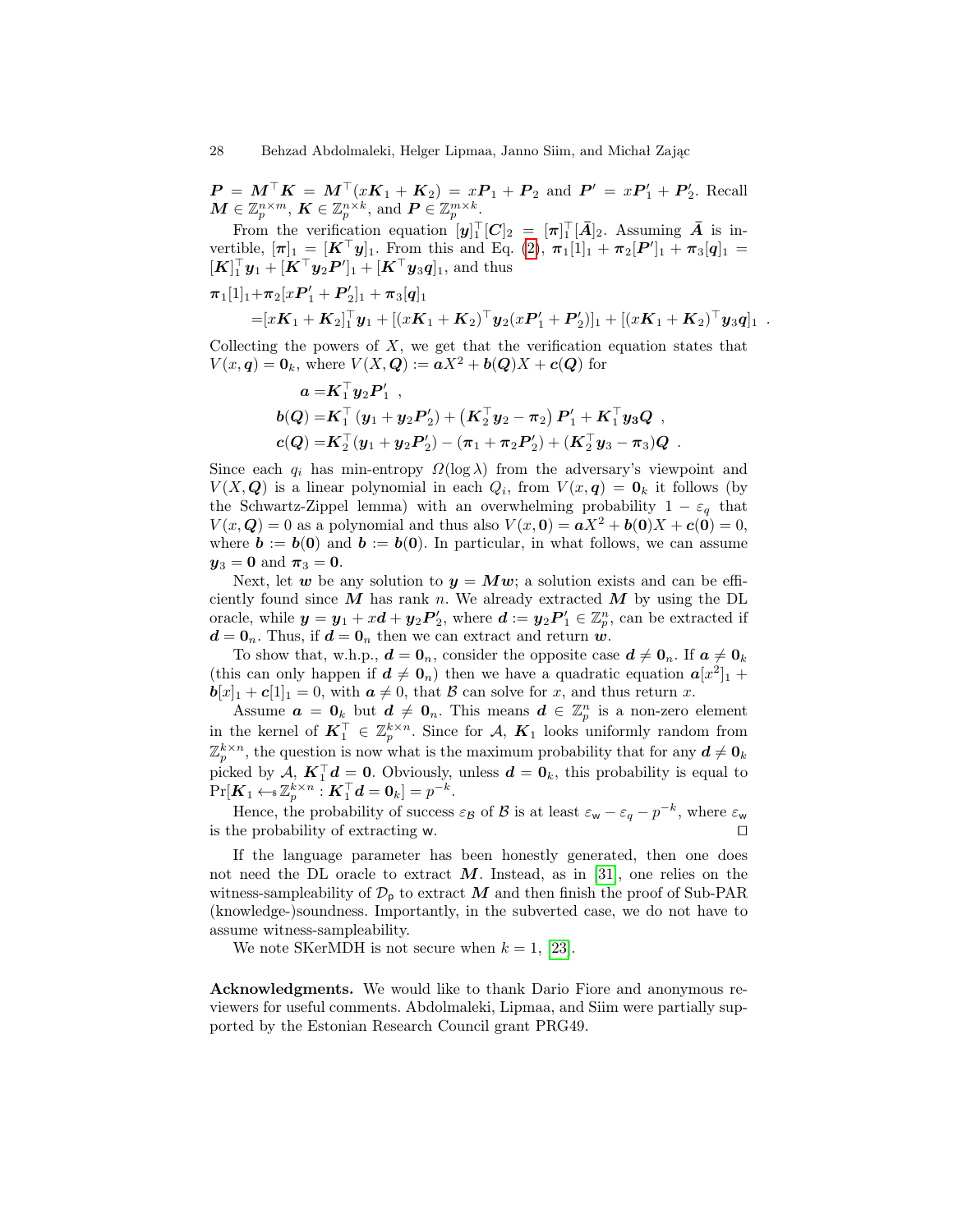## References

- <span id="page-28-11"></span>1. Abdalla, M., Benhamouda, F., Pointcheval, D.: Disjunctions for hash proof systems: New constructions and applications. In: EUROCRYPT 2015, Part II. LNCS, vol. 9057, pp. 69–100
- <span id="page-28-6"></span>2. Abdolmaleki, B., Baghery, K., Lipmaa, H., Zajac, M.: A subversion-resistant SNARK. In: ASIACRYPT 2017, Part III. LNCS, vol. 10626, pp. 3–33
- <span id="page-28-2"></span>3. Barak, B., Canetti, R., Nielsen, J.B., Pass, R.: Universally composable protocols with relaxed set-up assumptions. In: 45th FOCS, pp. 186–195
- <span id="page-28-8"></span>4. Bellare, M., Fuchsbauer, G., Scafuro, A.: NIZKs with an untrusted CRS: Security in the face of parameter subversion. In: ASIACRYPT 2016, Part II. LNCS, vol. 10032, pp. 777–804
- <span id="page-28-16"></span>5. Bichsel, P., Camenisch, J., Neven, G., Smart, N.P., Warinschi, B.: Get shorty via group signatures without encryption. In: SCN 10. LNCS, vol. 6280, pp. 381–398
- <span id="page-28-0"></span>6. Blum, M., Feldman, P., Micali, S.: Non-interactive zero-knowledge and its applications (extended abstract). In: 20th ACM STOC, pp. 103–112
- <span id="page-28-18"></span>7. Brown, D.R.L.: The exact security of ECDSA. Contributions to IEEE P1363a (2001) <http://grouper.ieee.org/groups/1363/>.
- <span id="page-28-15"></span>8. Campanelli, M., Fiore, D., Querol, A.: LegoSNARK: Modular design and composition of succinct zero-knowledge proofs. In: ACM CCS 2019, pp. 2075–2092
- <span id="page-28-3"></span>9. Canetti, R., Goldreich, O., Goldwasser, S., Micali, S.: Resettable zero-knowledge (extended abstract). In: 32nd ACM STOC, pp. 235–244
- <span id="page-28-9"></span>10. Damgård, I.: Towards practical public key systems secure against chosen ciphertext attacks. In: CRYPTO'91. LNCS, vol. 576, pp. 445–456
- <span id="page-28-4"></span>11. Danezis, G., Fournet, C., Groth, J., Kohlweiss, M.: Square span programs with applications to succinct NIZK arguments. In: ASIACRYPT 2014, Part I. LNCS, vol. 8873, pp. 532–550
- <span id="page-28-12"></span>12. Daza, V., González, A., Pindado, Z., Ràfols, C., Silva, J.: Shorter quadratic QA-NIZK proofs. In: PKC 2019, Part I. LNCS, vol. 11442, pp. 314–343
- <span id="page-28-14"></span>13. Escala, A., Herold, G., Kiltz, E., Ràfols, C., Villar, J.: An algebraic framework for Diffie-Hellman assumptions. In: CRYPTO 2013, Part II. LNCS, vol. 8043, pp. 129–147
- <span id="page-28-13"></span>14. Fauzi, P., Lipmaa, H., Siim, J., Zajac, M.: An efficient pairing-based shuffle argument. In: ASIACRYPT 2017, Part II. LNCS, vol. 10625, pp. 97–127
- <span id="page-28-7"></span>15. Fuchsbauer, G.: Subversion-zero-knowledge SNARKs. In: PKC 2018, Part I. LNCS, vol. 10769, pp. 315–347
- <span id="page-28-17"></span>16. Fuchsbauer, G., Kiltz, E., Loss, J.: The algebraic group model and its applications. In: CRYPTO 2018, Part II. LNCS, vol. 10992, pp. 33–62
- <span id="page-28-19"></span>17. Fuchsbauer, G., Orrù, M.: Non-interactive zaps of knowledge. In: ACNS 18. LNCS, vol. 10892, pp. 44–62
- <span id="page-28-5"></span>18. Gennaro, R., Gentry, C., Parno, B., Raykova, M.: Quadratic span programs and succinct NIZKs without PCPs. In: EUROCRYPT 2013. LNCS, vol. 7881, pp. 626–645
- <span id="page-28-10"></span>19. Gentry, C., Wichs, D.: Separating succinct non-interactive arguments from all falsifiable assumptions. In: 43rd ACM STOC, pp. 99–108
- <span id="page-28-20"></span>20. Gjøsteen, K.: A new security proof for damgård's ElGamal. In: CT-RSA 2006. LNCS, vol. 3860, pp. 150–158
- <span id="page-28-1"></span>21. Goldreich, O., Oren, Y.: Definitions and properties of zero-knowledge proof systems. Journal of Cryptology  $7(1)$  (1994) pp. 1–32